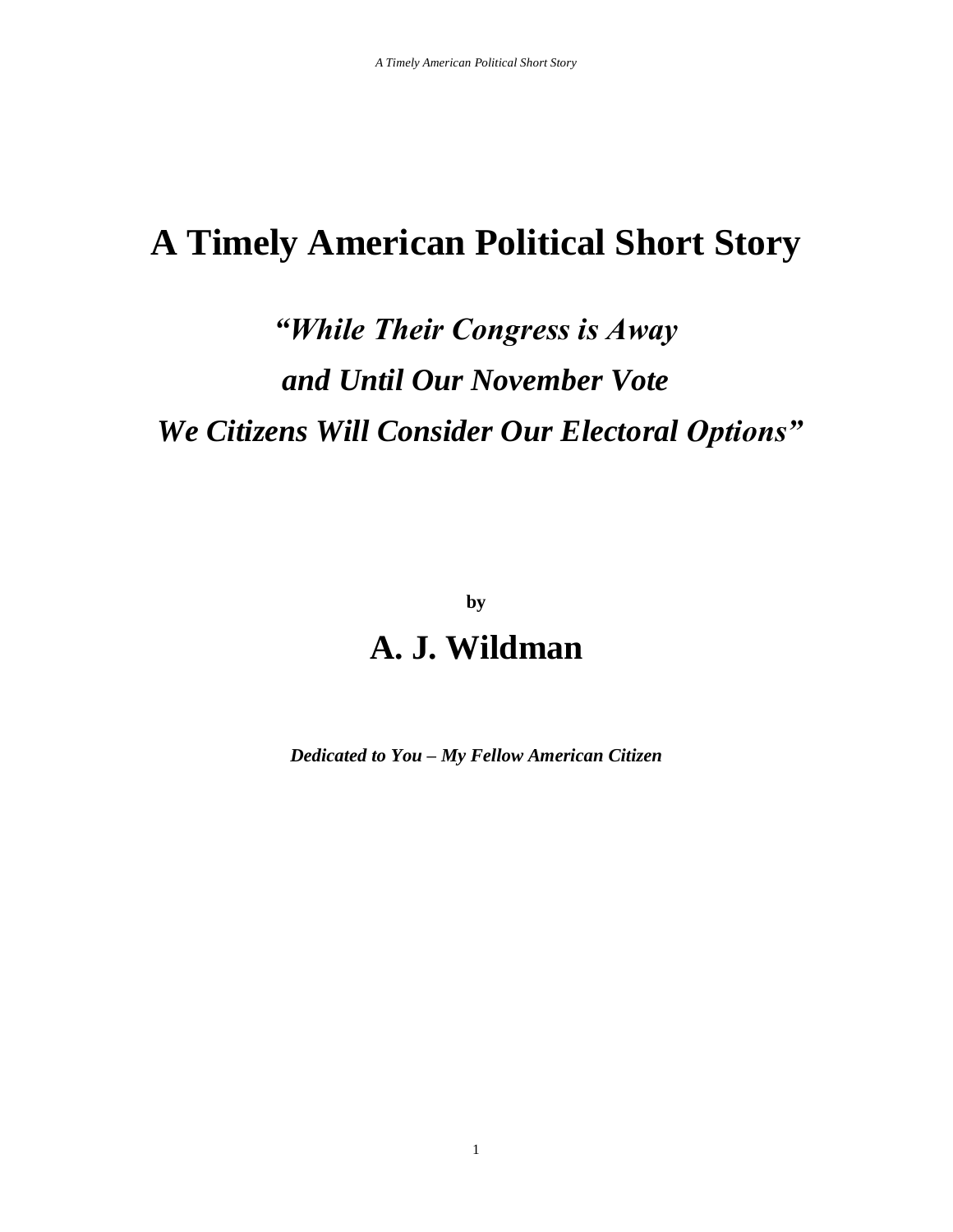*"While Their Congress is Away and Until Our November Vote We Citizens Will Consider Our Electoral Options"*

**by**

# **A. J. Wildman**

Published August, 2014 A.J. Wildman

Companion books by A.J. Wildman *The National Drug Reform (NDR) Proposal* printed 2003 *Common Interest* printed 2004 *The Second Coming Common Sense* printed 2008 *The Second Coming Common Sense* · *e*Book Published 2011 · VirtualBookWorm.com *Common Sense 2012 – Our 99% Solution* · *e*Book Published 2012 · VirtualBookWorm.com *A Timely American Political Short Story* · *e*Book Published 2014 · VirtualBookWorm.com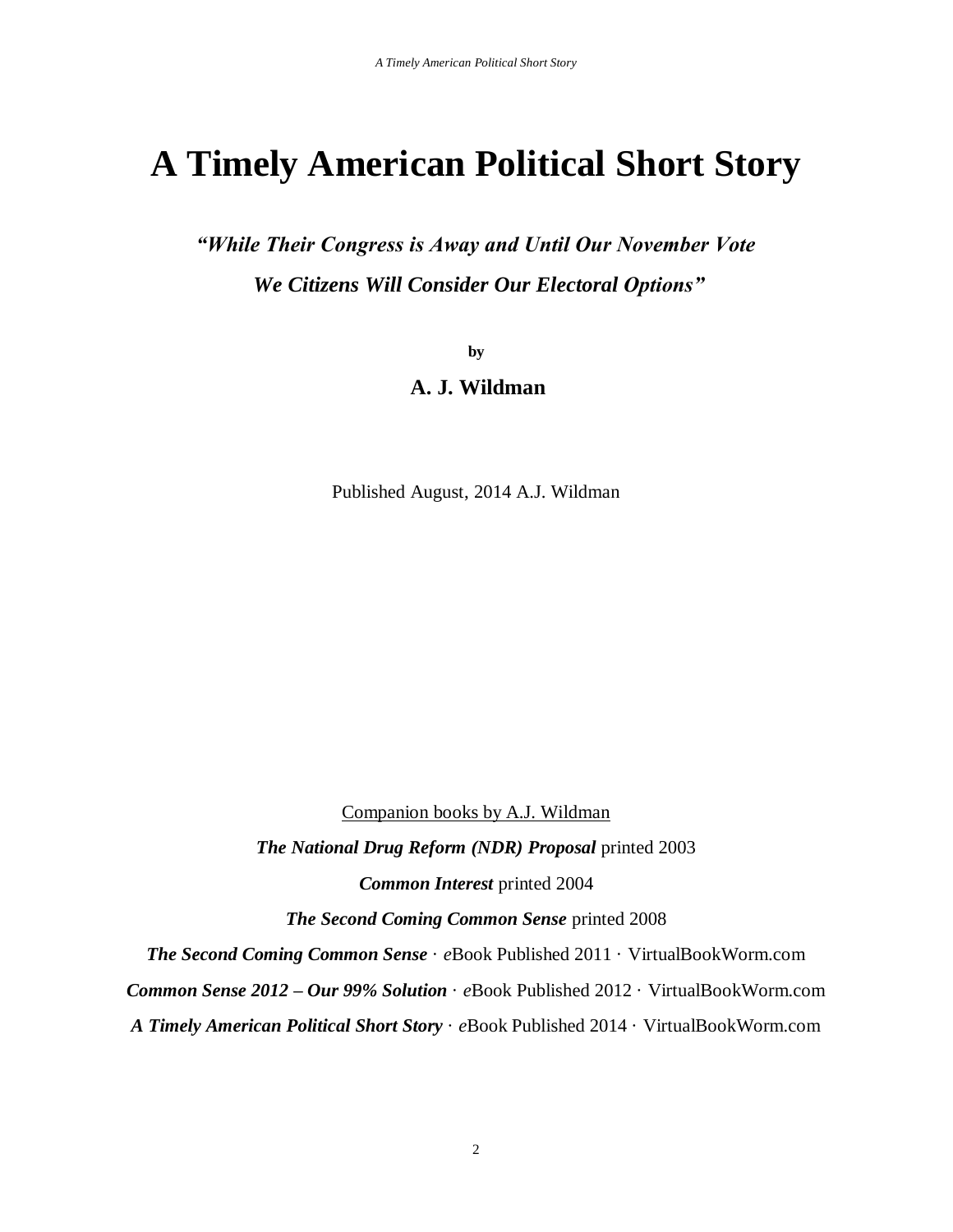## **Contents**

| Dedication                                                      | 4  |
|-----------------------------------------------------------------|----|
| A Sobering Political Story                                      | 5  |
| The Heart of the Matter $-$ So What Is In It For You and Yours? | 6  |
| The Time for a Few Big Industries to Pay Their Public Dues      | 9  |
| What My Underdog Campaign Offers                                | 11 |
| Two Preliminary Environmental Proposals                         | 15 |
| The True State of Our Union                                     | 17 |
| Oh Yes, It Is a Class War Stupid                                | 19 |
| We Must Act to Gain These Reforms Because They Cannot           | 21 |
| How Will Your Historic Vote be Cast                             | 25 |
| How Our Votes Shall Punish Both Parties                         | 27 |
| A Face Book Place for Political Women – The Pepcee Sisters      | 31 |
| The Presidential Reality of 2016 – Hillary Rodham Clinton       | 33 |
| A Personal Note to My Fellow American                           | 35 |
| In Closing                                                      | 37 |

# **Book Notes**

| 2014 US House and Senate Write-In Summary Report |  |
|--------------------------------------------------|--|
| Now Please, My Fellow Americans Vote             |  |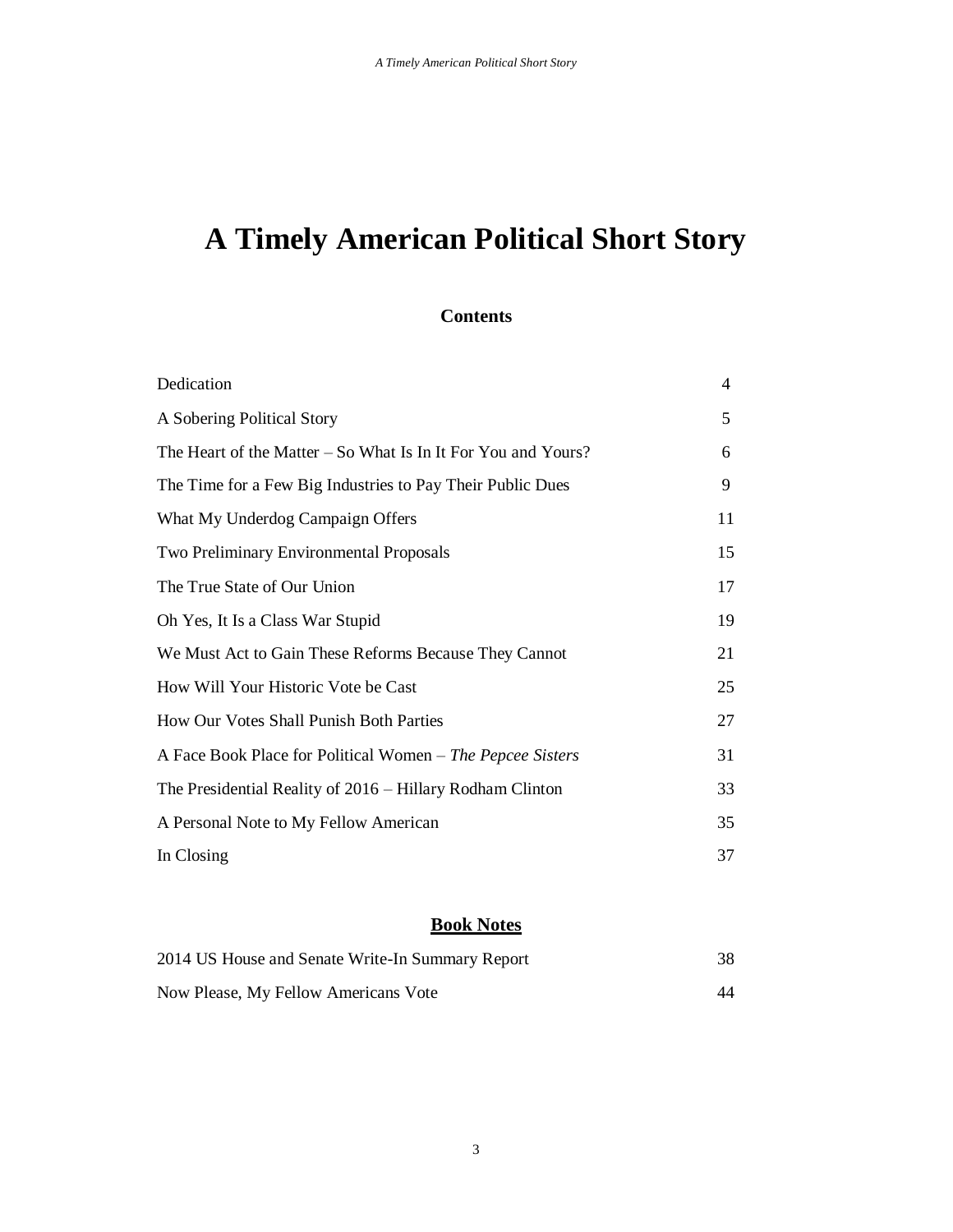# **Dedication**

This book is dedicated to you,

an American.

Yes, to you the individual American Citizen.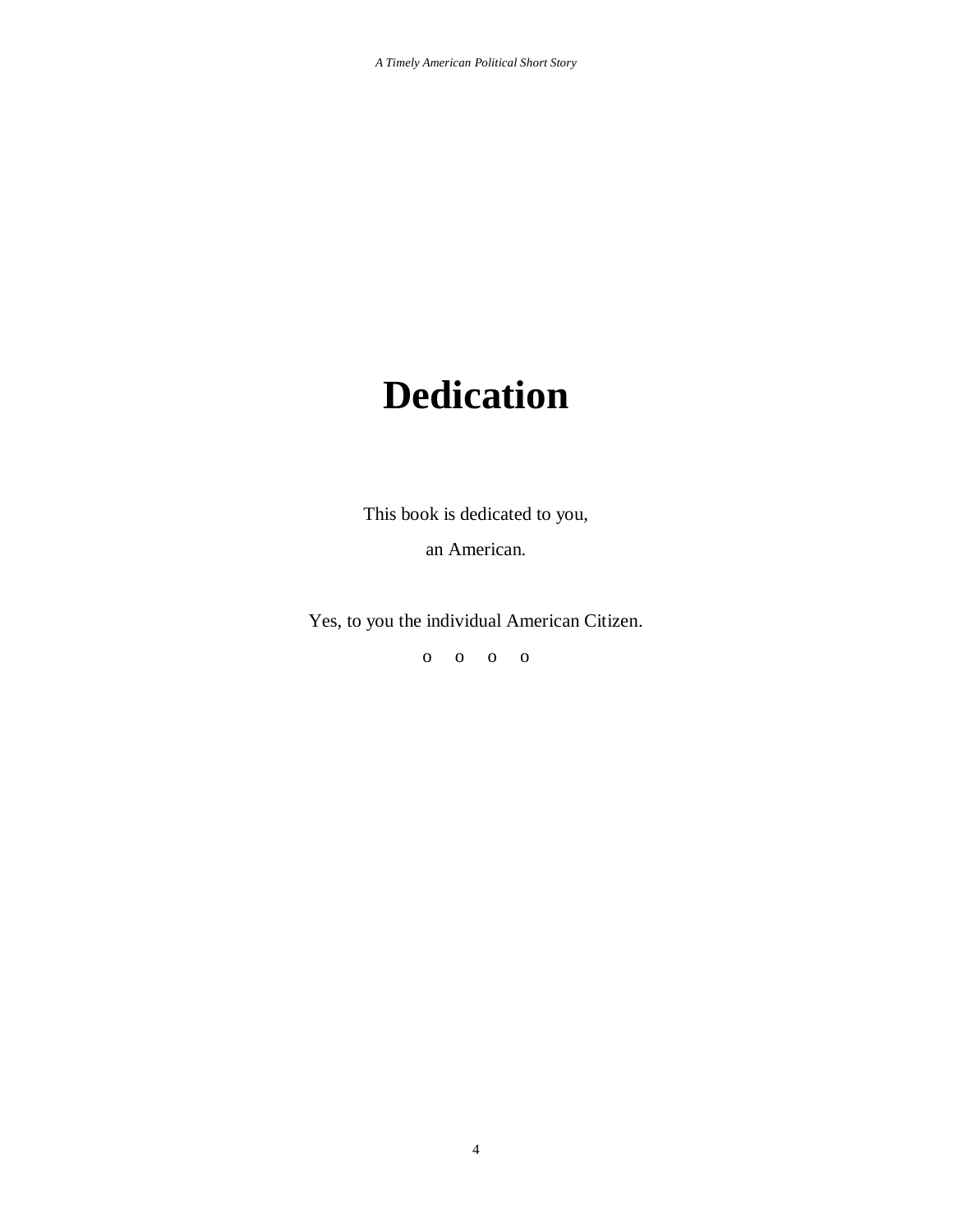# *"While Their Congress is Away and Until Our November Vote We Citizens Will Consider Our Options"*

# **A Sobering Political Story**

To my concerned fellow American citizens. Practically speaking that should include more than 8 out of 10 of us! A revolutionary political and economic *Reform message* intentionally released in mid-August 2014 while "theirs not our" US Congress is in the second week of their 5-week summer vacation!

This *timely political non-fiction American short story* was written and presented for your private review and consideration by a regular fellow American citizen, yours truly, Andrew J. (A J) Wildman. I am a registered Write-In candidate for Maryland's  $8<sup>th</sup>$  US District seat in the US House of Representatives. However, my decidedly underdog Independent campaign has an uncommonly *national-in-scope* platform for someone running for one (1) of the 435 seats in the US House of Representatives.

My base politically Independent platform is detailed in my February 2008, self-published, 718-page book, *The Second Coming of Common Sense* (CS2). As its centerpiece, CS2 details 27 problem solving proposals designed to be acceptable to at least 60% of our citizens and will actually solve problems. What a concept! CS2 is a free PDF download on my campaign website AJWildmanforCongress2014.typepad.com. I am not trying to sell books here folks.

My patriotic intent is to greatly improve and save the lives of my fellow American citizens. I *guarantee* that what you are about to read will accomplish that and far more! BUT, only if at least 1 in 10 of our fellow Americans, especially the Women of America, will answer my call to Electoral Revolution and grow this grassroots politically Independent *Reform* movement. Thus, You have been challenged!

This is not an article, a simple Internet posting, or a book. It is sobering political story about the true State of the Union. It presents real public subject matter on the problems you and I face every day. It has taken years of research and objective analysis to require these contents and will certainly require some of your personal time to read and consider them. I do promise that if you are as concerned as I have been about the true State of Our Union and how our on-going problems could actually be solved for the Common Good – the following words and pages are very worth your time and attention.

After these few opening comments, we will review some of our politically *Independent* problem-solving platform and see *what is really in this* grassroots *Reform movement* for you, yours, and the nation. Then, we will consider the various domestic *challenges* that such real economic and social Reforms must surely confront. And why we now must collectively determine to finally overcome that selfish opposition. Because, it is *Our* decision! Lastly, I will present the radical, yet very workable *Electoral Strategies* that will make this November 4<sup>th</sup> Congressional Election Day the national Vote that neither the Republican nor Democratic Political Parties will never forget. It is an *Electoral Strategy* intended to carry this *Reform* movement straight through to the 2016 Presidential and Congressional Election, as well.

So frankly folks, right up front let's agree to forget about *Hope and Change*! We will begin debating the hard economic *Reforms* now required to restructure our broken Economic System. Prudent legislation purely and fairly designed to address People's Economic Public Enemy Number One – today's out-of-control Cost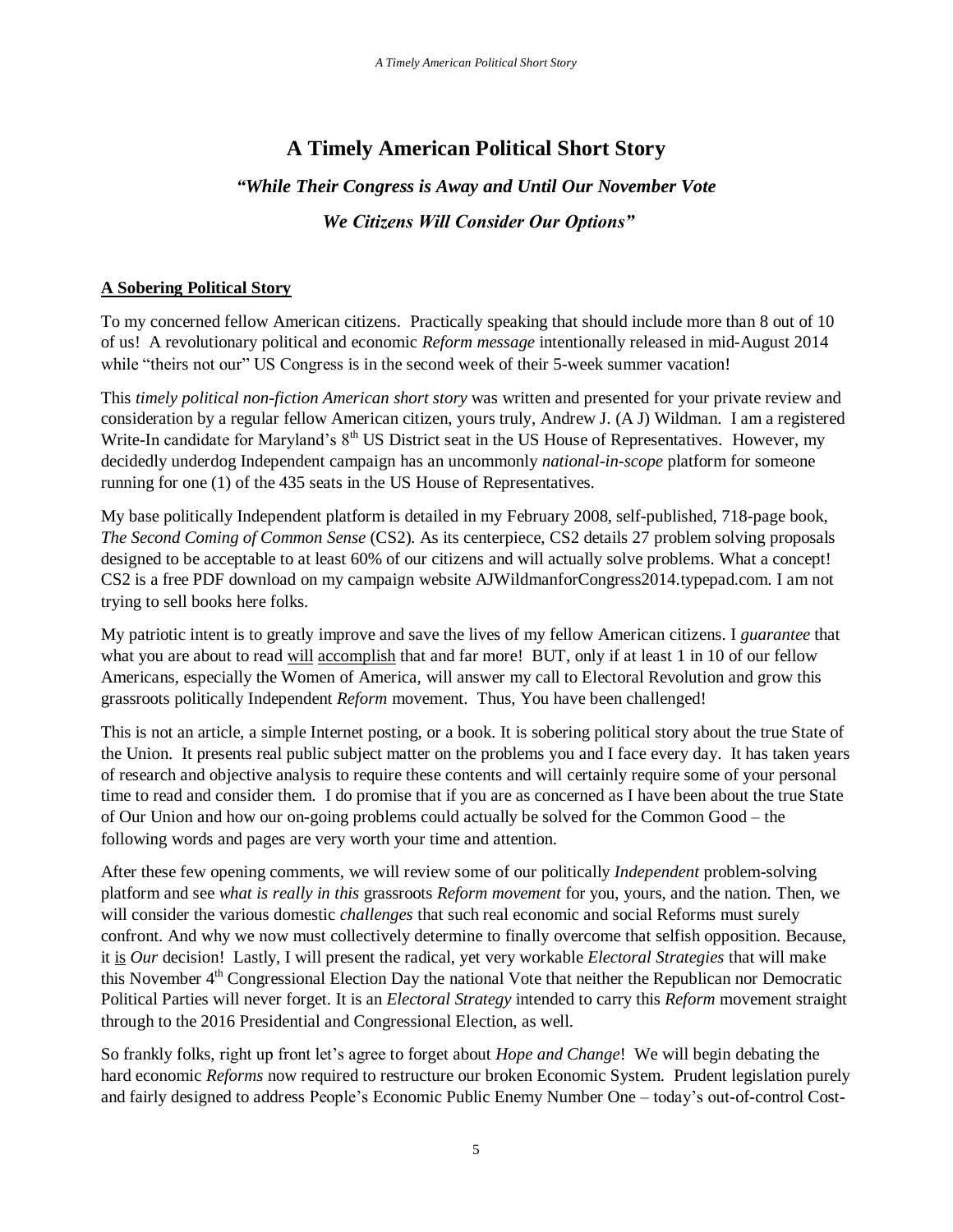of-Living. There are no valid arguments to be made against that statement! Only arguments disconnected from the realities of day-to-day life – the Republican ones.

I declare that the following perspectives, proposals, and plans are for we citizens to read, consider, debate, and for the bold among us to make happen. To make happen for those we Love, know, and otherwise care about. As well as, for the other 310,000,000+ of our fellow American citizens that we will never, ever meet…

It will be called, *The Second Coming of American Democracy*. Once again, because of our People's bold actions the world will be changed for the better and forever!

o o o o

# **The Heart of the Matter – What Is In This For You and Yours?**

As they say, this is where the rubber meets the road. In this case, where the legislative and Big Industry paybacks must now begin! One of the things that President Ronald Reagan said, that I cared for was that, *People will not take to the streets unless they can see what is in it for them*. This is so true. Whether, a simple issue-related public movement (like Occupy Wall Street) to a full bore revolution (like Egypt and the Arab Spring phenomenon a few years ago), it occurs when the regular people i.e., the Masses have either suffered enough *unnecessary* abuse or have determined they must have *more* than those in control are *allowing* them. The ancient economic *root* of these public upheavals is the eternal struggle between the Have and Have-Nots that exists in every nation. Pick any nation in the world today and review how much the Haves are truly reconciled with the basic day-to-day *needs* of the Masses, starting with our own! Some of our 10% will of course not like the sound of that, but the simple reality of it cannot be denied.

Benjamin Franklin often wrote and talked about the *"Plain Truth*" and there it is.

Urgent Citizen Economic Platform Proposals – "No It Is the Cost of Living (Dummy)"

Now folks to the heart of the matter. The following admittedly economically aggressive, but very prudent proposals are in response to the abusive and unnecessary jump in food and energy pricing (gasoline, diesel, home heating) over the last 4+ years. Most of these are additional 2014-xx platform proposals developed to address our growing *cost-of-living crisis*. Such proposals are boldly intended to initiate the prudent restructuring of our *broken* economy and to address the flat/stagnant wages of recent decades!

PLEASE, my fellow citizens challenge your incumbent House and/or Senate member on their *vacation* and during the remainder of the campaign on *just what* they would do differently or do at all, but still make real progress for you? Challenge them to think and respond!

Bluntly, these legislative proposals and others to be presented during the campaign must become Voter Demands. And be assured folks these prudent *Reforms* will only happen if *You Vote* to make it so! The absolute, hard economic challenge today is how to put and/or keep *real dollars* in our citizen's pockets. Right where your and the nation's economy so need them to be! So buckle your seatbelts my fellow citizens – this is Independent economic and social *Reform* for our Common Good!

• 2014-01 GROCERIES. By October 15, 2014 the US Congress will declare an immediate cap on out-ofcontrol grocery pricing and a reduction of at least 10% for at least one (1) year. It will be strictly enforced. During 2015 the entire Food Industry from the farm to the grocery shelf will have to explain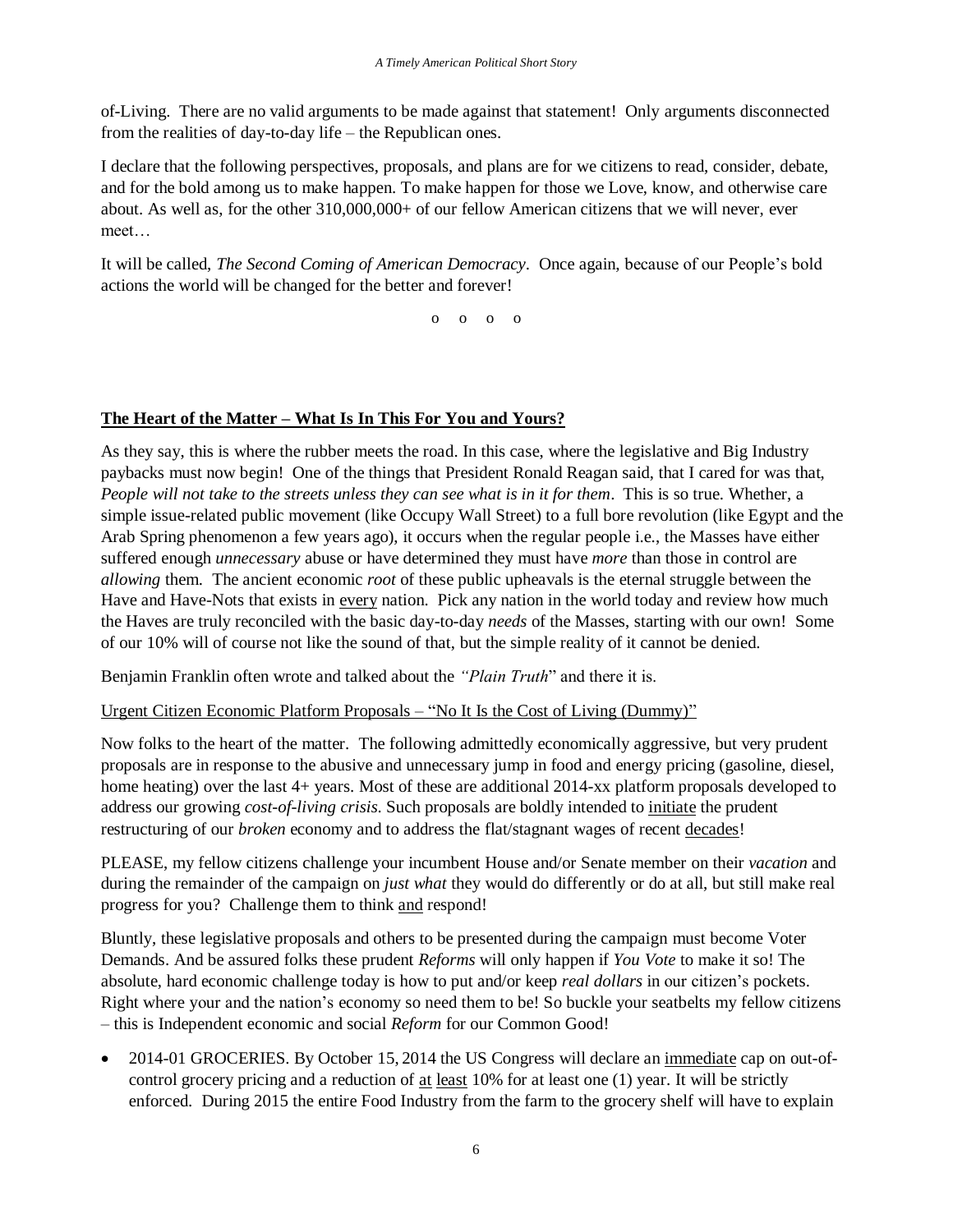these pricing increases. The public will be informed! A review of the Commodity Market's potential effect on pricing increases will also be conducted and publicly reported.

 2014-02 GASOLINE/DIESEL, ETC. Now for the hard one! Considering there is no shortage of Oil anywhere in the world the continued run-up in pricing is pure corporate abuse that unnecessarily hurts the economy at every level. By October 15, 2014 the US Congress will *declare the date* for a cap and then reduction of at least 10% per gallon on out-of-control pump pricing for at least one (1) year. Also, to be very strictly enforced.

For example, if the average cost of Regular gas is running \$3.50/gallon, which is high to begin with. The price would drop 35 cents/gallon to at least \$3.15/gallon, and be enforced! Premium would be set at \$3.25/gallon and diesel would also be adjusted down to \$3.15 to help the Trucking industry and the cost of everything else!

Most aggressively and what will cause the greatest "public discussion" with the spoiled Oil Industry – Consumers will soon Demand that for Oil products be removed from the Wall Street manipulated Commodities Market. This will declare a legislative war with the Oil Industry far greater than the one fought with the Health Care Industry. However, it could be short-lived if We the People have taken control over of the Congress on Election Day.

A note: Interestingly, gas prices at least where I live in Westminster, Maryland 21157 have dropped since late July (having already drained us in June and most of July) from around \$3.59 for regular to a surprising \$3.34 per gallon! Today is August  $12<sup>th</sup>$ . Normally the Oil Industry drops prices a little toward the end of July as a teaser and then jams it back up as we head out on our August "driving" vacations. So what is up? I refuse it accept that Big Oil is being nice or grudgingly acknowledging that there is no shortage of Oil in world so prices should indeed be coming down.

Rather, if they don't jam them back up this month (or September, October) it could well be they have already made so \_\_\_ much money this year with their blatant over-pricing that they cut it back fearing the public will rebel when Oil Industry profits are announced for the 3<sup>rd</sup> Quarter. Or, it could be that someone told them the retail economy is dying and to throw the peasants a bone! Or, they are could be trying to make people (voters) a little less hostile toward the Republican Party which is connected to the Oil Industry in our minds Election Day approaches. Just some thoughts on the unexpected price drop!

 2014-03 RESIDENTIAL MORTGAGE. A mandated reduction in residential mortgage payments of 20% in principal and/or interest, only, not to include taxes, insurance, etc. This adjustment will apply to x-million dollar condos on Park Avenue in New York City to the loans on Modular Homes. People at all economic levels will benefit and so will the retail economy.

Automatic term extensions, no refinancing. Just tell the banks to do it and without special funding or breaks from the government. And the same applies to the Food and Oil Industries, as well. The corporate free-rides are over!

While late 2014 would be desirable for this implementation, January 1, 2015 would be a practical implementation date for such a program to allow the Banks and other financial institutions to adjust their spreadsheets and 2015 profitability projections. Incidentally, I worked in the Information Technology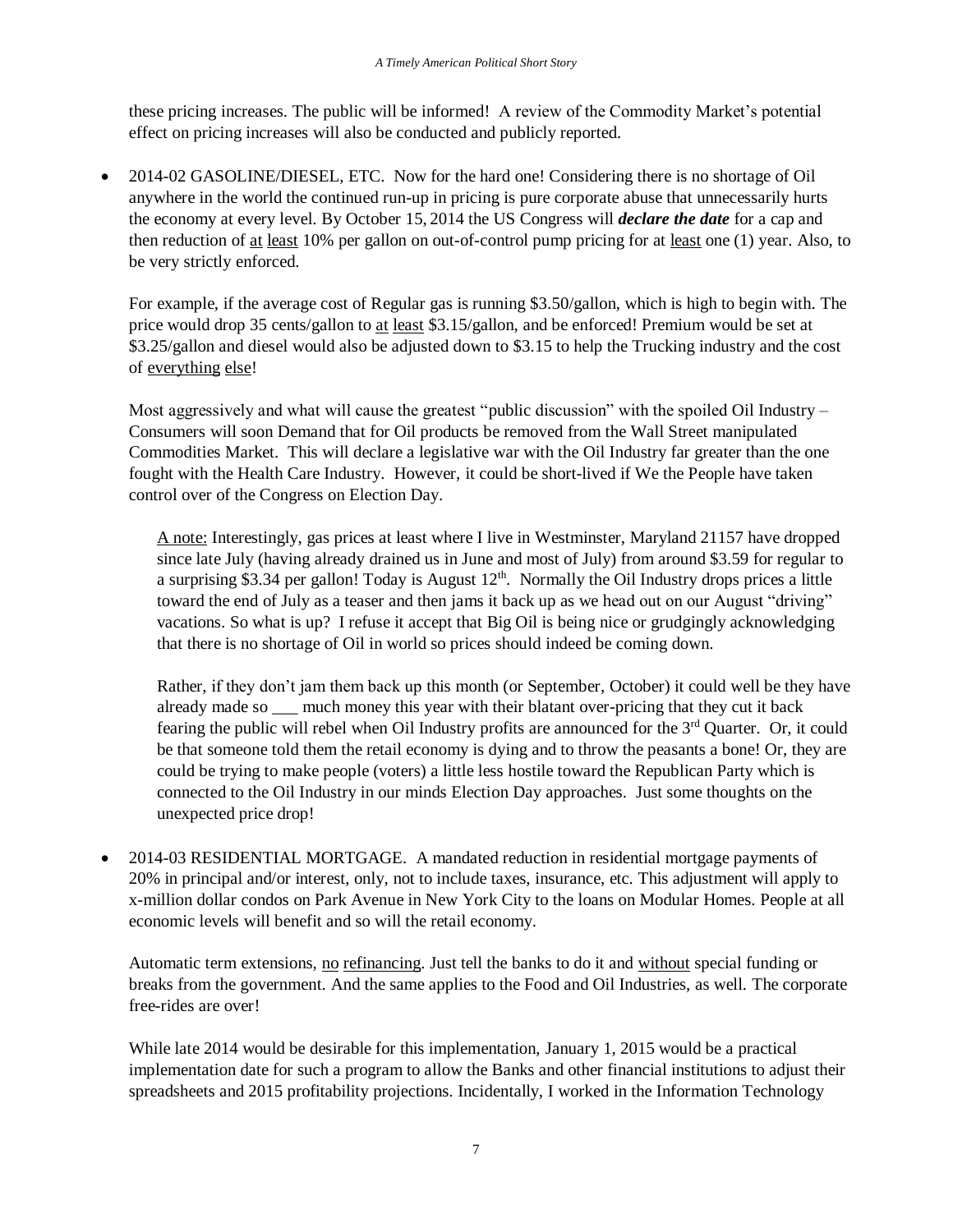business for 30-odd years and the somewhat tedious changes required to make such changes will take their IT departments no more than a couple months to complete. So the Banks need not throw any foolish propaganda our way. We know better!

• 2014-04 RESIDENTIAL RENT. Basically folks, the implementation of National Rent Control as utilized for example, in New York City for many years! Mandatory reduction in rental payments of **20%** for American citizen owned properties. For all the non-citizen and/or foreign owned rentals the mandatory reduction will be **30%**. These reductions will apply to Mobile/Modular Home Park Lot Fees, as well. And all will be strictly enforced by local and state police many of whom will directly benefit from these and/or mortgage reductions! Again, January 1, 2015 would be a practical implementation date for such a program. Further, adjustments would be calculated from their January 1, 2014 amounts.

Do keep in mind when landlords start *whining* about this that any mortgage they have on a given rental property will also have been reduced under the previous proposal. And if the rental happens to be paid off they will just make a little less income from that property, but will be contributing (some reluctantly!) to our economic recovery.

- 2014-05 SENIOR HOUSING. In HUD Senior citizen housing communities all over the country the subsidized monthly rental amount is normally calculated at 30% of gross income and is re-calculated every year. Again a 20% reduction e.g., Income \$1,200/month x 30% = rent of \$360/month; that x 20%  $= $72$ . Thus \$360 rent minus \$72 reduction  $=$  the new rent amount of \$288/month. These are real spending dollars for those folks! Again, January 1, 2015 would be a practical implementation date for such a program, although I believe it could be implemented a month or so sooner. If Congress moves it!
- 2014-06 STUDENT LOANS. No matter who the loan servicer is, implement a permanent 50% reduction in all Student Loan payments and automatically adjust the loan terms, as required. The whole Student Loan System train wreck needs to be fixed. This is a practical start. January 1, 2015 would also be a practical implementation date for such a program.
- 2014-07 COLLEGE TUITION. This follows-up the Student Loan proposal. For starters there will be a 2-year freeze on all college tuition and book costs. A mandatory reduction in tuition of 10% for those costs for the two (2) years is a practical add on, as well. And if those cost control measures happen to hurt some Athletic programs, so be it! Or, if some professors are required to take a freeze in their salary or a cut – they still have a job don't they? A second semester of the 2014/2015 school year implementation of these adjustments would be a real break for parents and students. Let's get it done!

Note: As a registered 2014 Congressional candidate I will be requesting that the Congressional Budget Office (CBO) run these proposals through their Economic Models and report their findings directly to the public. I hope they support my request. I believe the results will be overall positive and that the CBO will recommend some minor tuning. The CBO's objective role in government is to critique the economic plans and budgets of both parties, from the President, and from candidates for national office, as well. It would be a closely watched CBO report!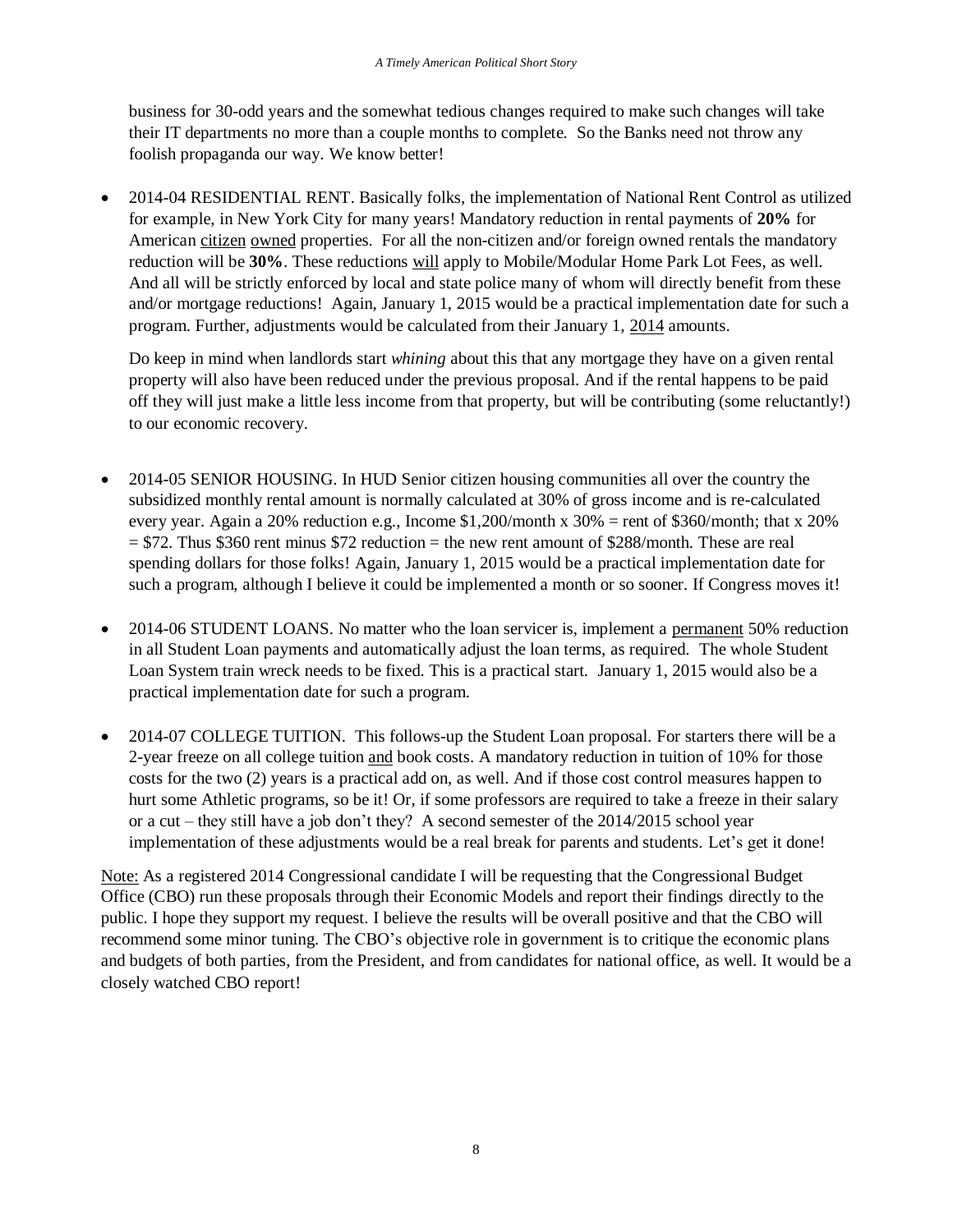# **The Time for a Few Big Industries to Pay Their Public Dues**

Now comes the time for certain Big Industries to be challenged to Civil Responsibility for the Common Good of the People and the nation, as opposed to selfishly being concerned only with their corporate priorities. We will briefly touch on the Oil, Financial, and Medical Insurance Industries, as prime examples.

Overall, please appreciate folks that the Oil, Finance, and Medical Insurance Industries are the three (3) most politically powerful industries in the nation and over the US Congress. And in that order! Our nation over the last 40 years has suffered unnecessarily due to their *selfish corporate priorities* being supported by Congress and the White House over the needs of the People and the Main Street economy. To say nothing about what Oil has willingly done to the environment!

However, besides the fact that the People have finally enough of them all and will now legislatively bring them to public accountability; now the Supreme Court says that *corporations are People*, too. Seems just another good and legal reason for them to be made civilly responsible to us – *the other People!* 

As mentioned above, the long feared and politically dangerous **Oil Industry** has had its corporate fun, excessive profits and executive compensation, and ridiculous billion dollar tax subsidies. Now, for the sake of our and the world economies, as well as the environment they have so freely abused, the Oil Industry will be legislatively confronted and involuntarily restructured for the Common Good. NOT to be run by any government agency, but under a new Oil Industry Consortium model and strictly overseen by other industries and businesses – see **Proposal 2008-25 The Oil Industry** for more details! Their self-serving corporate control over the US Congress, their holding hostage our National Energy Program for 40+ years will finally be ended. It will be a brutal lobbying and legislative confrontation, but it must finally be done for so many practical reasons.

The **Financial Industry** and investor community, with regard to the proposed mortgage and rental payment *Reforms*, will certainly whine and admittedly be hurt to some extent, but they will not be destroyed! They will grudgingly do their share to rebuild our consumer economy. These radical, but prudent economic programs will redirect and inject critical real dollars into our citizen's pockets right where our economy requires them. The free-wheeling practices and games of the Commodities Market, Derivatives, and Hedge Funds will also be reviewed for any economic abuses and reported to the public. Refer to **2008-26 The Banking and Credit Card Industries** proposal.

And for a final industry to be called to a public accounting, everybody's friend – the **Medical Insurance Industry**. While finishing CS2 in late 2007, I completed my Industry Restructuring Model for what I designate as National Infra-Structure Industries. They are mostly industries which are a public necessity and I used the Medical Insurance Industry to refine the model.

If there were ever a more ridiculous excuse for a profit-making, national-in-scale industry I cannot imagine what it could be. In my many conversations with folks about Medical Insurance Reform I typically ask them this question. Why are Europe and Canada's Health Care Insurance Systems better than ours? Sometimes they respond defensibly saying, "but we have the best Health Care in the world". To which the proper response is, "Yes, if you can afford it!" However, the *factual* answer to my question is because Europe's Health Care System was completely and literally blown-up in World War II. They were already in the Great Depression when the war hit and things went decidedly downhill from there didn't they! When Europe's battered governments were figuring out how to rebuild everything after the war they needed to develop systems that took care of everybody – simply because no one had anything. Thus, the Health Care Systems in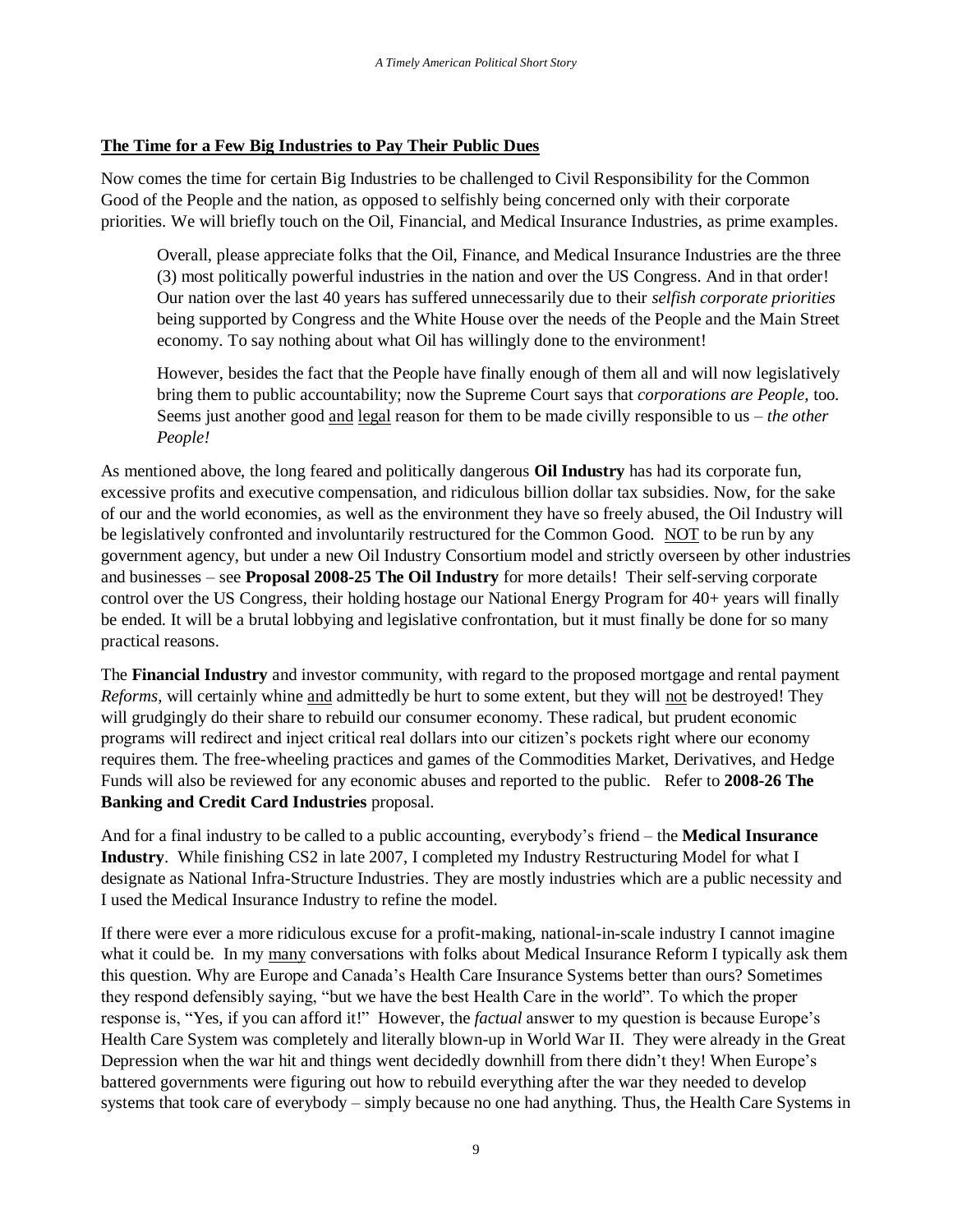Europe and Canada because of its direct relationship with England were rebuilt to cover everyone, they do just that, and that is why they are healthier than we are.

A true "non-profit" Medical Insurance System without stock-holders to pay, lobbyists to fund, politician campaign's to fund, multiple corporate executives with large salaries and bonuses to pay – just a few of the *additional* cost factors we must pay for! Thus, they cover ALL their people at a small fraction of the "administrative overhead" cost we must support from both for-profit and (our allegedly) non-profit insurers. My last six (6) years in the IT Industry I worked for a major non-profit Health Insurance Corporation. I have seen the profitability of that industry firsthand!

Ridiculous as it is from a good public health point-of-view, the Health Insurance Industry is the single largest legislative lobby against Health Care Insurance for ALL Americans. The supposedly "historic Medical Reform" that finally got thru Congress after two (2) years of their heavy lobbying was only the best legislation that the Medical Insurance Industry would ALLOW *their* Congress to pass (and the Republicans dare to call it *"ObamaCare"*). Further, that lobbyist-written legislation *intentionally delayed implementation* of major parts of the legislation until 2013 and 2014 to give the Republicans in Congress a few years to kill it! Since then they have forced over 50 votes to do just that, lost every time, but they are still trying. *The Plain Ugly Truth.*

It has strictly been corporate profits over our People's health for that Health Insurance Industry – with real lives lost, and it will soon come to an end. For the Industry Restructuring details please refer to platform proposal **2008-22 Health Care insurance for ALL Americans.** 

o o o o

Such admittedly radical Private Industry restructuring, but practical public policy Reforms such as we have just touched on would be routinely *crushed* by Big Industry lobbyists – given their level of legislative control over the US Congress. However, in view of our broken and all but flat-lined economy such hard and *publicly supported legislative action* is where the required national economic *Reforms must begin*.

On November 4<sup>th</sup> the American Electorate can Vote most of the Big Industry owned members of the US Congress right out-of-office! We are the People and We have that Power…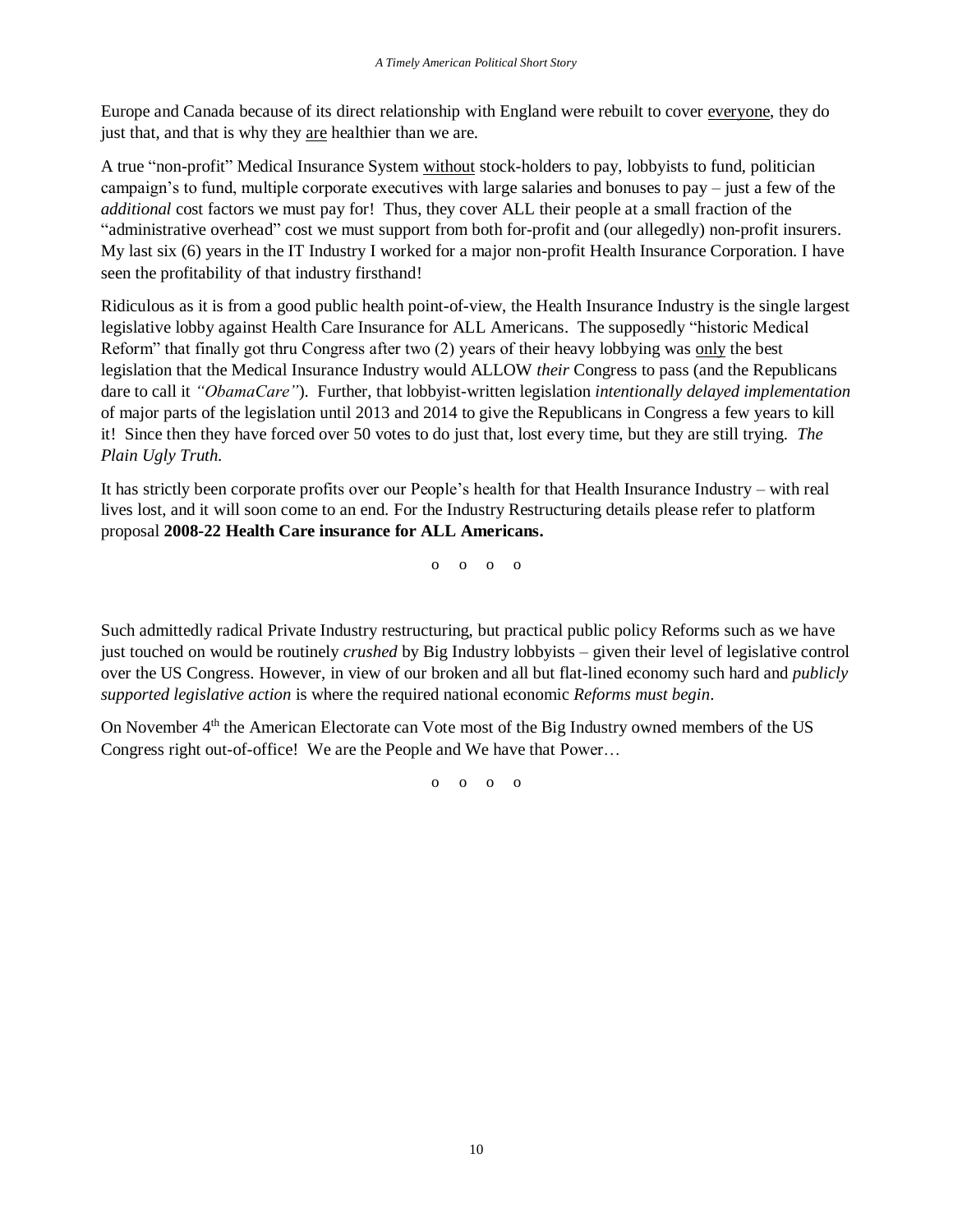# **What My Underdog Campaign Offers**

As stated before, I am running for Maryland's  $8<sup>th</sup>$  US District seat in the US House of Representatives; presenting a true problem-solving national level platform. I was not kidding. I will of course do my best to preserve the great Chesapeake Bay, support my 8<sup>th</sup> US District constituents, and the State of Maryland, as well. However, the *Reform* proposals I bring to the table are for all Marylanders, the citizens in the other 49 states, and the District of Columbia, as well! So how does this sound to you so far? A few hundred legislators in Congress supporting a true citizen-oriented, problem-solving platform would be (you fill in the blank)!

I ask you if in your experience, has an active member of Congress or even someone like me running for national office for the first time; have they ever offered you such a set of legislative proposals and practical solutions to our problems as you have read so far? Something more than a colorful mailer with the same old boiler-plated political campaign lines plastered on them. Of course not! Plus, there are more solutions immediately following this!

Leadership is many things. In one case, it is leading people to where they want or need to go, but do not see how they can get there. We will get there together!

o o o o

# A Few Prudent Proposals from February 2008!

These are some of the 27 legislative proposals (that I call An American Agenda) from my book CS2 that should receive immediate attention and would provide near term benefits.

 STUDENT HEALTH AND LEARNING. Two (2) of my favorite 2008 proposals support parents across the nation and will hopefully now begin their national implementation where I live in Carroll County, Maryland. The *first* is a simple to implement, low cost, and totally effective **Youth Fitness Program (2008-16)** for all public and parochial schools! Thus, our youth will begin leaving High School in good physical condition, far more conscious of their own health, and not future diabetics!

The *second* is simply the ultimate **Corrective Learning System (2008-15)**. A parent's answer for their struggling student that just cannot seem to perform academically. Often caused by natural, but permanently *correctable* physical conditions effecting at least 40% of the student population due to auditory and visual memory *weaknesses – not disabilities*. It works for adults, too! A team of Maryland parents and grandparents will be formed to first acquire and then manage this rapid nationwide implementation. I have personally been involved with this software and monitored students successfully through it. The results are truly amazing.

 MARIJUANA LEGALIZATION AND DECRIMINALIZATION. Enough is enough! Without further ridiculous study and delay primarily driven by the Pharmaceutical Industry – the *God-given*, truly medicinal weed cannabis or marijuana will be fully legalized in America. Jails and prisons will be cleaned of related minor offenders (such to the dismay of the Prison Industry *business*) and their records cleaned so they can get jobs and have access to other basic citizen opportunities.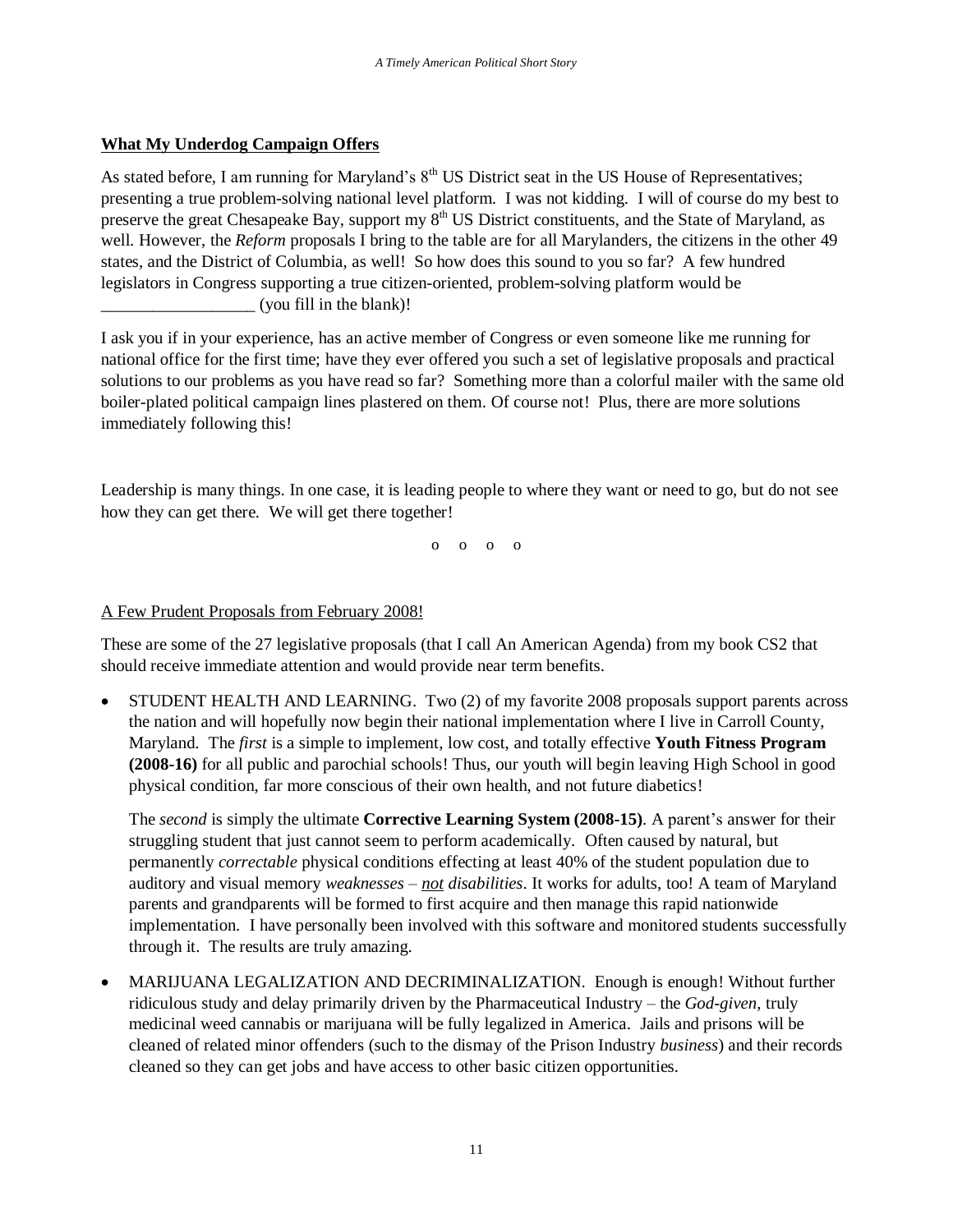Seriously my fellow Americans, do understand that We can close down the Hard Drug *Business* should we finally decide to, also! It has not been a *War on Drugs* for decades. We can bring a controlled end to all the addiction, pain, death, and imprisonment it perpetuates anytime we want to. Just ask me how! See platform proposal **2008-8 National Drug Reform**. Also see my 2003, 130-page *National Drug Reform (NDR) Proposal* – a free PDF download on my campaign website AJWildmanforCongress2014.typepad.com.

- THE DOMESTIC CANNABIS INDUSTRY. This will be a certified Small Business industry (with SBA start-up Loans, as needed) under standardized Federal guidelines with State over-site. This will be non-stock held, privately owned industry. A domestic industry totally removed from Pharmaceutical and Cigarette Industry interference or Wall Street profit-making. See platform proposal **2008-20 The Domestic Cannabis Industry**.
- THE DOMESTIC HEMP INDUSTRY. The basic facts are the Hemp and Cannabis are cousins, not the same plant as the public has been told since the 1930s. Also, you cannot *get-a-buzz* from smoking or eating Hemp. So why was it made illegal back in the 1930s along with cannabis? I would declare it is due to the viable commercial properties of this naturally growing, *God-given* weed. Various Big Industry lobbies have crushed the smaller lobbyists working for American Farmers ever since then to prevent such access by farmers. Because with Hemp we could produce:
	- Paper products our U.S. Constitution was written on it!
	- Cloth that is stronger than cotton fabric. Cotton farmers could switch; it is weed; requires little or no fertilizer, and far less water. It would be so practical.
	- Rope.
	- Canvas used for thousands of years to make ship sails.
	- AND, the Petroleum Industry lobbies hard against it because it could be used to produce:
		- Plastics; most people don't know that Oil is what plastics are made from!
		- Lamp oil
		- Home Heating Fuel
		- And clean burning Diesel Fuel, too

Again, the truth will set us free.

Do be informed that Thomas Jefferson smuggled the first Hemp plants in the colonies. He and his buddy George Washington grew it abundantly for things such as lamp oil.

Therefore, the Hemp plant will be made fully available for farming and commercial purposes in America. It could also find its way to Mexico, Central, and South America as an "alternative" crop! Of particular interest will be its viability in producing home heating oil, making plastics and hempbased diesel fuel to help decrease our dependence on foreign oil, plus having cleaner air to breathe! Sounds good to me – what do you think? See platform proposal **2008-19 The Domestic Hemp Industry.** 

 THE DOMESTIC RECYCLING INDUSTRY. Talk about creating permanent jobs in every state, saving natural resources, as well as producing the raw materials to grow domestic manufacturing across the country – this is it. And from trash of all things? Yes, a national no-brainer, but again We must get around traditional lobbying against *common sense* economic policy.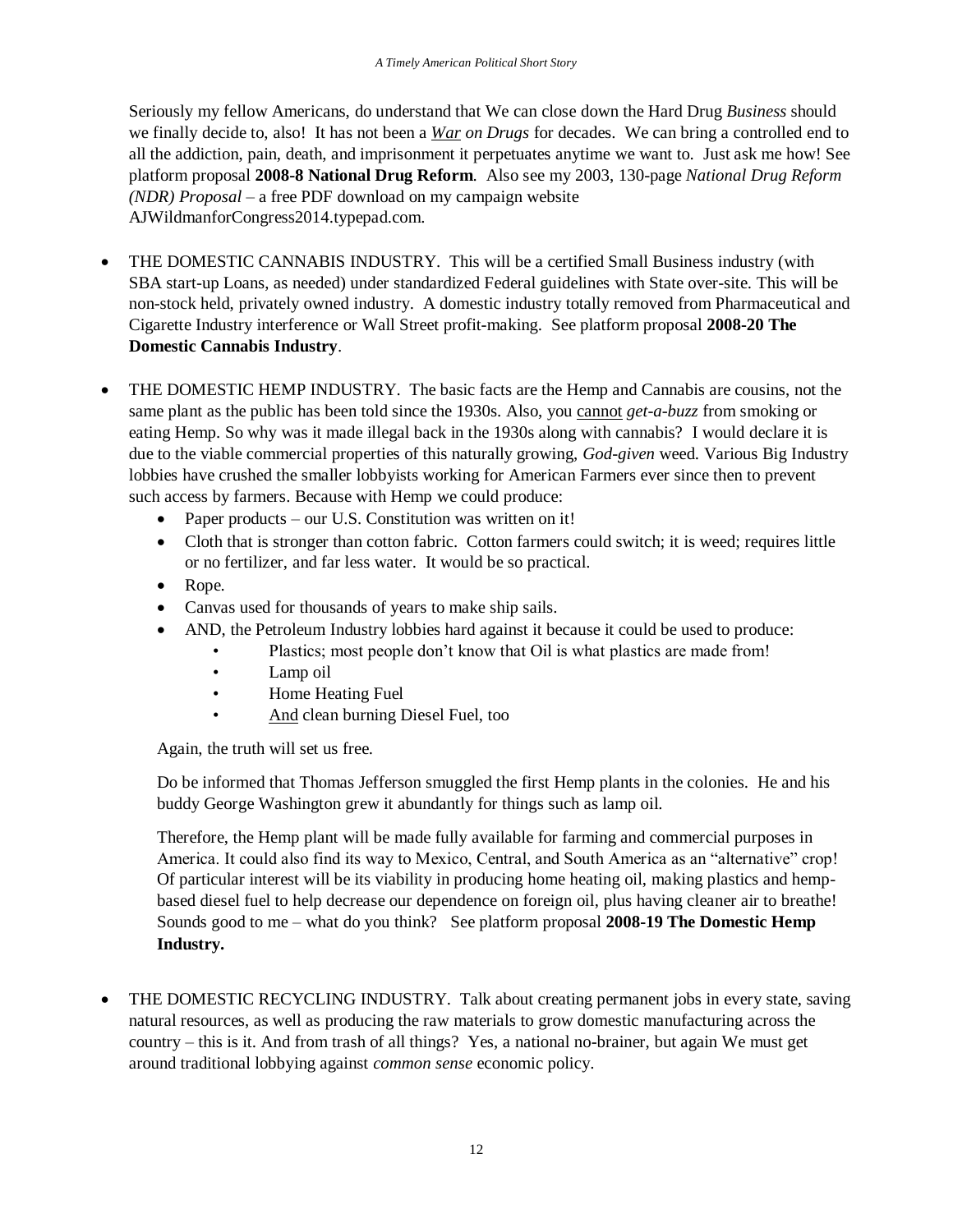In brief, there are over  $700,000$  citizens in each of the 435 US Districts; like the  $8<sup>th</sup>$  US District in Maryland that I am seeking to represent in Congress. We will build (construction jobs) at least 435 major recycling centers across the nation and probably more after that. Daily Recycling will become a citizen Responsibility creating collection jobs in all 435 US Districts. Paper (made from trees!), metal, and plastics (made from **Oil**), in particular will not be thrown in the ground anymore. We would soon have the raw materials to put our unemployed citizens in all 435 US Districts to work in domestic manufacturing. What a concept! For more details, see platform proposal **2008-18 Re-Cycling as a Major Domestic Industry**.

o o o o

# And Then There is IMMIGRATION Folks

Now for some citizen-oriented *realistic* words about this on-going national disaster. This is a classic example of no perfect solutions and with the Congress and every White House administration intentionally kicking-the-can down the road for decades! Where the lobbyists for the Illegal Occupants (IOs) that deliberately violate our national borders (instantly making them both Federal and State *felons*) are constantly trying to put a ridiculous guilt trip on us about kicking them back out. This on-going IO invasion and intentional population dumping primarily from the countries South of our border with Mexico was supposed to have stopped in the late 1980s under President Reagan's "one-time" amnesty program. A cruel joke on our society.

Further, we are the only nation in the world that has such constantly violated borders (for decades) and one of the very few nations without a National Citizen Id System that is an absolute **requirement** in order to ever effectively solve the problem. But, then that would not keep on providing business with cheaper labor and filling-up all those rental units would it! Plus, then how would Mexico traffic all those drugs across our border? Like the man said, "Follow the money".

However, we will implement our National Id System that will greatly help end the IO invasion. Also, for at least two (2) years we must freeze all legal immigration, as well now set at 1,000,000 people per year. Did you know that? We will truly close our land borders, sea, and airports (yes, they land every day) to this population invasion.

I worked as a consultant for the US Immigration and Naturalization Service (INS) in the mid-1990s. Reagan's late 1980's amnesty program was advertised to give 1.5 million illegals citizenship. In the end over 3 million went through system; many with fraudulent papers purchased illegally! Even before the Internet the ways going to America and "blending in" were well-documented across the world. The Mexican Government even distributed pamphlets a one time! We will rapidly implement that National ID System; just like all but a very few nations in the world have and they easily abuse us for not! It still makes it easy to disappear into our society.

We will then perform a multi-year national house keeping. Many will be returned to their country of origin with no apology offered. Those that we ALLOW to stay will become a special sub-class of Permanent Resident Alien (PRA) Status and never be granted US Citizenship or the right to Vote! The famed "immigrant nation" *has had enough* of what has blatantly become population dumping. America is closed until we issue special invitations in the future! We must finally draw the line. America will take care of our own and expect every other nation to do the same. Period. Much more on that politically inappropriate reality in platform proposal **2008-5 American Population Management.**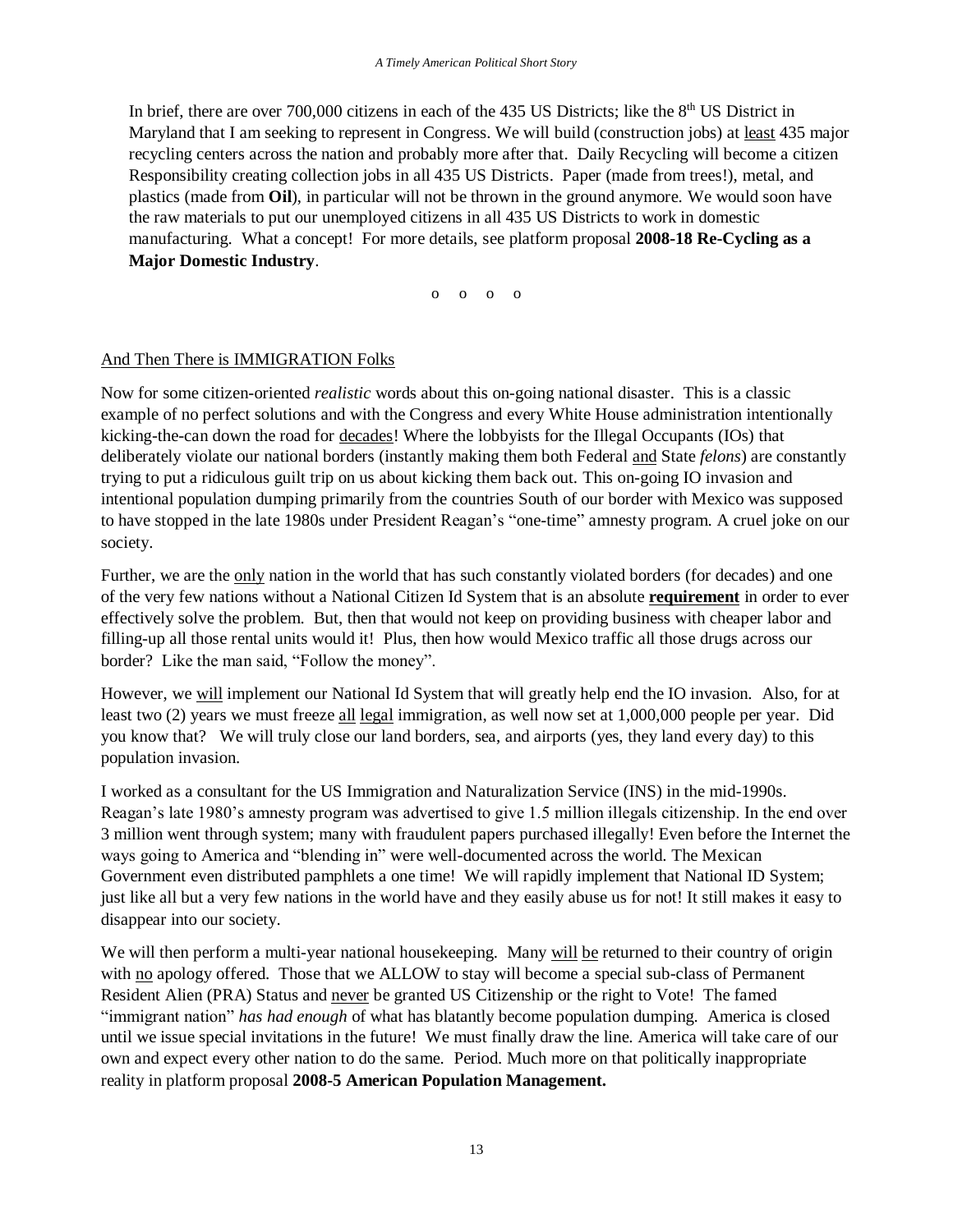#### The 600-Pound Gorilla in the Room

Please forgive me, but I must add to this boring, old immigration debate the overly touchy issue/problem of worldwide over-population. This is the *600-pound gorilla in the room* when immigration policy is being debated that nobody "dares" to mention! Because it could bother some of the church people.

It might appropriate for me mention at this point that I am a born-again Christian for some 30 years now. I pray every day about something. I believe in the practical legislative separation of Church and State. I have a mind of my own!

It would also be practical for me to inform those that do not know it that back under the Reagan Administration the Republican Party leadership deliberately decided to start *"playing the church card".* They would talk-the-talk during campaigns to bring the church more to the Republican Party, raise campaign donations, and get votes. Then after a given election cycle, give lip-service to, but slow play church-friendly policy changes that they knew from the beginning they would probably not be able to enact. Now almost 30 years later, their church-oriented platform among other losing public issues makes them getting publicly acceptable nominees, especially for President, next to impossible. I have always said the God has a sense of humor. I don't believe that God really likes the Republican Party. Get the message fellow Christians?

#### To continue,

For the love of your children and grandchildren living TODAY we must come to grips with the fact that the planet now has over 7.2 Billion inhabitants. We must bring this irresponsible global birth rate to an absolute STOP and I mean ASAP. For example, population experts state that for starters that if people would only consider a replacement birth rate, i.e., a couple would have just 2 children – we would be well on our way to controlling the crisis. Thus, if you already happen have more than two (2) children, then you are blessed. If not, then maybe give the Big Picture some practical thought in your family planning.

Such a limitation could never be legislated except someplace like China (and it actually did them some good). However, governments *and churches* need to be responsible for educating their people and providing easy access to family planning and contraception (e.g., a limitless supply of the Morning After pills, especially for the poor African women who are routinely raped). One more hard point to be made here!

And did you know? One of the first things that every new Republican White House administration does in office is to *kill* all foreign aid aimed at population control. Why? Because it earns them such easy fund raising points "with various church groups" and individual donors. That *Truth* thing, again. Such socially ignorant and irresponsible foreign policy on the part of the Republican Party leadership does come with its negative human consequences! Sadly, it results in lots of poor children being born in those same countries. Some of the same unfortunate children that we have seen *all our lives* on those late night TV spots "with various church groups" asking us for donations to take care of them. Go figure.

For example, Bush II cuts any family planning programs (2000-2008) aimed at Central and South America (we won't even talk about Mexico). Some years later in 2014 we get our next wave of IOs from Guatemala, Honduras, and El Salvador. Some 90,000 of not just children (I saw at least one of them on the news that looked a good 8 months pregnant!) by this year-end and maybe another 100,000 next year! Our and the Mexican governments must be completely worthless? And they all somehow magically travel at least 1,250 miles North through Mexico and not the Mexican government or police or military bothered to stop them.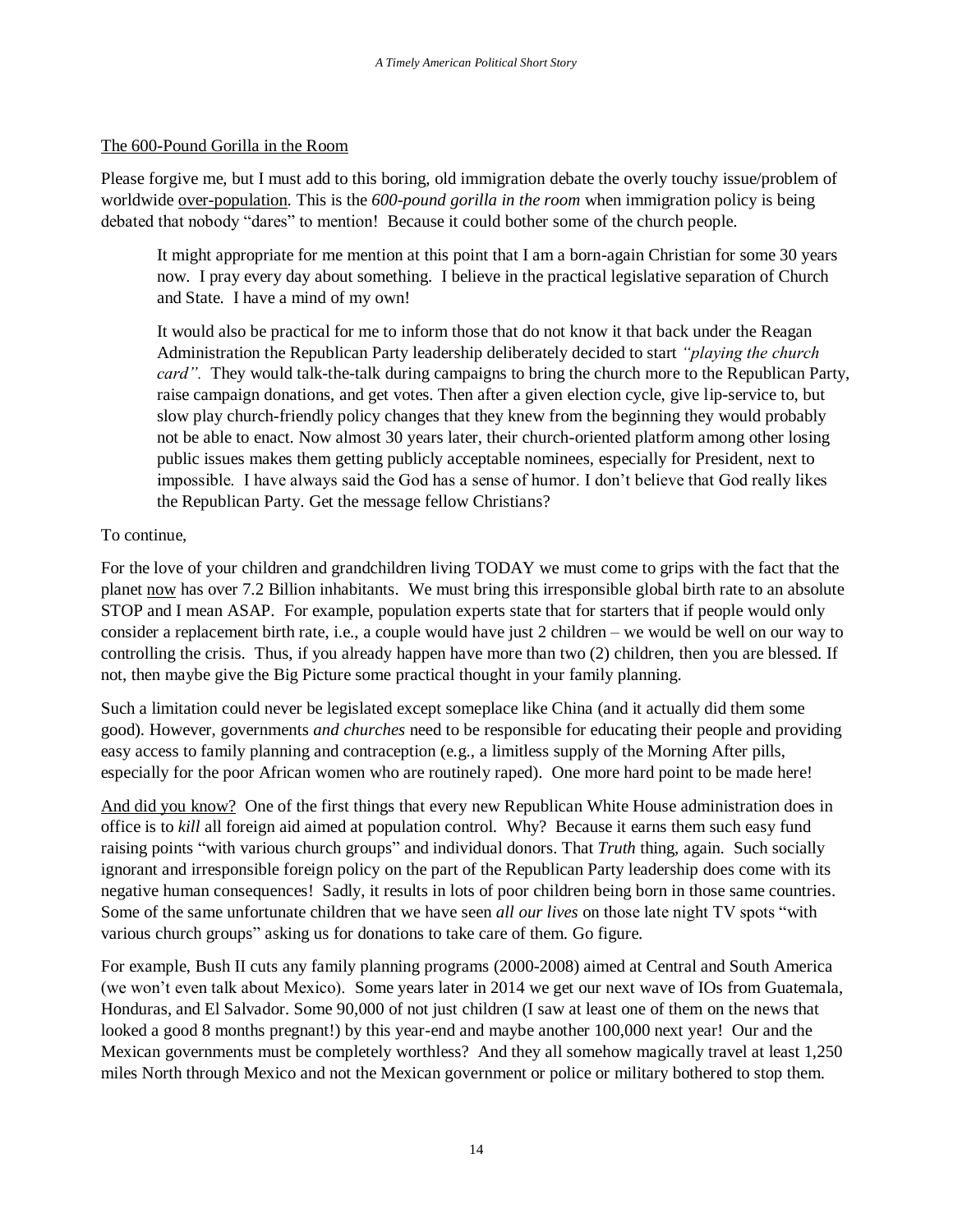Isn't that just special, folks! The word is "bribe". Thanks a bunch, Mexico! You know the southern Mexican border is a whole lot shorter than ours is; hint!

Well folks, We the People have had enough intentional population dumping by Central and South America! You, too Mexico! From now on, if you birth them, you have to keep them. Regardless of what some of the "polls" say. We the People are sick of this IO invasion from all over the world. So there you have it Voters. At least 190,000 more reasons to kick the Republicans out of Washington. We the People do not want or need any more IOs from anywhere this year or the next or the next or ...

So, I imagine you are pretty clear on my position and approach to Immigration Reform!

To those that have any problem with that, please consider that we have our own *homeless and hungry* children, women, men, and even our veterans to properly attend to! Congress cannot take the time to figure that out how to help them and still takes a 5-week break.

I am not here to be everyone's buddy or a typical narrow-focused politician.

I am here to be a public problem-solver and therefore to fix the problems of *Our Citizens* before all others.

If given the honor by the Voters in Maryland's  $8<sup>th</sup>$  US District to serve in the US House that is exactly what I will do!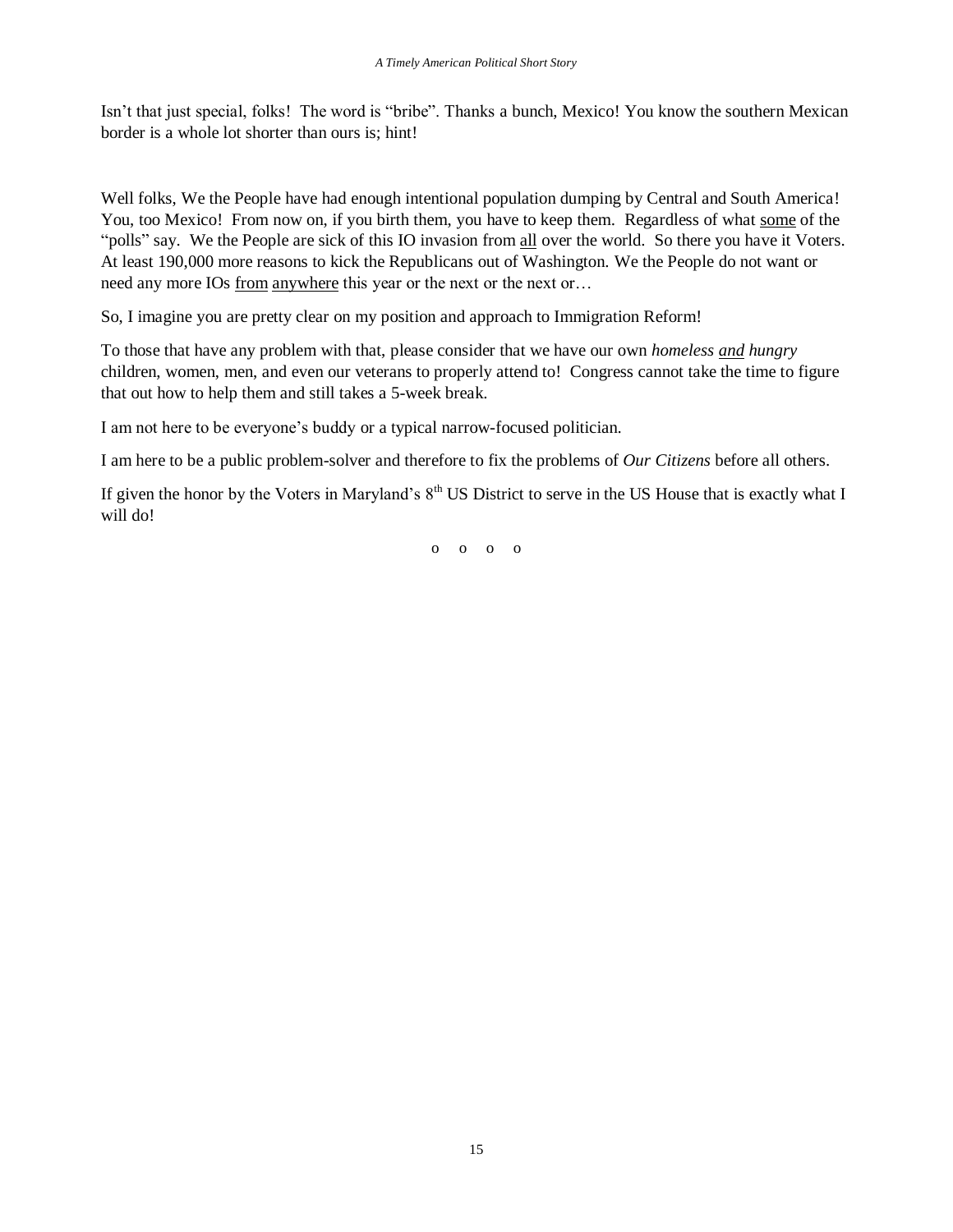#### **Two Preliminary Environmental Proposals**

To demonstrate the range of public issues that could be covered under my growing legislative platform are these two (2) unique, some would call light-hearted, preliminary proposals having to do with the world's struggling environment. Some additional research will prove the practicality and/or worth.

The **first**, to maybe help a bit with air pollution and possibly set an example to be applied in other situations, is an operational suggestion for the Airline Industry. The involved corporations worldwide could analyze the cost/benefit of suspending all *passenger* flights every Wednesday indefinitely.

This could make maintenance easier to schedule, increase flight occupancy rates, and reduce fuel costs by some 10% or more which would be significant dollars to the Airlines. You never know, if it works well enough they might consider giving part of it back to the passengers!

The **second**, could be a real shot in the dark, but you never know until you ask and frankly we are fast running out of options. I will be sending a formal request to both Bill Nye "the Science Guy" and Dr. Jason Box, a climatologist that recently appeared scene on Bill Maher's HBO Real Time Show.

My layman's question for them is could we artificially rebuild/replace the snow cover of the North Pole and so the earth's natural northern Sun Shield? Thus, covering back up parts of the Arctic Ocean with snow that has been melted away resulting in the open water absorbing those rays and warming the water and burning off more of the Pole's snow pack. Initially using artificial, manufactured white reflective sheeting for example actually extending the Polar surface? That is the question and it could be a fool's question. It would undoubtedly be a huge multi-year, international project, but if it could work it would slow the loss of coastlines around the world and possibly delay/reverse other damage caused by snow melt in the Arctic and Greenland.

But, you never know until you ask. And, ask I surely will!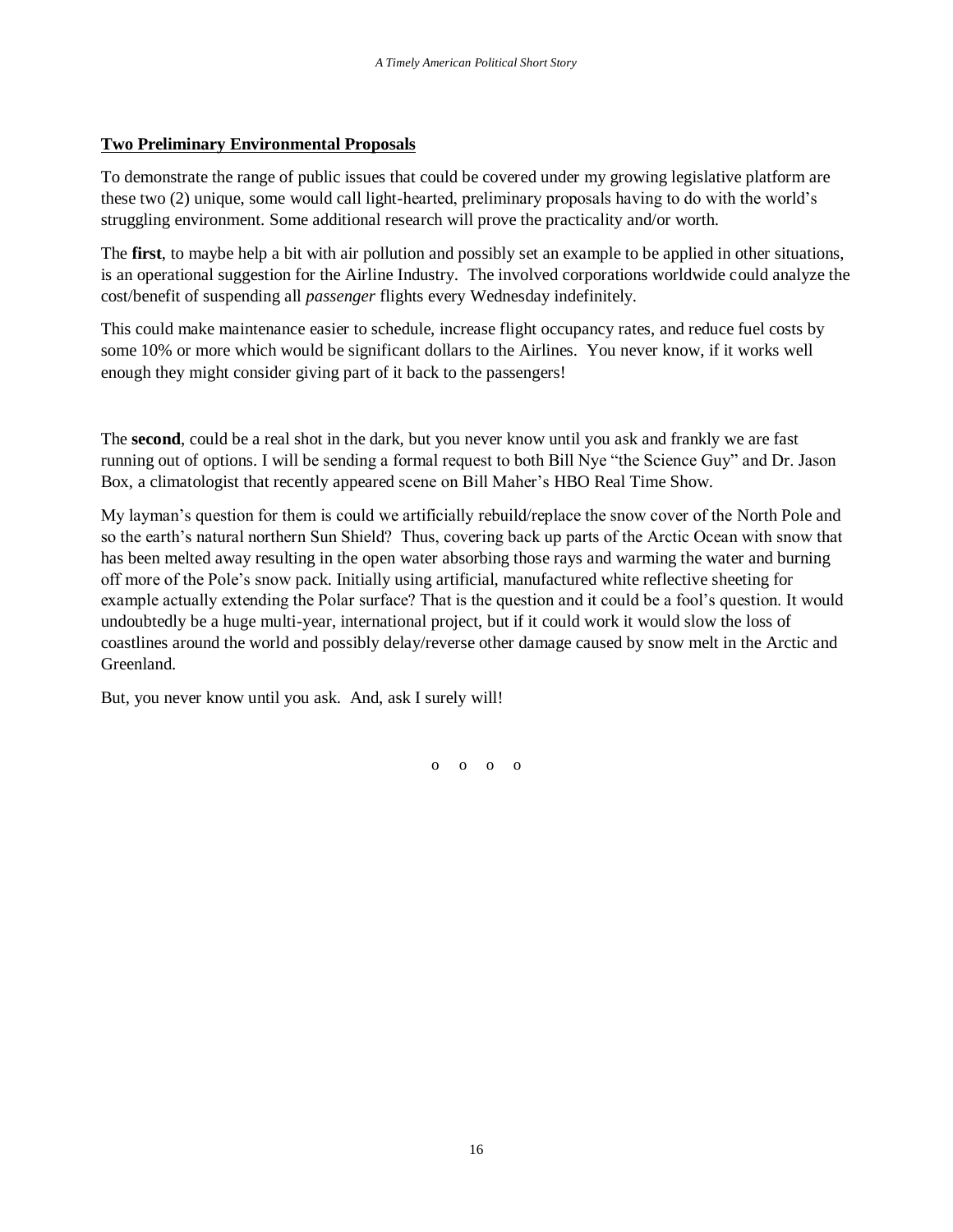## **The True State of Our Union**

I am writing to you primarily on two (2) such over-riding national Truths that we must deal with or suffer the continued decline of our day-to-day economy and our society – the Common Good! As of August, 2014 only the 10% will declare that Wall Street is doing great, but our response is that Main Street isn't!

The *First Truth* being that we have a "do nothing" and publicly dysfunctional United States Congress. The *Second Truth* being that we have a broken economic system (which has technically been in decline since the mid-1970s) along with a well-documented personal wealth imbalance that grows more each month. I personally consider where the infamous **1%** of them currently holds **37%** of the nation's wealth an imbalance, don't you? That equates to **99%** of us now sharing **63%** of the wealth and even less each month.

Now you could be thinking you can get that stuff any day from the news (that is IF you even care to bother with the news anymore). However, herein is my very specific and effective plan on how We the People, duly represented by tens of millions of determined Voters, and *unexpectedly* to be led by the Women of America – can decisively and positively alter our nation's political and economic course this coming Election Day. January, 2015 would not only bring a New Year it would also bring a New American Political System. All for the Common Good of our citizens before any others, which is as it should be!

## 90-Days in American Politics "Is" Forever

It is less than 90-days until this November's Congressional Election. Providing more than enough time in American politics; with today's 24-hour news cycle for We the People to turn yet another boring, *let's not discuss answers to our problems Congressional campaign* – totally upside down. Let's do it!

The *lobbyist-orchestrated* legislative incompetence of our elected leadership at the National and State levels that deliberately block solutions to our Common Problems – has made too many of us believe that problems cannot be fixed. I am here to *guarantee you* that is not the *Truth* my fellow citizens. We absolutely can Fix anything and to serve the Common Good. With the possible exception unfortunately of the warming of the planet. However, but be assured we are going to give that problem one a hell of a try!

We will by virtue of our revolutionary November  $4<sup>th</sup>$  Vote begin by confronting our nation's greatest legislative roadblock – The Congress of the United States of America. The nation's legislative Branch of Government whose literal job description is, *to solve the people's problems that cannot or will not be resolved at the State and/or Local levels*. That is their collective job description! In recent years though they are satisfied with maintaining what the News likes to report as a collective public Approval rating of 10%. I prefer to declare it a 90% Disapproval rating. Common sense dictates that We the People as their real employers need to go to the polls and fire them.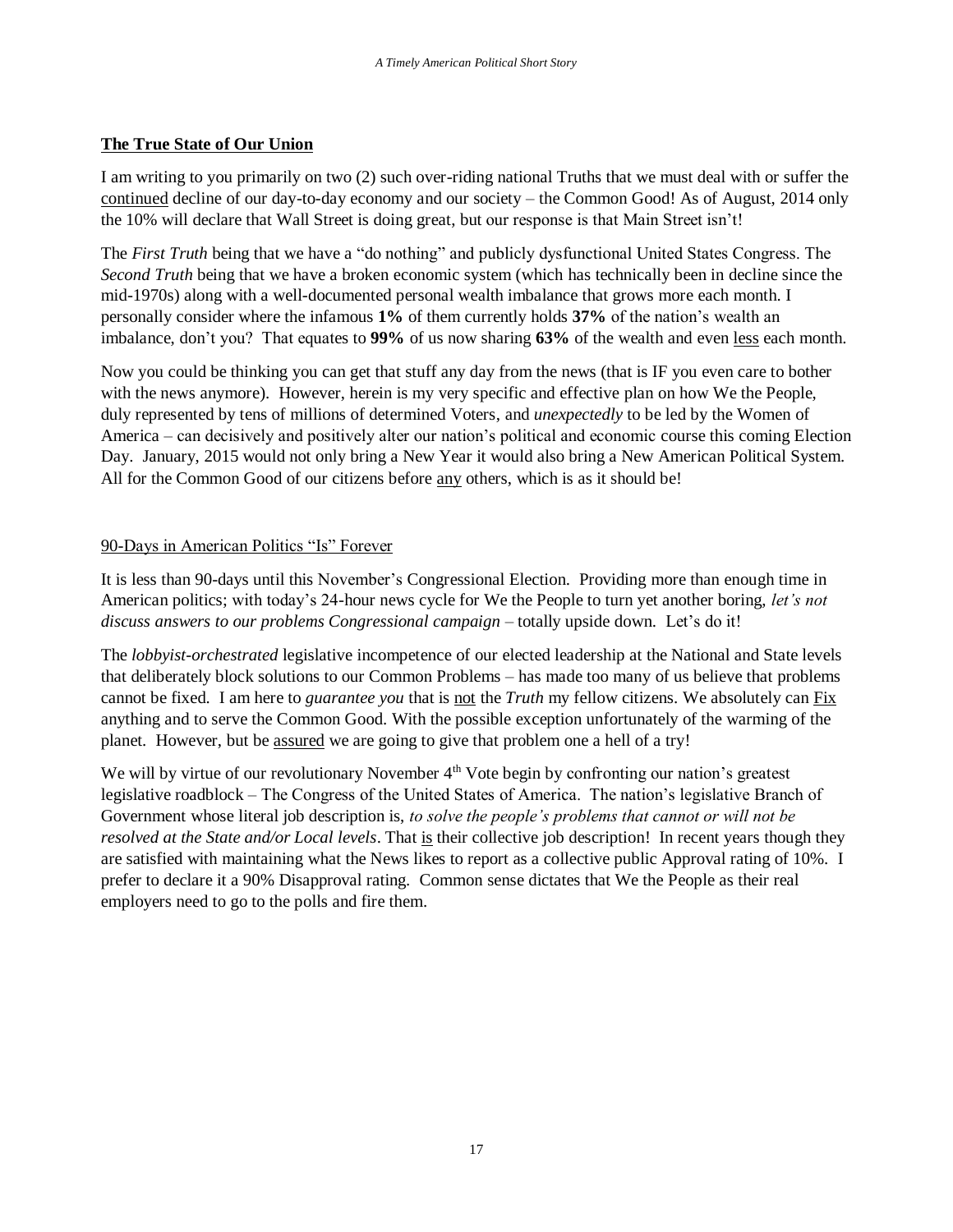# To Boldly Confront the Big Industry Lobbyists

Especially, when considering that today they are functionally and blatantly "their Congress". "Their" meaning *The Wealthy* (1% to 10%) and those on Wall Street that play with the Financial System to keep them wealthy, and *certain Big Industries!* To be a bit specific, the certain Big Industries are:

**Food** (with their pricing suddenly capped we should quickly learn why food prices have shot up for what appears to be no good reason); a new entrant to the 6-year old list. **Food will necessarily be the first Industry** we confront as Grocery prices will need to be capped and then reduced nationwide.

**Energy** (i.e., Number One = Oil, Coal, and now Natural Gas); Gasoline and diesel for starters to be capped and reduced nationwide. Coal and Natural Gas may soon follow.

**Health Insurance** (the primary lobby against Health Care for ALL Americans, especially Women's needs and access);

**Pharmaceutical** (the single biggest lobby against marijuana legalization for 70 years);

**Banking, Credit Card, and Investment** (has the Commodities Market become Wall Street's new ATM to our pockets; we shall see);

**Tobacco** (just because they still kill hundreds of thousands of us each year);

**Prison Industries** is the second new entrant (they have been getting some real bad press lately; they will have less inmates to manage poorly when we start releasing all those minor drug offenders; it just may stop being a growth industry; got any stock in that?);

**Defense Industry** of course the real Federal Budget buster and National Debt creator (but of course President Eisenhower warned us about them in 1960)! Just the *Plain Truth*…

It is said, *that for every action there is an equal and opposite reaction*. I am not sure that *equality* can ever really be reached in correcting such national economic abuse. I am certain however, that what we have within our Constitutional Authority to do electorally and legislatively; it will give a whole new meaning to that old phrase!

Again, it is mid-August 2014 and the 100 members of the US Senate and the 435 members of the US House of Representatives are off on their not well-earned 5-week vacation (and not their only vacation time each year)! What a job. "Do nothing" and get a long paid vacation. Both Republicans and Democrats turning away from Our Problems to vacation and raise *even more money* to spend to convince us once-again to foolishly re-elect them. Not his time!

Should the Voters embrace my Electoral challenge, the incumbent members of Congress are in for a real bad September and October campaign experience, and a November 4<sup>th</sup> Election Day nightmare they will never forget.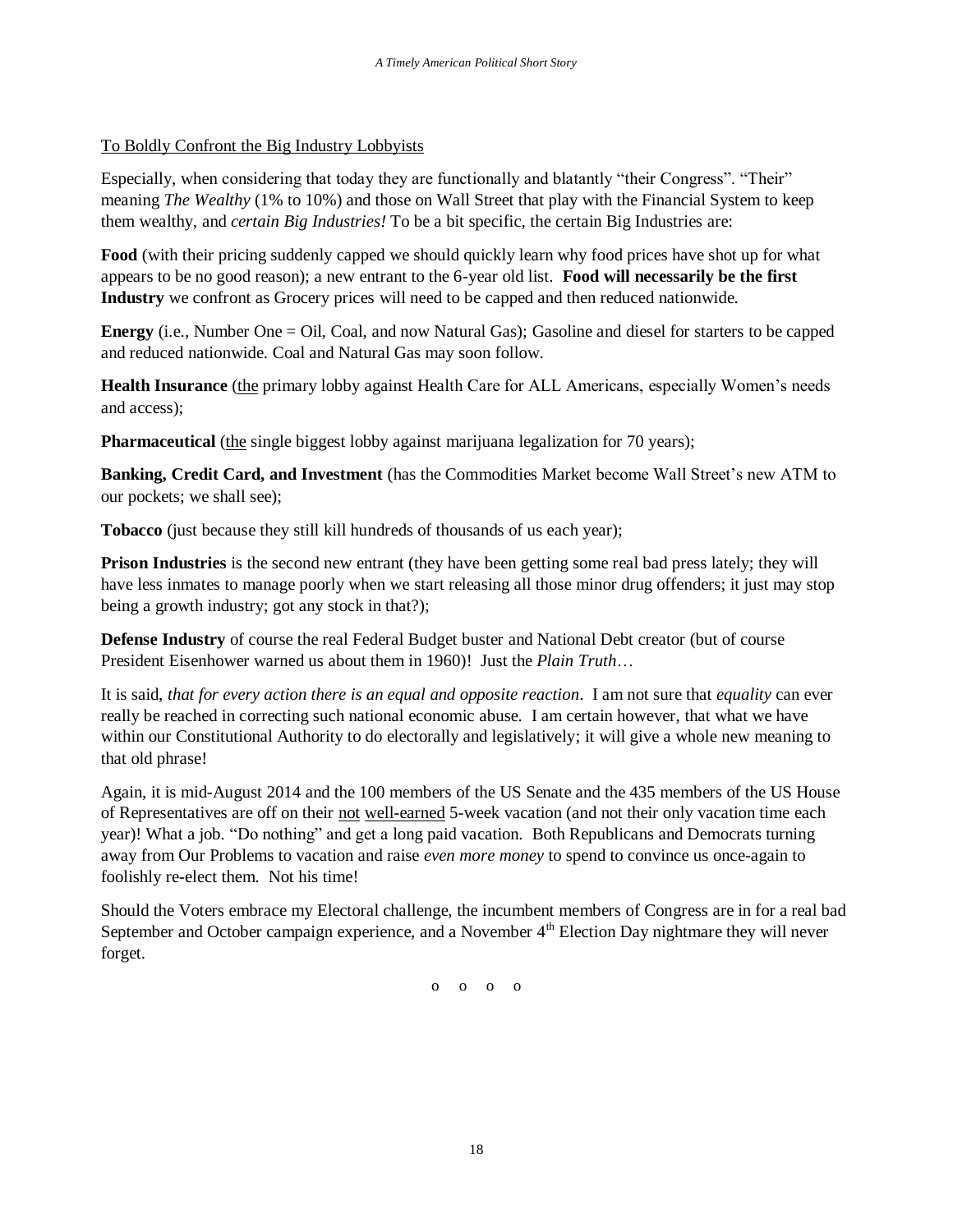# **Oh Yes, It Is a Class War**

One thing I must call out both President Obama and all 535 members of Congress about. You must all QUIT saying that you want to do this or that to save, to renew, to rebuild, or to bolster the Middle Class. You can add together those in the Upper Class and what is *left* of the dissolving Middle Class and the total is far smaller than the total of the rest of us. And the dysfunctional Congress will clearly find that out this coming November  $4<sup>th</sup>$ .

# Too Many of Us Are Now Below the Bottom Line

Though it is admittedly an odd one, observing national politics along with domestic and foreign policy has been my lifelong hobby, interest, and passion. And after all that I have learned about government and the economics through 40+ years of political observation and research, several thousand of one-on-one political conversations, two (2) political books, numerous Internet postings, and studying political campaigns; my overwhelming concern if not dread is the on-going fragile state of our nation's day-to-day economy; the entire Western Financial System for that matter.

It was that constant concern that made me decide to attempt to earn a seat in the US House of Representatives; to write what I believe is a "*timely American political short story*"; to challenge us ALL to bold civil action, my fellow citizens. I am patriot and proud of it.

My personal belief and professional opinion is that if We the People do not, starting with the Vote the November, Demand such seemingly radical, yet necessary legislative actions – the continued economic and related social decline of our nation and society is absolutely guaranteed! Our nation's slow economic decline from its post-World War II peak in the mid-1970s was very observable to someone that knew what to look for, but of course most of us did not. I never expected our Democratic government to ever become screwed up! So, publicly dysfunctional and willingly irresponsible to the Common Good of our citizens and the global environment. If, We the People do not exercise prudent Voting on decisions on Election Day to force such necessary Reforms upon our broken economy and Wealth imbalanced society:

- The Lower Class which is the largest will only continue to grow.
- The Middle Class will continue to shrink, thus growing the Lower Class even more.
- The Upper Class made up of the Wealthy and the Rich will also shrink. Because the Rich (the want to be Wealthy) will slowly fall into the Middle Class or even to the Lower Class depending upon how Wall Street has set some of them up.
- The *real bottom line* folks is that the truly Wealthy (the infamous 1% that Occupy Wall Street named, so well) that is fully serviced by Wall Street will continue to graze upon the Rich and Middle and Lower Classes for fun and profit. Because the truly Wealthy in every nation are secure whether their economy goes up or down.
- That is the ancient economic way of the world my concerned and struggling fellow citizens. And, now it is once again America's challenge to boldly interrupt the *natural order of things*.

My fellow Americans, once *in the course of human events* our national ancestors of 1776 boldly determined they had enough of their King's Power and his selfish Oppression of their daily lives. They fought and won a physical war for national independence and created for the world the living model of *Democracy in Government*. They were America's first citizens! Those first Americans successfully interrupted the ancient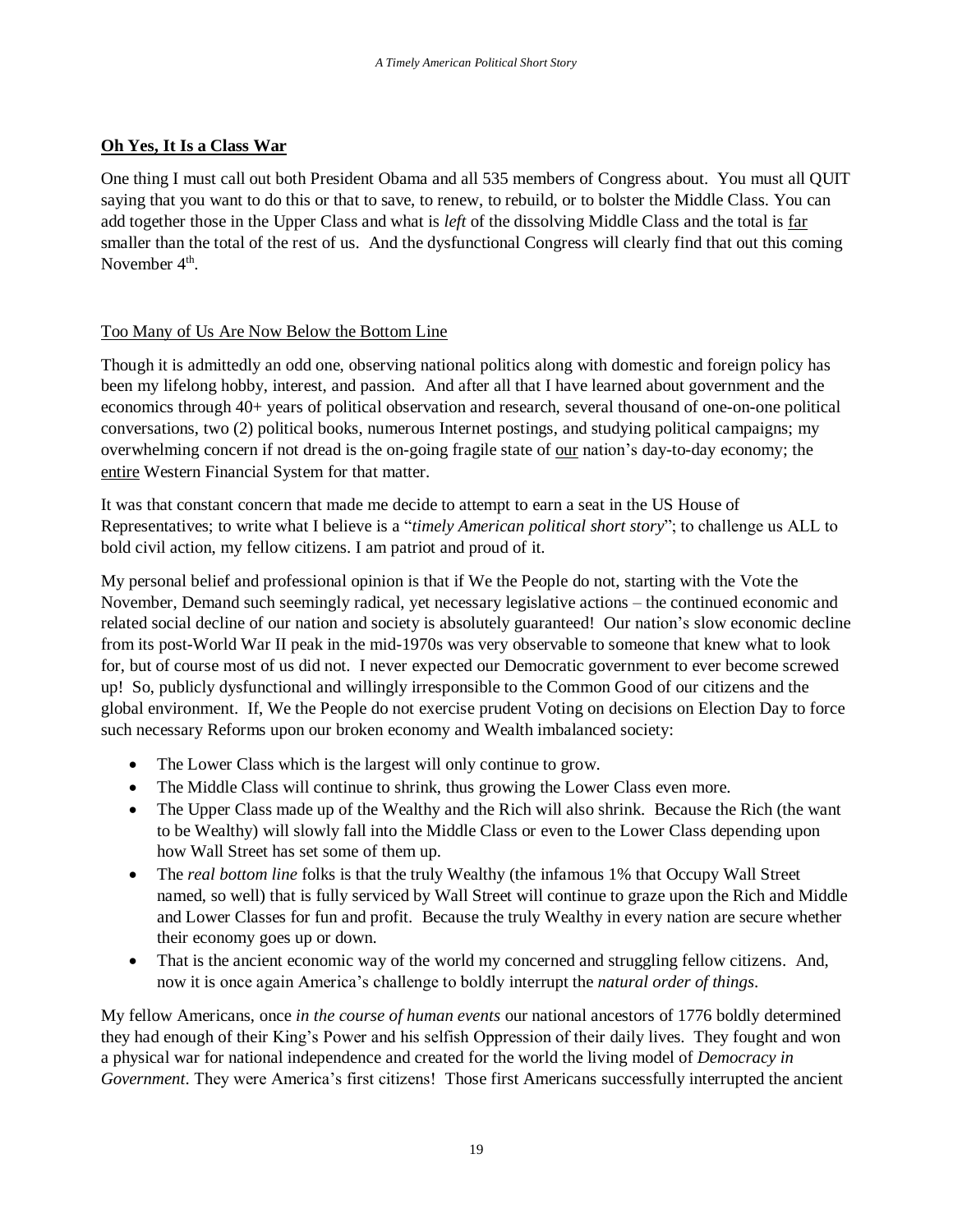and unbroken natural order of *tyranny in government;* because of their bold actions the world was changed for the better and forever. Fast forward…

As national Destiny would have it, once again *in the course of human events,* some 238 years later, We the People are called upon to boldly *interrupt the natural order of things*. To stand together and bravely confront what I write about as the other edge of the double-edged *Sword of Tyranny*. It would be called, *tyranny in economics*. By our deliberate Votes this November we will begin the Democratic Electoral process of replacing as many members of the dysfunctional US Congress, as possible. Members of both political Parties that willingly serve the selfish interests of the Wealthy and Big Industries at the growing expense (in dollars *and* lives) to the Masses, to our domestic economy, the decline of our civil society, and even the environment we all must survive in. By our collective Voting action, We will have made it crystal clear to those men and women honored enough to be elected that Revolutionary Day – of our Demand for such radical, but practical economic and social *Reforms*.

Then, we can begin the methodical implementation of the types of problem-solving economic and social Reform legislation as reviewed herein. In so doing, We the People will be taking the first bold steps in rebuilding our broken consumer economy. To begin the binding reconciliation of our nation's Wealth imbalances for the Common Good. This time around my fellow Americans we will present the world with the living model of *Democracy in Economics*.

I am refining my practical model of that restructured national economy; designed for *Our Common Good*.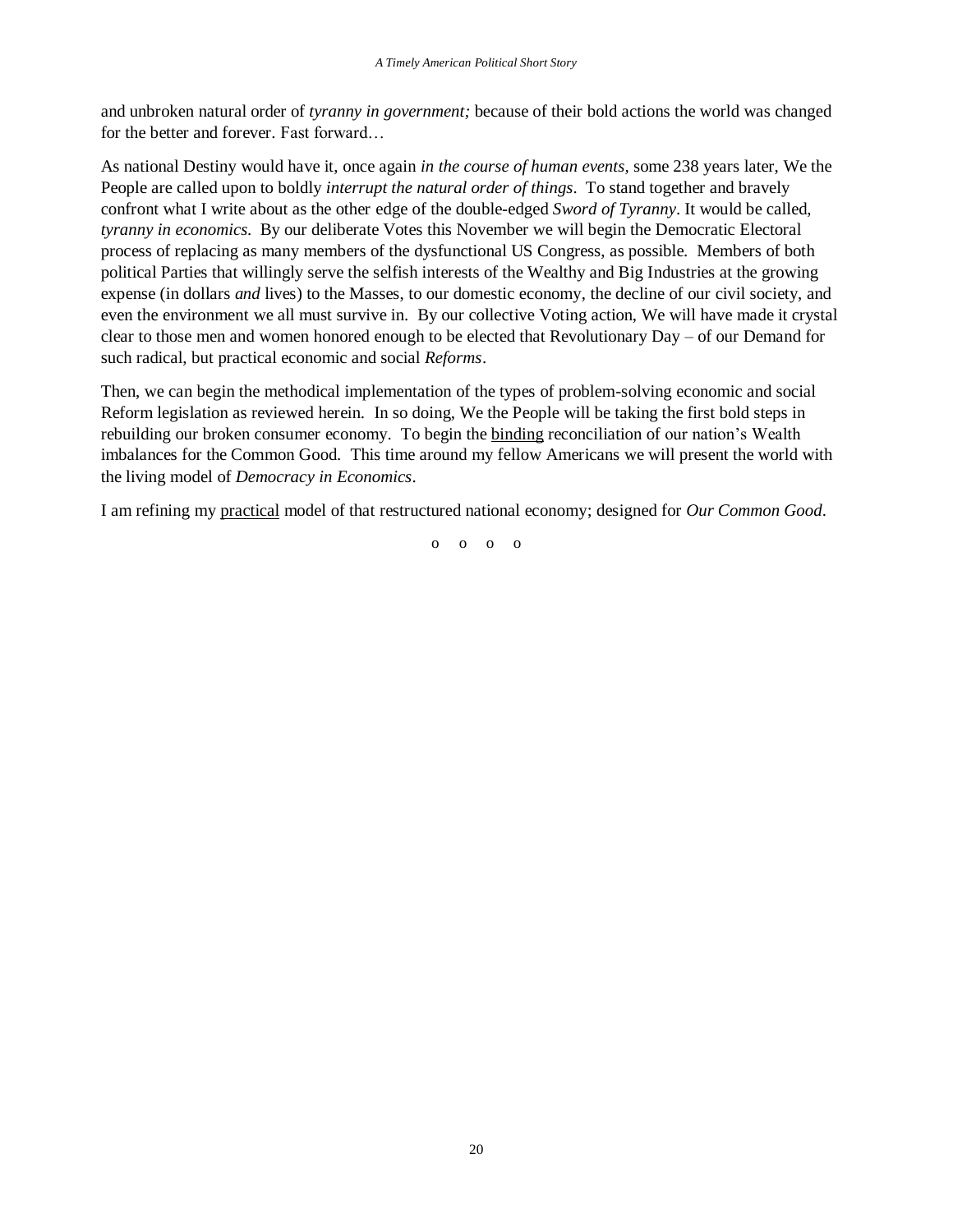### **We Must Act to Gain These Reforms Because They Cannot**

Herein, we have touched on many hard issues. As you can see tough problems can actually be fixed if our national leadership would or could lead. However, due to pressure from the Wealthy and certain Big Industries their priorities *are* to maintain the Status Quo; make changes that favor those groups; raising more money each election (mainly from those same entities) to get re-elected. We the People are on their list, but somewhere below vacations!

Thanks to the Founders, We the People, in a single history making and future changing day, November 4, 2014 have the Right, Responsibility, and the Authority – By Our Peaceful Votes – Gain the ownership of our country and a renewed Democratic government. Our choice, not theirs…

## We Do Have the Right, the Responsibility, and the Authority

The *Plain Truth* about framing our national destiny. We the People have the Power under the US Constitution to do something that those in other countries cannot even dream about. To demand that selfserving Big Industries, and the self-perpetuating Legal System now be restructured and organized under what I would declare to be *Democracy in Economics*.

And no, I am not about to lose my politically Independent, problem-solving mind and go extremely Liberal on you! Rather, it is me trying to expand the public consciousness relative to our *attainable* Common Good. To declare our true Democratic Citizen Rights, as well as the Citizen Responsibilities we then owe to each other in return for such expected *living standards*.

To Reform American society in such a socially practical and economically prudent manner such that *every one of our citizens* will have decent housing (a fixed address at least; with an earned path to home ownership that could take their lifetime, if they so choose) and utilities, adequate food, good public education, public transportation, quality vocational training at least, a job of some type (no free rides if someone is able to work; no playing the system!), medical coverage for life, adequate cable/satellite service (don't laugh), cell phone service (again, don't laugh), and proper care in our old age.

That paragraph bluntly defines the real American Dream. We all that in August 2014, Americans of all ages; the elderly living a fixed income are choosing between buying medicine, soaring food costs, and paying their utility bills. The twenty and thirty-something's can't find a self-supporting wage job; some are carrying Student Loans bigger than a car payment, if they can afford a car. The rest of us in the middle are getting squeezed from every direction. I won't bother you with hard statistics; we have all seen them; we are them!

My fellow Americans, those need to be considered our **Citizen Rights.** Further, it is our elected Democratic government's job to deliberately make that happen in providing for our *Life, Liberty, and the Pursuit of Happiness* that Thomas Jefferson first wrote in the opening words in the *Declaration of Independence* on July 4, 1776!

The very beginning of the "citizen expectations" of We the People under American Democracy!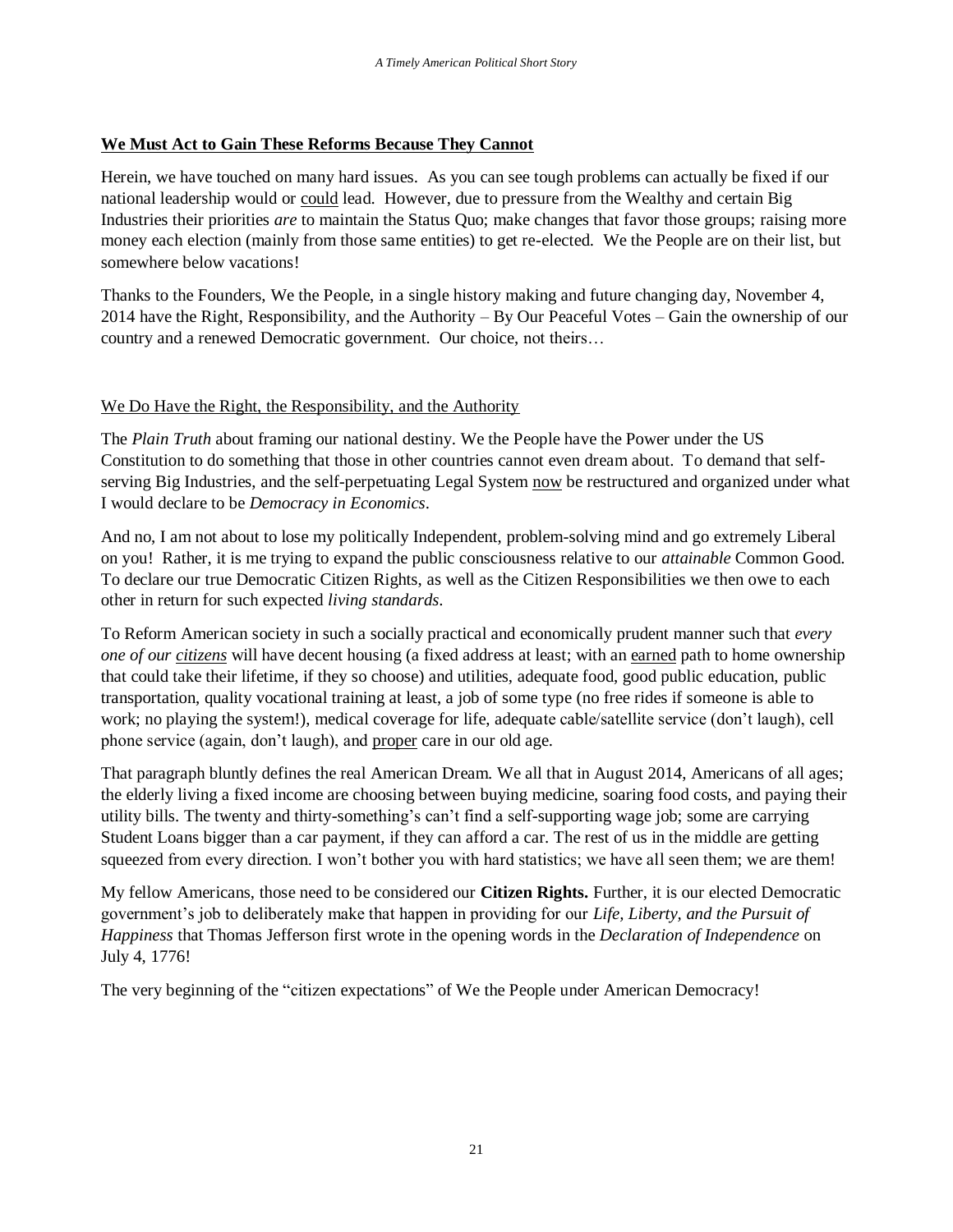Further, it took the new American government until 1789 to complete our *US Constitution* with its first 10 Amendments, "*The Bill of Rights*" and have ratified by the states. That grand People's government defining document opened with these Democracy defining principles:

# *The Preamble of the U.S. Constitution*

**We, the people** of the United States, in order to form a more perfect Union,

establish justice, insure domestic tranquility, provide for the common defense, promote the general welfare, and secure the blessings of liberty to ourselves and our posterity,

Do Ordain and establish this Constitution for the United States of America.

 $\begin{matrix} 0 & 0 & 0 \end{matrix}$ 

The Founders – the 56 brave Signers of the Declaration of Independence and others like Thomas Paine had put their very lives on the line and won their war. Their bold action made what we have today even possible folks!

With the Constitution, they were declaring what the new American nation, free of the tyranny they had always lived under would stand for. To build a society where the People would have peace and the Common Good would be provided for. At the same time, their civil expectation in the 1780's was that people were not given free rides. You worked and positively contributed to the community or only the church or an individual act of charity would keep you alive! That common civil expectation must now be renewed.

At this point, some (mostly the 10%) are now screaming socialism, communism, or any other dull "ism" to scare other people away from this all too practical, but traditionally suppressed economic concept. Because, this *Rights* proposal comes with *strong* civil strings attached for any of our citizens that ever hope to benefit from such economic considerations.

## Such Citizen Rights Come with Citizen Responsibilities

Again, in our Reformed economic and social Democratic Agreement there can be no more free rides for our citizens or corporations that desire to do any business here. Not for our citizens and certainly not for anyone here illegally. The long Immigration Era in American has ended. Driven by prudent and practical population management and our own economic limitations.

Yes, the Stock Market may be rolling right along. Just like it was in 1929, before *The Crash* by the way! However, the Masses are struggling against the soaring cost-of-living; the abusive ever-rising cost of groceries, gasoline, and seemingly everything else with a few decades of flat-lined wages. Those are the practical economic reasons for the aggressive cost control legislation recommended earlier which are the initial proposals to the enacted. We will begin the involuntary corporate restructuring of our broken and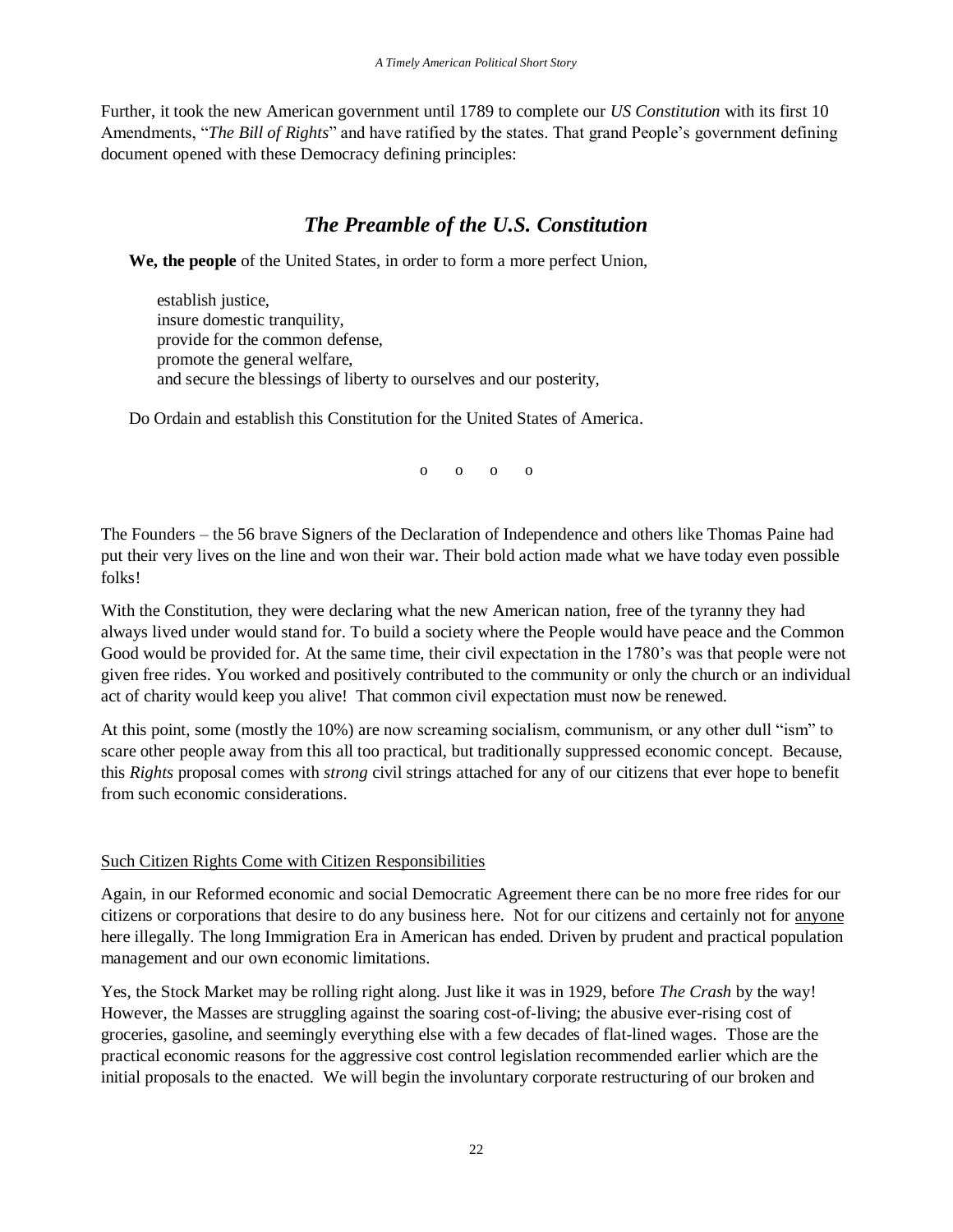failing economy. Failing from the viewpoint of the 90% anyway. You know, us! There will be much more on that hot topic during and after the campaign.

We the People, must consider and commonly agree to, accept, and personally honor certain **Citizen Responsibilities** to each other, to the economy, and for every tax dollar that is required to make these economic Reforms work for *every one of our People!*

The following will sound oddly simple for many of us, but it will be a personal growth experience in civil responsibility for many, as well. There is a dose of reality along with the Truth! Just telling it like it is. Overall, each of us – every man, women, and child – must become personally responsible for pulling our own weight in day-to-day life *to the greatest extent possible*. We can acknowledge that for a short periods of time and longer if absolutely necessary we will via practical and more efficiently organized government programs – agree to have each other's back.

To best of our ability we each must strive to be a *good* citizen, to live a decent life, and a frankly be as little of a drag on our economy and society as we can. It starts with simply not breaking the law; being a good neighbor; working to get a decent education; getting and then keeping our self in good health and condition as possible (that is huge) ; and being prepared to work at whatever we can or that we may be asked to do within our own community and/or state. I believe we all get the idea.

These citizen Civil Responsibilities, as well with the Rights noted above will surely be of great debate during the campaign and after. Excellent. Let the citizen debate on the Reformed design of our society begin.

o o o o

Some will point out that America has never actually offered or provided such Rights to our citizens. That is absolutely correct. I doubt the Founders would have written down exactly as I have. In fact, many of us fondly remember what economic life was like in America in the 1950's thru the 1970's; before things began to slowly fall apart. It was the Golden Age of American Capitalism that many thought would go on forever.

However, understand that it was all a freak of economic nature! Created only by a war caused by lunatics in Germany and Japan, as well as our hand in rebuilding the world that horrific had been blown-up. Such an even distribution of (new) wealth in the 1950's and 60's created called the American Middle Class. *Something that never existed before.* Our economy in the early 1940's was still very much in the Great Depression when the war hit. The booming post-war economy grew until is peak about 1975 and has been slowly declining since in various series of financial crashes and contractions ever since. Until around 2010 we returned almost to a 1940 economy one again. With the last four (4) of abusive food and energy costs things have only gotten worse. And it does not feel good! Does It?

So, that is what they used to call looking at, **The Big Picture!**

This has been a *reasonable* overview of the significant, yet prudent economic Reforms and the restructuring of our broken economy. Also of the Common Good based economic and social commitments that we need to be made to each other. I first documented these concepts and problem-solving proposals my February 2008 book, *The Second Coming of Common Sense* (CS2). It was all designed with a "realistic" view of our future economic growth and even before that year's Financial Crash. It introduces the significant transition from the Eternal Growth Economic model that can no longer work as it did decades ago; to a far more practical Eternal Maintenance Economic model that will prudently carry us into the future. It also called for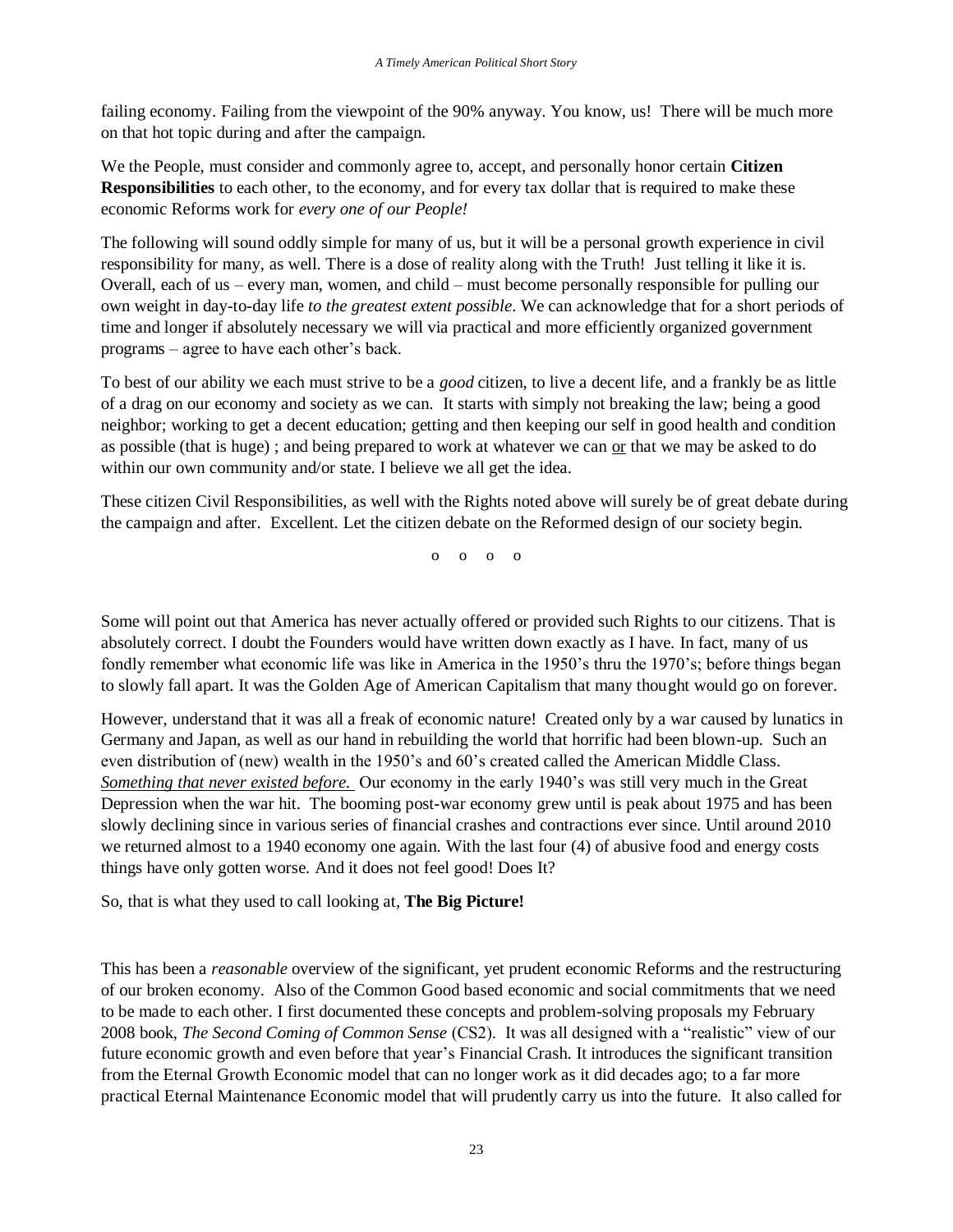the solemn commitment to absolutely provide for the *Life, Liberty, and Pursuit of Happiness* that every American citizen is not owed, but must have the personal opportunity to attain.

I don't believe any nation in the history of the world has ever confronted and resolved the *natural* centralization of economic wealth and political power. Certainly not to have done it peacefully as We the People will now attempt and will succeed at doing for the Common Good.

We can and will do such great things! Therefore, my frustrated and dear fellow American Citizens, we have some serious work to do. We must now be about our nation's business.

The Founders, shall once again, lay peacefully in their graves…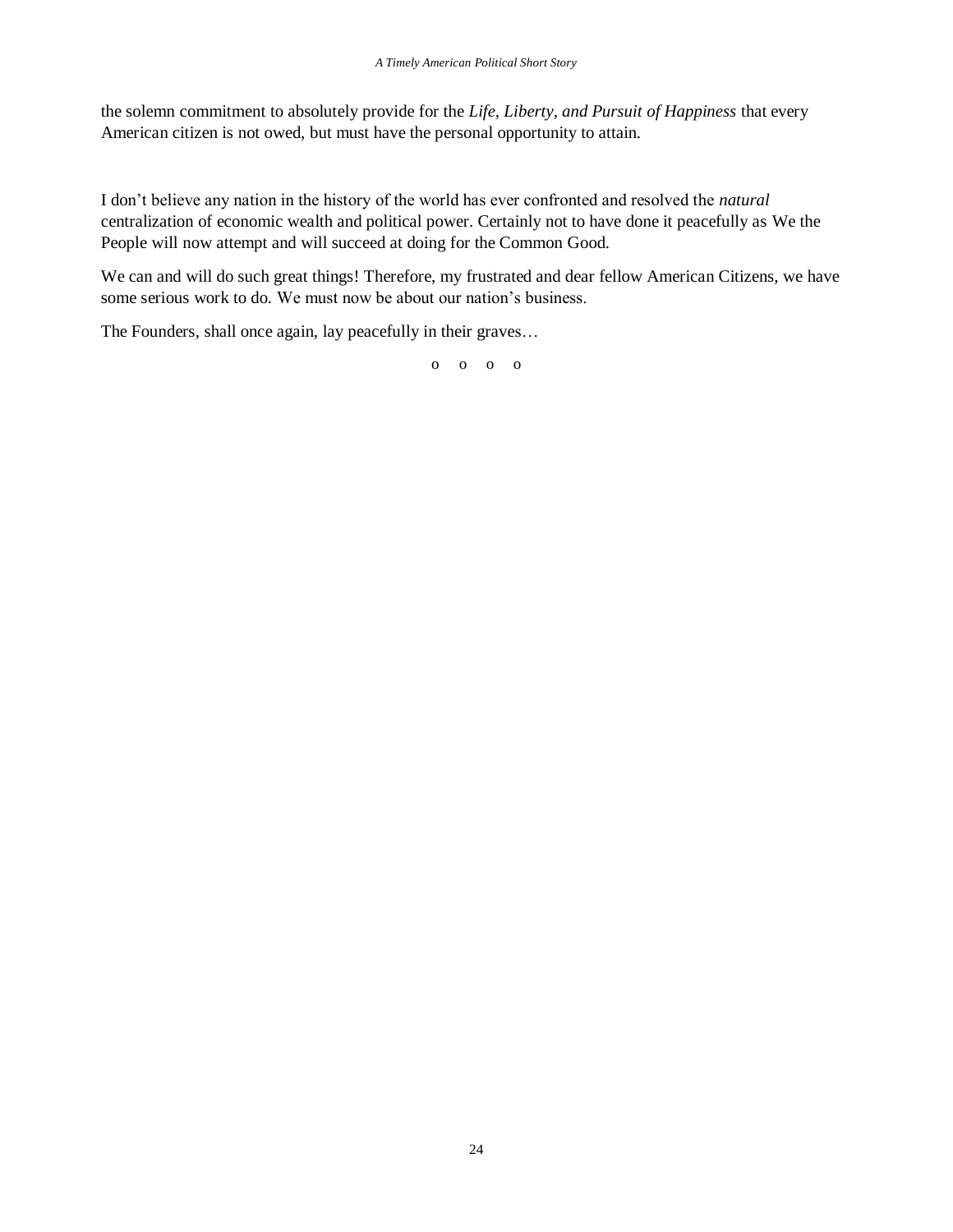# **How Will Your Historic Vote be Cast**

Now to review Our winning 2014 Electoral Strategy my fellow American citizens.

It can easily be argued – yet again – that this is the most critical vote we Americans, especially the Baby Boomer generation (1947 thru 1965) will decide in our life time. While some will argue that this is only a Congressional not Presidential Election they would be missing an un-spoken truth in American politics. That is that presidents come and go every 4 to 8 years and some are certainly better than others, but the 535 members of the US Congress are too often in Washington, DC and in those national offices for *decades*. The longest now serving is over 50 years – half a century!

To repeat, the purpose of the US Congress is to address and solve the public's problems that cannot be resolved at the State and/or Local levels. Unfortunately for the nation's list of long-standing problems, over the last 20 years or so the Congressional leadership of both parties have intentionally stepped farther and farther away from their responsibility for solving the problems (like Health Care for ALL, a real Immigration System, a National Energy Plan, etc.) that would promote the Common Good. Instead they focus only on getting re-elected and sit by and wait for "the next" President regardless of Party to come to town. Then they berate them not "fixing everything" in just a few years. However, as we have grimly witnessed these last six (6) years they can make it all but impossible to "fix anything" due to political games! Any questions on that?

One (1) positive result of our crucial Election Day Vote will be to make President Obama's last two (2) years in office, like him or not, historically very productive for us! Of course, obviously not based the typical Democratic Party platform, but on the types of politically Independent Reform legislation presented herein. It will be the Power of American Democracy in action for the world to see. God bless the US Constitution…

Therefore, realistically and unfortunately this time my fellow Americans that statement is all too true. This is the most critical vote we Americans will decide in our life time. Whether you are 26 or 66 years old – this is it and it is our economic future to win or continue to lose.

The true political power in our nation that now blatantly controls the leadership of both the Republican and Democratic political parties and so both the House and Senate in the US Congress, are the selfish interests of the Wealthy and certain Big Industries. They pay for "every" re-election campaign and expect and get legislative votes and/or non-votes in return; and they do! Now with the recent political donation rulings by "their very Republican Supreme Court" those groups can give all the money they want to help "fix" elections and they do not even need to disclose their names! This is not American Democracy folks! The Founders must be spinning in their graves. Again, the *Plain Truth!*

 $0 \quad 0 \quad 0$ 

Fortunately, my fellow economically and politically frustrated Americans, from the Democratic concepts of government first stated in the *Declaration of Independence* and formalized in the US Constitution, the Founders provided us with the Citizen Authority to peacefully deal with bad government situations *just like this*,

"it is the Right of the People to alter or abolish it, and to institute new Government, laying its foundation on such principles and organizing its powers in such form, as to them shall seem most likely to effect their Safety and Happiness".

Thankfully, We the People do not need to alter or abolish our government. Ours remains the best model of government in the world and is so partly because it allows us to simply and peacefully Vote to remove from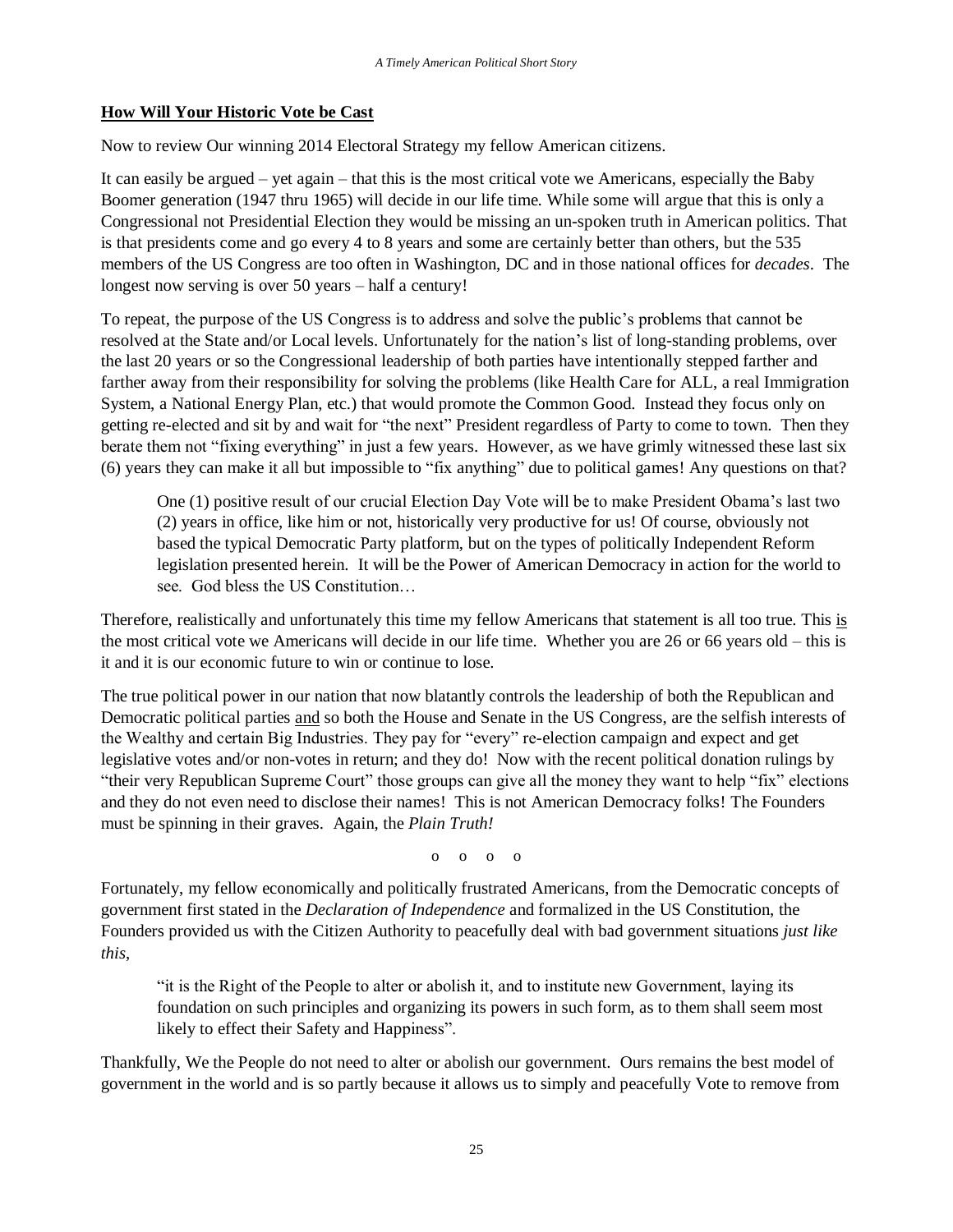office those that are intentionally working *against* the Common Good of our *citizens*. It is not only our Citizen Right, it is our Civil Responsibility and Moral Obligation to each other.

Therefore, over the next few months, We the People shall join together in Common Cause; to prepare ourselves for the gargantuan Electoral Battle to be fought with tens of millions of our *single-shot Votes* on that faithful Congressional Election Day. So, if you are not yet registered to cast your important Vote on that faithful Election Day, then *please* get yourself registered and get your single-shot Vote loaded now! Especially, the Women of America! Just go to the state Motor Vehicle Department. They often have a separate line for Voter registration. Get registered, if for no other reason than that the Republican Party does not want you to Vote!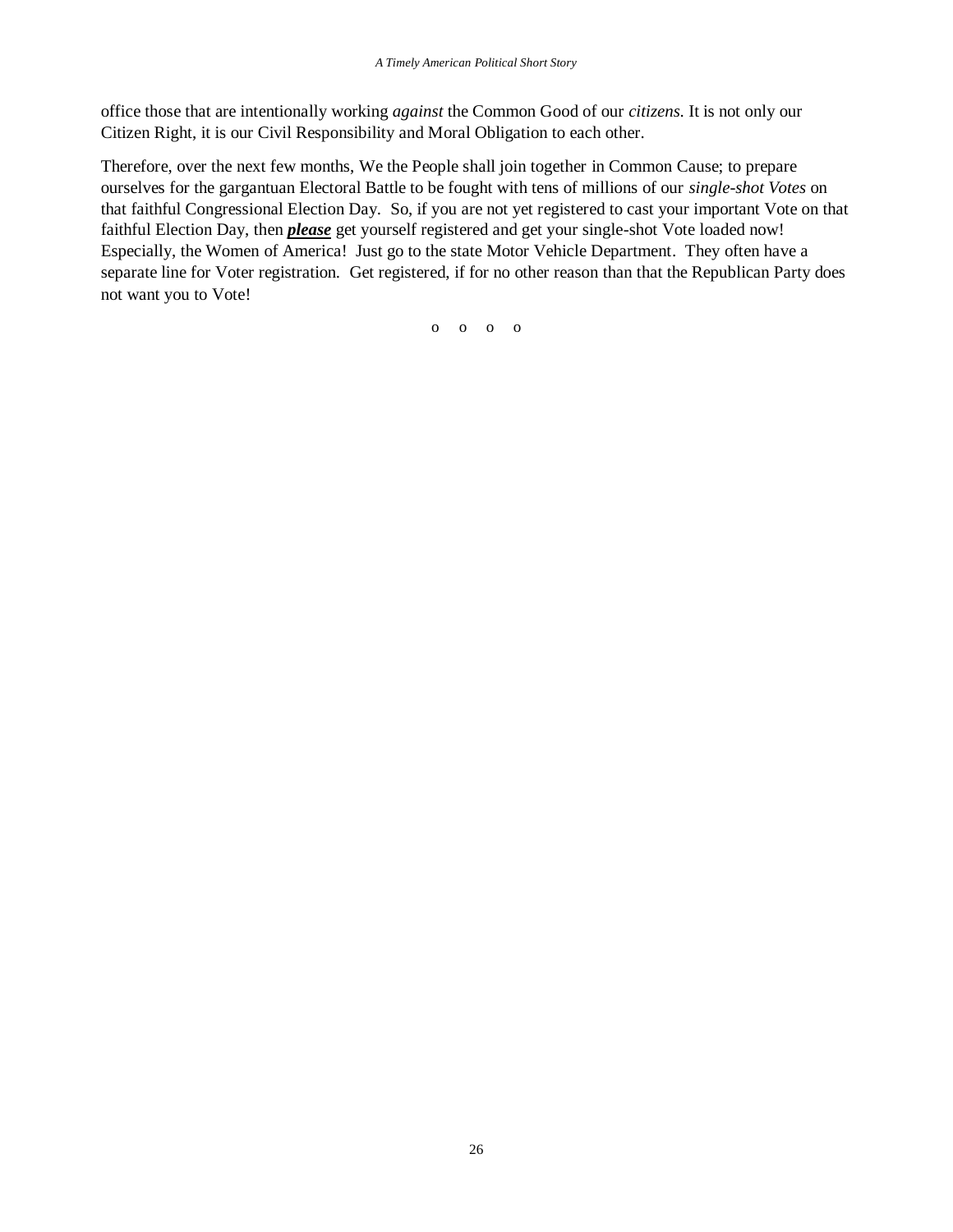# **How Our Votes Shall Punish Both Parties**

For those that really like to dig into things, my very detailed Voting strategy and US District campaign procedures and more are all detailed in four (4) postings on my campaign website under the heading, **Our 2014 Declaration of War Documents**. For now we will walk through a briefer, but fully informative version thereof.

By now you can definitely tell I am running a "national platform in scope" campaign for Maryland's  $8<sup>th</sup> US$ District seat in the US House. I believe a House member must of course be concerned about their own District's 700,000+ constituents, but must also be working for the other 309,300,000+ of their fellow Americans across the country. Too many in Congress have functionally backed away from that accountability. I believe they should consider going back into their state legislature if they can't handle national level responsibilities!

Should this aggressive Electoral Strategy be followed by enough Voters, the majority of the 469 members of the dysfunctional US Congress running for re-election will be Voted from national office in November. In fact, every 2 years 86% of the Congress is up for election, but we have the bad habit of re-electing the same losers. We will be replacing hundreds of legislators with candidates (regardless of their party affiliation) that will be *very* attentive to the Voters that have unexpectedly placed them in national office! In many cases, *very* much to their surprise!

While both major political parties are a clear disservice to us, without any doubt the Republican Party that today would not accept Ronald Reagan for being too Moderate, will now pay the political price for its public neglect and abuses. The Election Day of 11-4-14 could forever be remembered as the once Grand Old Party's – *Waterloo…*

# Step One of Three – The Republicans Must Go

So let's get to it! My strong political challenge to the Voters – Women and Men alike is to **vote out-ofoffice every Republican** running for re-election at the Federal (US House and Senate), as well as at the State, County, Parrish, and Local levels. If an incumbent has an "R" next to their name Vote for someone/anyone else! No electoral mercy is to be shown them by the American Electorate and Women Voters, in particular. The Republican Party war on Women and family rights will be confronted and defeated! Again, technically only some 45,000,000 Women voters nationwide could accomplish the historic political banishment of the Republican Party – all by themselves! Women of America, there is the *Plain Truth*. I know many of us Men will be Voting right along with you.

# Step Two of Three – Independent Politics is Embraced

Understand that this Election Day must also clearly demonstrate the People's deliberate shift toward Independent, citizen-oriented politics in America. We absolutely CANNOT be blindly handing the Congress over to the Democratic Party and their standard *Progressive/Liberal* platform. That only would prove to be another critical Voting error by We the People. By our Votes, we are acknowledging the Independent Reform platform we expect to be followed!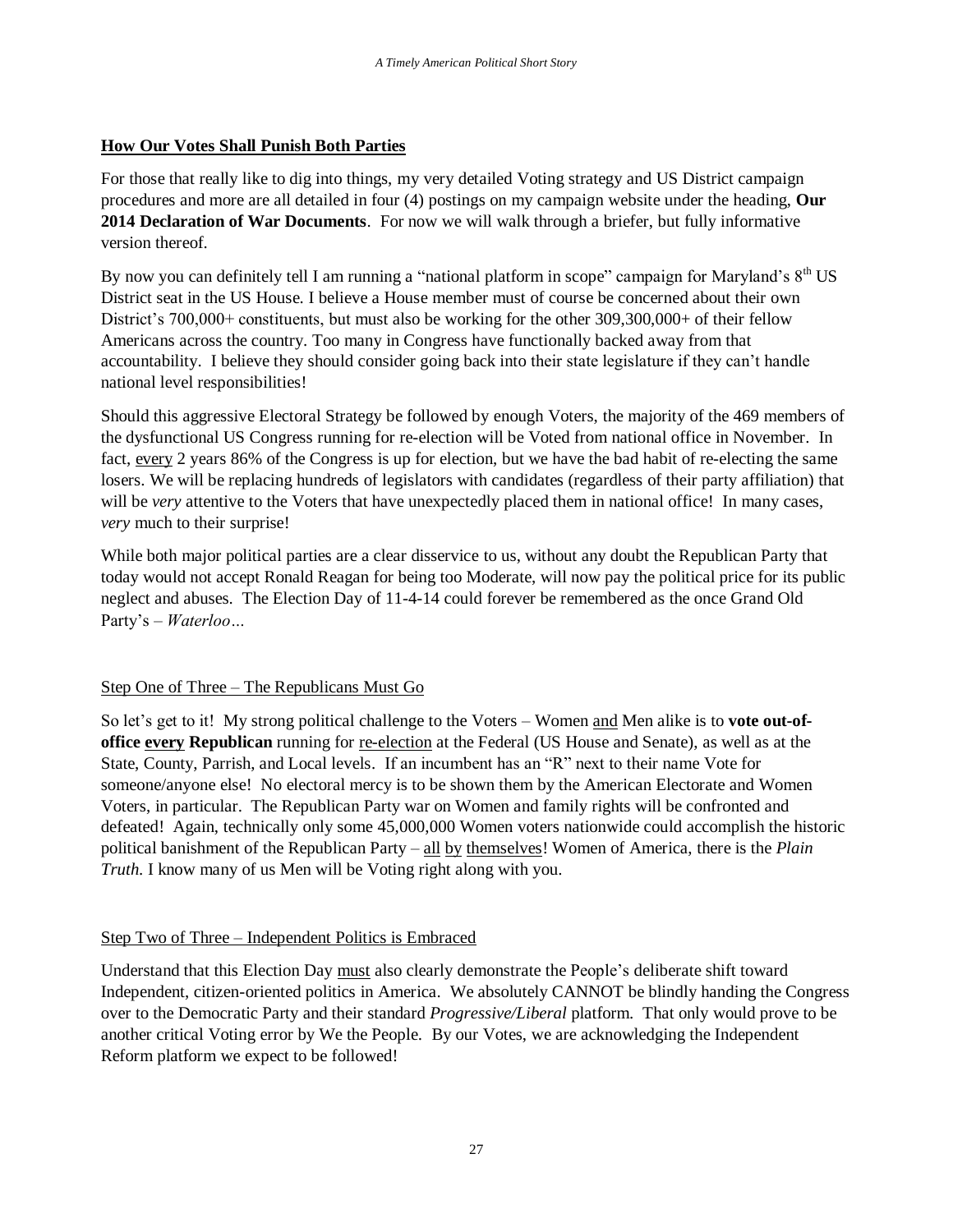We must confirm our Demand for the Independent political focus of the new Congress, the Voters are also challenged to Vote out-of-office approximately fifty (50) of the most senior, longest-serving Democratic members of the House and Senate. A recommended list of Congressional incumbent names and their years served in Congress will be placed on my campaign website and updated right up until Election Day. It will be somewhat entertaining to watch Senior Democratic members like Nancy Pelosi and their reaction to being listed there. In Truth, the Democratic leadership is nearly as responsible for not solving the our problems as the Republicans?

# **On the** *Real Time* **Side!**

Now for a bit of fun! Would you like a current day *real* example of the congressional reaction? Consider that Bill Maher on his *Real Time Show* on HBO Friday nights has been running an original "Flip-a-District" contest. He has challenged Americans across the nation to call in and nominate their own ridiculous US District Representative to be named into a contest of 64 national candidates. And many of them have been very ridiculous! It is modeled of course after the NCAA College Basketball Championship Brackets and it is already down to its own exciting *Final Four*, which are:

- John Kline, Minnesota  $2<sup>nd</sup>$  District, Republican
- $\bullet$  Blake Farenthold, Texas 27<sup>th</sup> District, Republican
- Renee Ellmers, North Carolina  $2<sup>nd</sup>$  District, Republican
- $\bullet$  Mike Coffman, Colorado 6<sup>th</sup> District, Republican

That's funny. They are all Republicans and by the People's choice! Bill Maher will announce the "winner" when he returns from his well-earned vacation on his Special Washington, DC Show on September  $12<sup>th</sup>$ ! The winner will surely receive a lot of national publicity they really won't! Several of the 64 US Reps in that infamous field did have comments for Maher and his antics. Got to love it!

Our Election Day Voting involves "flipping" up to 435 US House Republicans and Democrats and includes 34 US Senators, as well. As the incumbent members of both parties (and at all levels of government) become aware of this potential Voter Revolution against them, the political entertainment value to the Press and Public will be priceless!

While the seriousness of our national situation is without question, I have found it important to maintain a sense of humor in the hardest business situations. This is both personal and business for us all.

o o o o

Now most *seriously*, I am fully aware and acknowledge how terribly difficult (if not impossible) it will be for some of us Vote against our regular political party and/or old familiar name (frankly is why most of these losers have kept getting re-elected). Especially, Republicans I have talked with that say they love Ronald Reagan and thus deem themselves Republican, only Voters. I never argue with people about politics; that is why I can talk with almost anyone about it. I did point out to such dedicated folks that their hero left office in 1988 or some 26 years ago. Also, to frankly consider that Reagan's Grand Old Party has taken a hard right turn in recent years, that Reagan would be too politically Moderate today, and would not be *acceptable* to the Party's leadership.

My sincere suggestion for these politically torn folks is that if you in fact *agree* with the common sense of this proposed civil action, but know you simply cannot Vote for a \_\_\_ Democrat – that you please either skip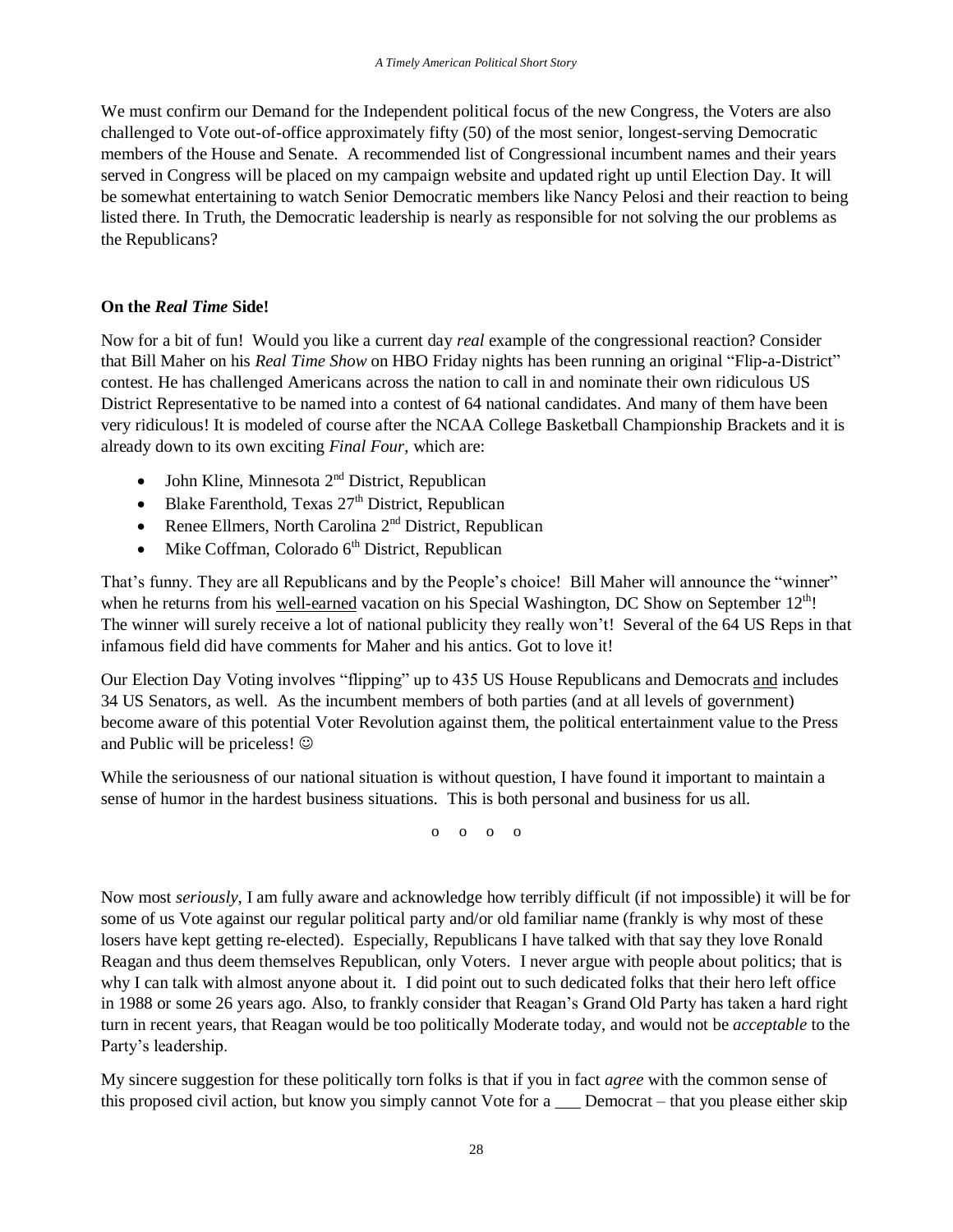that office when completing your ballot or simply do not go to the polls that day! Yes, I did. I just suggested that you not go to the polls and I meant it, too! The other Voters will take care of our common goal that day and you will have indirectly done your civil duty.

# The Potential Political Results

Let's just say that we Voters followed this suggested strategy to the letter at the Federal level. The result would be that names like House members Democrat Nancy Pelosi and Republicans John Boehner and Senator Mitch McConnell. Deliberately retired by their own constituents. "Wouldn't it be nice" not to have to see their old faces in Congress anymore or hear their voices on the news? Absolutely…

US House and Senate Republicans would be replaced by Democrats or Independents, or possibly a *new Republican* running for a given office. Further, some 50 Senior Democrats across both the House and Senate could be replaced. This swapping of chairs should result in the Democratic Party having a voting majority in both Houses in Congress. Normally that would be a scary scenario for a lot of people. However, after the "Rock the Vote" experience of November  $4<sup>th</sup>$  the members of new Congress will be tuned into the Reform platform legislation we clearly backed through the campaign. Congress would finally be about the People's business.

It will be a glorious new day in the US Congress and a new political beginning for America. The Wealthy and those Big Industries will have been put on public notice that our Common Interest will run legislative policy in America and the selfish, Special Interests will not! Should the good people of Maryland's 8<sup>th</sup> US District make it so, yours truly will be right in the middle of the US House of Representatives making sure every day that is what happens. If I am so honored, I assure you all that Congress will never be the same and our Citizen's Problems will be fixed!

# Step Three of Three – Independent Women Candidates for **This Election!**

Were you wondering what ever happened to Step 3 of 3?

Simply stated, even as of September 1, 2014 it is still technically possible for Non-Party Affiliated (or Independent) "Write-In" candidates for some **236 House seats from 34 different states** to properly file – with little to no paperwork, and *officially run and be Voted into Congress this November 4<sup>th</sup>. Seriously! Just* stop and ponder that *public information bulletin* for a moment! The exact type of knowledge that the incumbent members of Congress of both Parties and their leadership do not want We the People to know! Especially, Women this year! I have inserted a copy of the *2014 US House and Senate Write-In Summary Report* that I posted on my campaign website in May of this year in the Appendix of this "timely American political short story". So, Women of America if you like me believe you can do a better job than your US District's incumbent loser in Congress check that Report. Nothing ventured, nothing gained. If you try and don't succeed in 2014, you could have a better chance with the Voters in 2016 for the effort this year.

# Go for it!

Again, there is still time for hundreds of Women across America to take up this challenge and become Write-In candidates for this November's Election. If my underdog campaign and the new Face Book Page you will read about next is reported on this month by the terribly bored American Press; immediately acted upon by motivated Women; then scores of Women could yet find themselves in the Congress next January. Being a long shot in politics is far better than not even taking a shot at it. I am taking mine. Join me!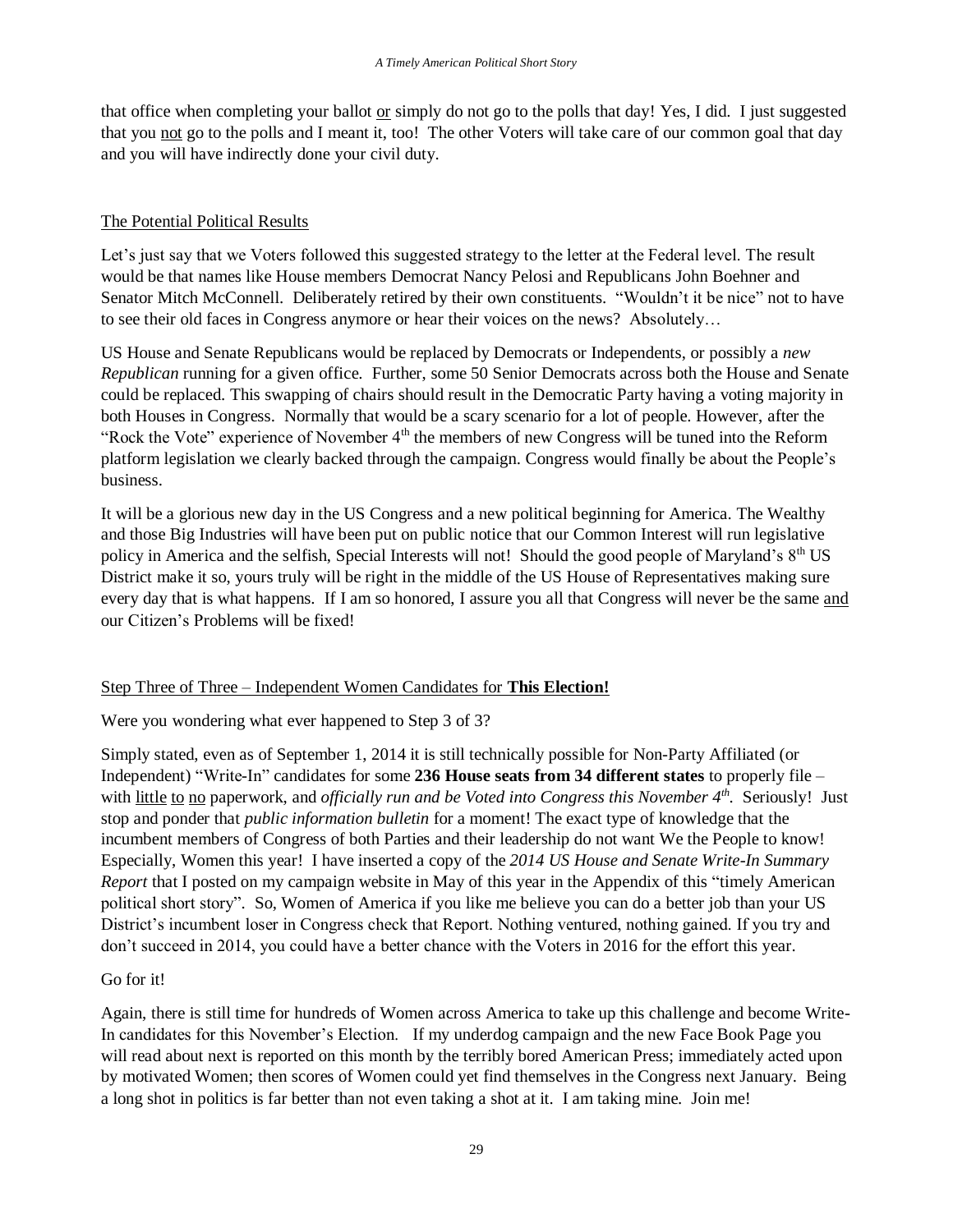o o o o

Now, think of this as unexpected extra credit when it comes to our not only voting deadwood out of Congress, but helping our broken 2-Party Political System, as well. It is about a viable Third Party movement in American politics. The 2014 Election Cycle is a viable entry point for an Independent Third Party movement into the public's consciousness.

I have written extensively and posted about this on my Independent campaign website AJWildmanforCongress2014.typepad.com and prior to that on the Independent American Peasant Party website OURIAPP.typepad.com. It is a new Independent Political Party of my creation that could get a little attention during the remainder of the 2014 Congressional campaign. However, it could well become a major factor in the 2016 Congressional races. It could bring a *viable and Independent Third Party* into the American Political System; while helping to politically finish off the Republican Party at the same time.

You never know…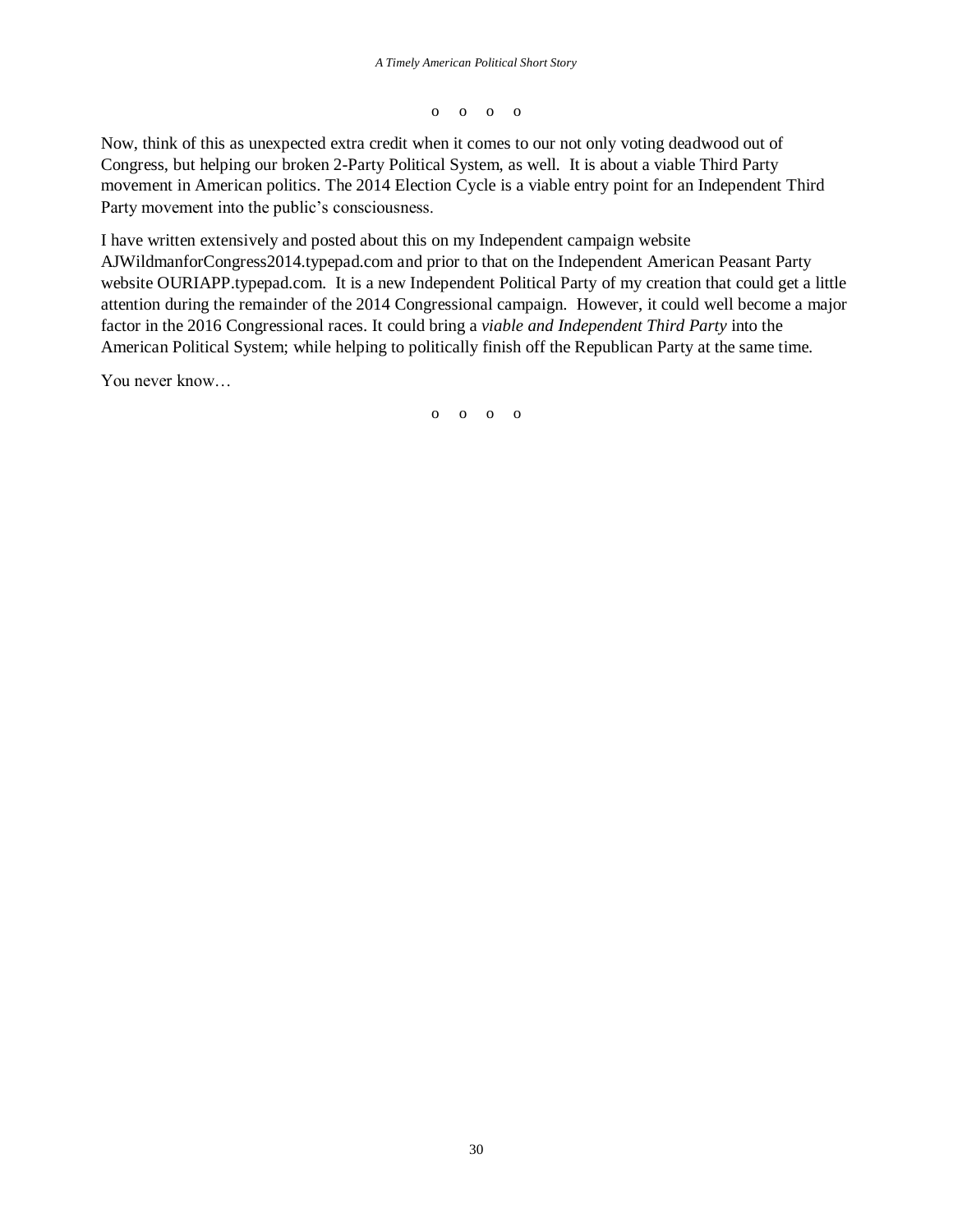# **A Face Book Place for Political Women –** *The Pepcee Sisters*

Now let's talk about the politically aggravated Women of America, the *Pepcee Sisters*, and a couple of Wealthy Republican activists. The following is in no way intended to be cute, because Ours is far from a cute national situation.

Let's just say that the Voting Women of America have decided by Election Day to support the Electoral Strategy we have just reviewed. Part of what may have encouraged in that civil action is the recently created Face Book entity that I (and others) will be populating during the remaining 2014 campaign and beyond called the, *"Pepcee Sisters".* Real political junkies can guess what is coming and are laughing!

The idea for that *particular* name and a Face Book sharing site for the Women of America came to me after observing the continued antics of two (2) specific hardcore Conservative, Republican Party donors. They are very active trying to directly affect the outcome of elections at various levels of government across the nation. Further, they are supposedly working to raise a half-a-billion (\$500,000,000) dollars to spend on the 2014 Elections and yet another half-a-billion dollars to spend on the 2016 Election and to keep the Democrats and Hillary Clinton from winning the White House in 2016! That goal is too bad for them. Because if Hillary runs, as she will probably announce properly after the November Election – she wins!

They are the billionaire Koch Brothers. They happen to own their own Oil business, several other successful businesses, and employ some 50,000 people. Good for them. They also believe that the Few should run the country. Bad for us! Most people I ask do not even know who they are, but will now begin to change. Both Democrats, Independents, and even Republicans that care about the Common Good need to be aware such Republican activists. You get the picture.

Therefore, the *Pepcee Sisters* entity is intended to represent the Independent, political *alter-ego* of the very Republican Koch Brothers and their campaign money-machine. We will see how it develops. I will begin posting to that Face Book Page in mid-August with a copy of this "short story". After that, about my campaign and the national platform I am promoting.

I now ask the Women of America to make great use of *their "Pepcee Sisters" Face Book* Page during remaining 2014 campaign. Use it for example, to post your comments and video links about the 2014 campaigns in your US District and/or state, comments on the platform, about the Republican attacks on Women's medical access, and for encouragements to other Women to get involved and possibly even run for office this November. Women from other countries could even share their encouragements there, as well.

So let the Republican Party raise one (1) Billion dollars for 2014 and 2016. If We the People properly organize and deliberately cast some 50,000,000 or more Votes for Our Common Good in 2014 and 2016 – there won't be enough Republican politicians left to spend it. Game on!

# **To Honor the Women's Suffrage Movement**

The Women's Suffrage Movement in the United States was waged from the late 19th century and into the early part of the 20th century. The women's voting rights movement lasted until 1920 with the successful passage of the 19th Amendment to the United States Constitution, which states, *"The right of citizens of the United States to vote shall not be denied or abridged by the United States or by any State on account of sex."*

Women of America, I ask you to please consider those brave and determined Women that fought the long hard fight required to give each of you the Right to Vote in this coming election. You as a collective group of some 45 million Women could single-handedly punish and restructure our dysfunctional US Congress and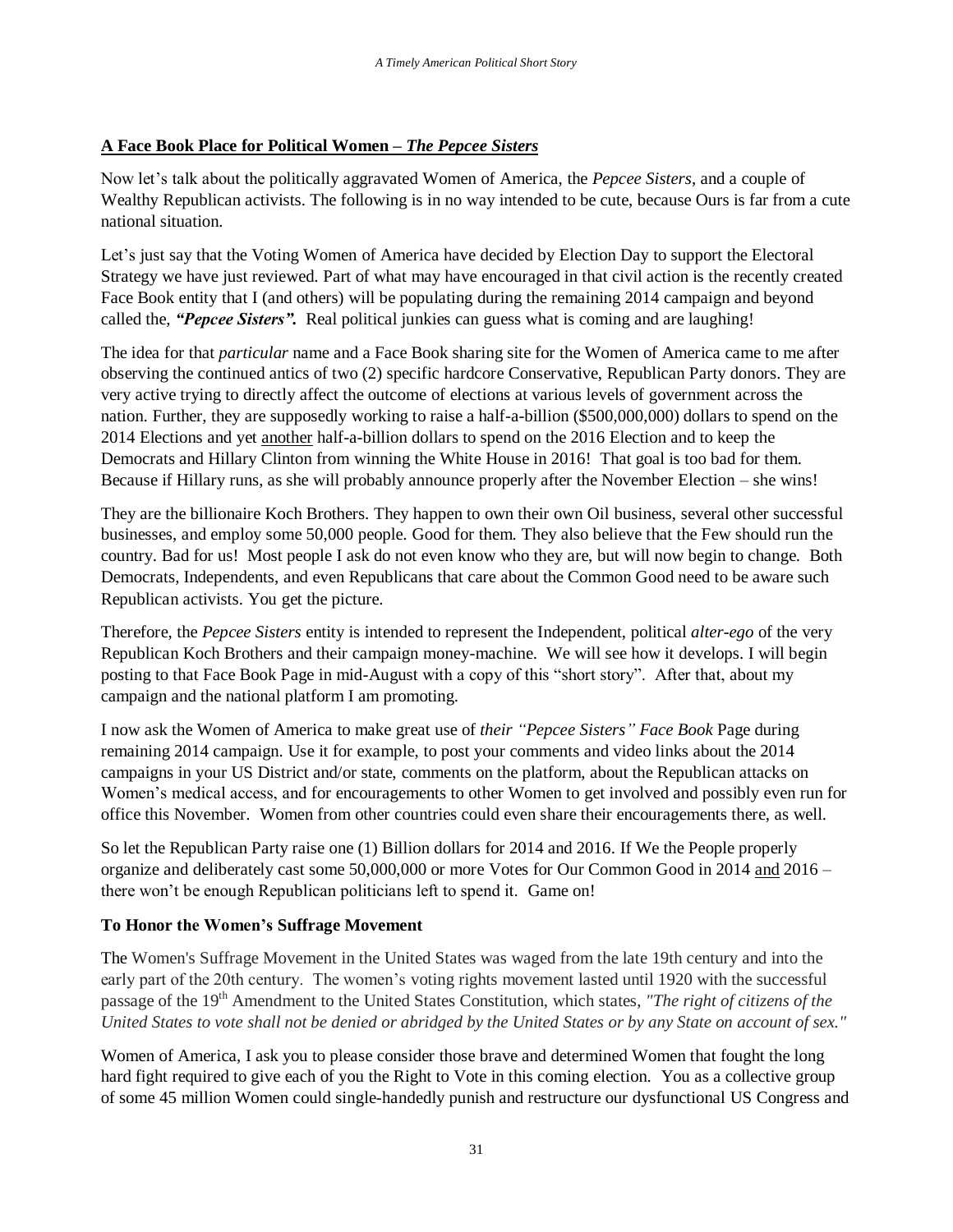the Republican Party, in particular. Consider what those long-struggling Suffragettes would suggest you should do with the incumbent Republicans in Congress!

For their growing attacks on Women's and family medical rights and access for starters. Then add Food Stamp cuts even for the disabled, programs affecting education, Head Start, fighting the minimum wage increase and equal pay for women. Then waiting until they had to pass Roads Project and Veterans Medical Relief legislation before going on a *5-week vacation* just so they could face their constituents. And as detailed above, Women and us Men will also be Voting out the Senior Congressional leadership of the obviously lost Democratic Party.

The bottom line I believe for the Voting Women of America, is that this the opportunity for you to lead at the national level and so honor the Women that came before you with the greatest tribute there could be! No matter if your church or your husband or your parents or your social circle would be outraged if they knew you voted in such a manner. They will not be in there with you when cast your Vote! It is your solemn, lone decision as an American citizen and as a Women. Therefore, if you are not now registered or you have never bothered to Vote regardless of your age – get registered! Then, challenge and help other Women you know to get registered. And if it matters to you, remember that God would only Vote Independent! Amen…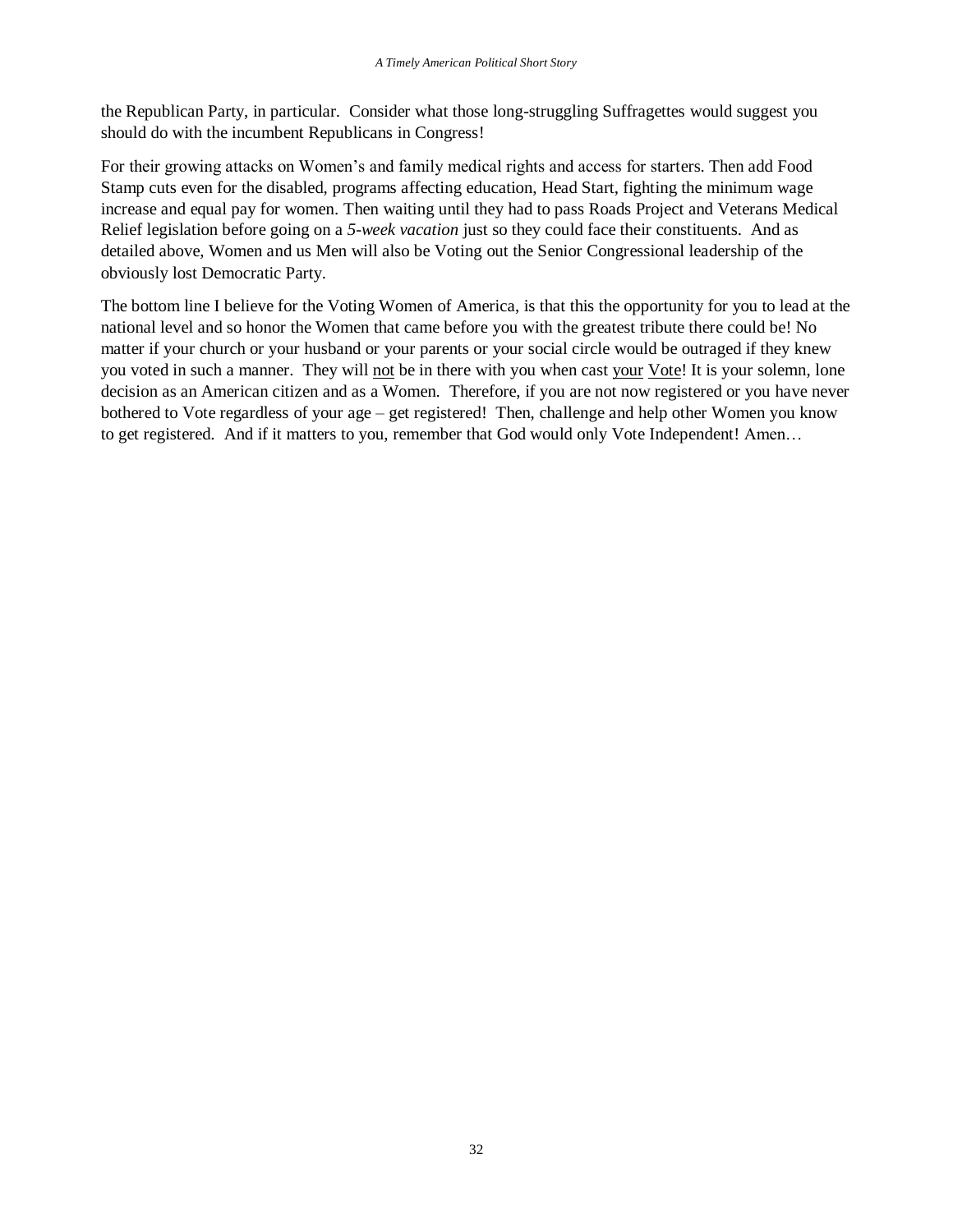# **The Presidential Reality of 2016 – Hillary Rodham Clinton**

How about a few timely political facts, my fellow Americans!

As stated, it does not matter how much money the Koch Brothers and the entire Republican fundraising machine raise for the 2016 Presidential and Congressional Campaign. If Hillary Clinton decides to run for President she will win. Period – no contest. I believe she is only appropriately waiting until after the November Election to make her formal announcement.

Hillary Clinton and the Democrats will win in 2016 because:

- She is undoubtedly the most qualified person in the country to be our next President.
- The Republican Party as in 2012 does not have a viable candidate for the office. Their list of potential "candidates" is almost as weak as in 2008 and the 2012 bunch was a real joke!
- The American Electorate just as in 2008 and 2012 knows we cannot economically trust a Republican with the White House. Especially, after Bush II allowed the Wealthy and Big Industries to do whatever they wanted for seven (7) years and caused our near Second Great Depression (that we are still in by the way). Then had us bail them out, of course.
- Although Wall Street is numerically flying high today, the Masses of us know that things are very tough and only getting tougher on Main Street. As discussed before the Cost-of-Living is *out-ofcontrol* and no one in Washington of either Party, including the White House dares to talk about it.
- Further, the People instinctively know that if things turn really bad economically, which they still have a very good chance of doing, it is the Democrats far more than the Republicans that will at least attempt to help the Masses.
- And finally, not that she requires any help with Congress, but Hillary will have as her First Assistant the best politician that Washington has seen since President Lyndon B. Johnson. A man named Bill. And the Republicans know that Hillary by herself will be an awesome political force. Together, they will take no prisoners!

## The Best Back-up Plan to Have

Prudence is to always have a Plan B. Although, I believe it is highly unlikely that Hillary will decide not to run, the Democratic Party has another sure winner in their *on deck circle*. Current Vice President, Joe Biden would step in and take them to the White House in 2016. Because of his rather out-spoken manner at times, Biden has a somewhat light-hearted public image. However, that does not mean the public does not or cannot take him seriously. His proven political resume, his caring for We the People cannot be questioned, and few Republicans even come close to his qualifications. Further, consider that if President Obama had not upset Hillary in the 2008 Democratic Primaries she would have been President the last six (6) years and Joe Biden would very likely be the Party candidate for President in 2016.

It is unfortunately true, that if Hillary were to bow out of the race there would not be a woman President this time around. Timing is everything. Trying to push a less qualified woman through that 2016 campaign would be too politically risky. However, in another eight (8) years there will be several Democrat women on the national stage such as Elizabeth Warren, fully capable of being President.

But again, if Hillary runs – Hillary wins! Of course, the Republican Party will spend the next two (2) years running as low a campaign, as free of any real solutions to our problems as they can. Because they have and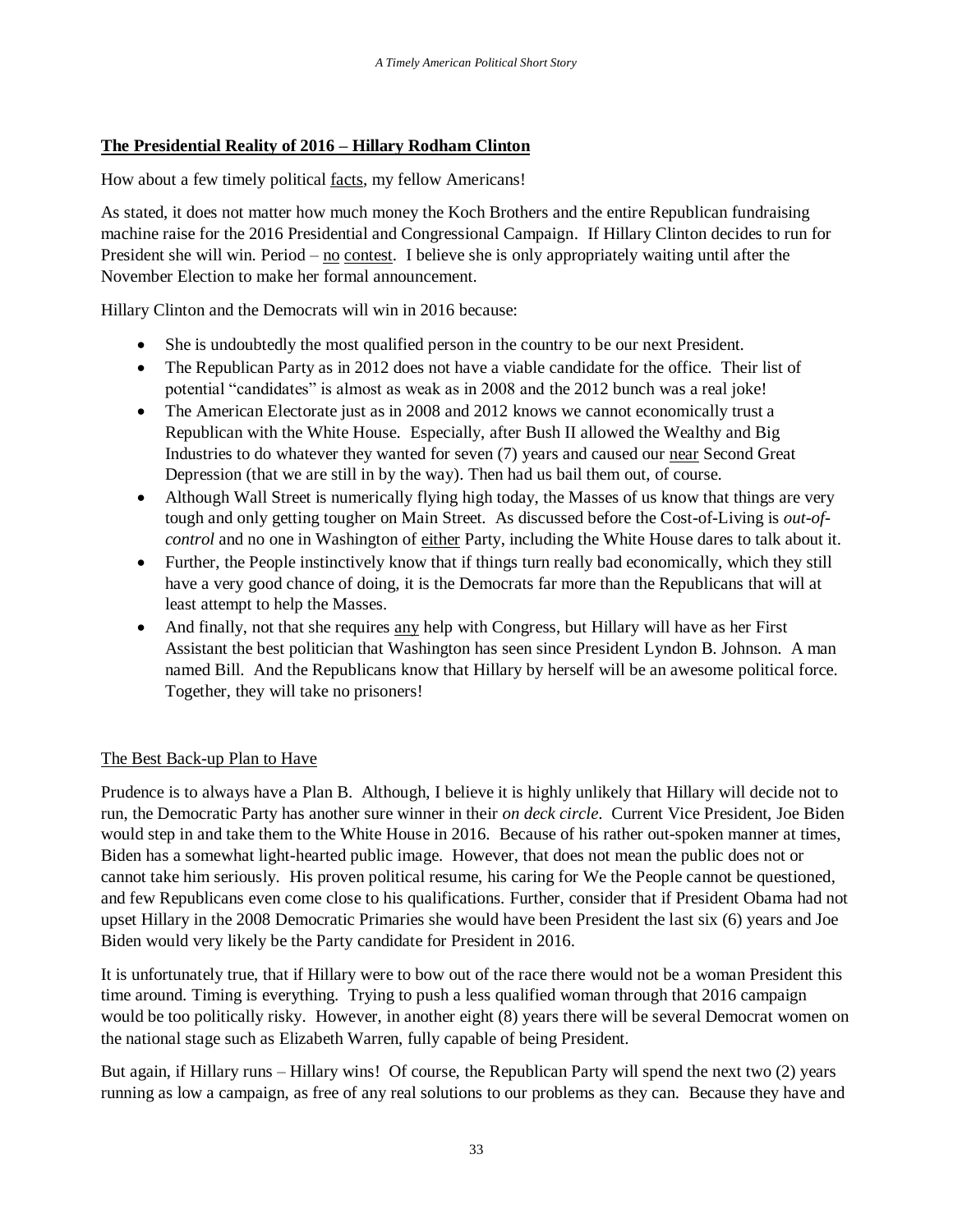want none. If you are a servant of the Wealthy Few, you cannot bother yourself with the nasty problems of the Masses. Republicans and their die-hard promoters like good old Karl Rove will work to scare their base about Hillary and the typical Progressive/Liberal agenda. Their only goal for the 2016 campaign is to use that tired old rhetoric to raise tens to hundreds of millions dollars to line their pockets. Just like McCain and Romney whoever the Republican 2016 Presidential candidate is, will only be the best second place finisher they can settle on to run the race.

Should things go well between now and then – by the *morning after* the November 2016 Presidential Election Day, there just may not be that much left of the National Republican Party?

God bless the US Constitution…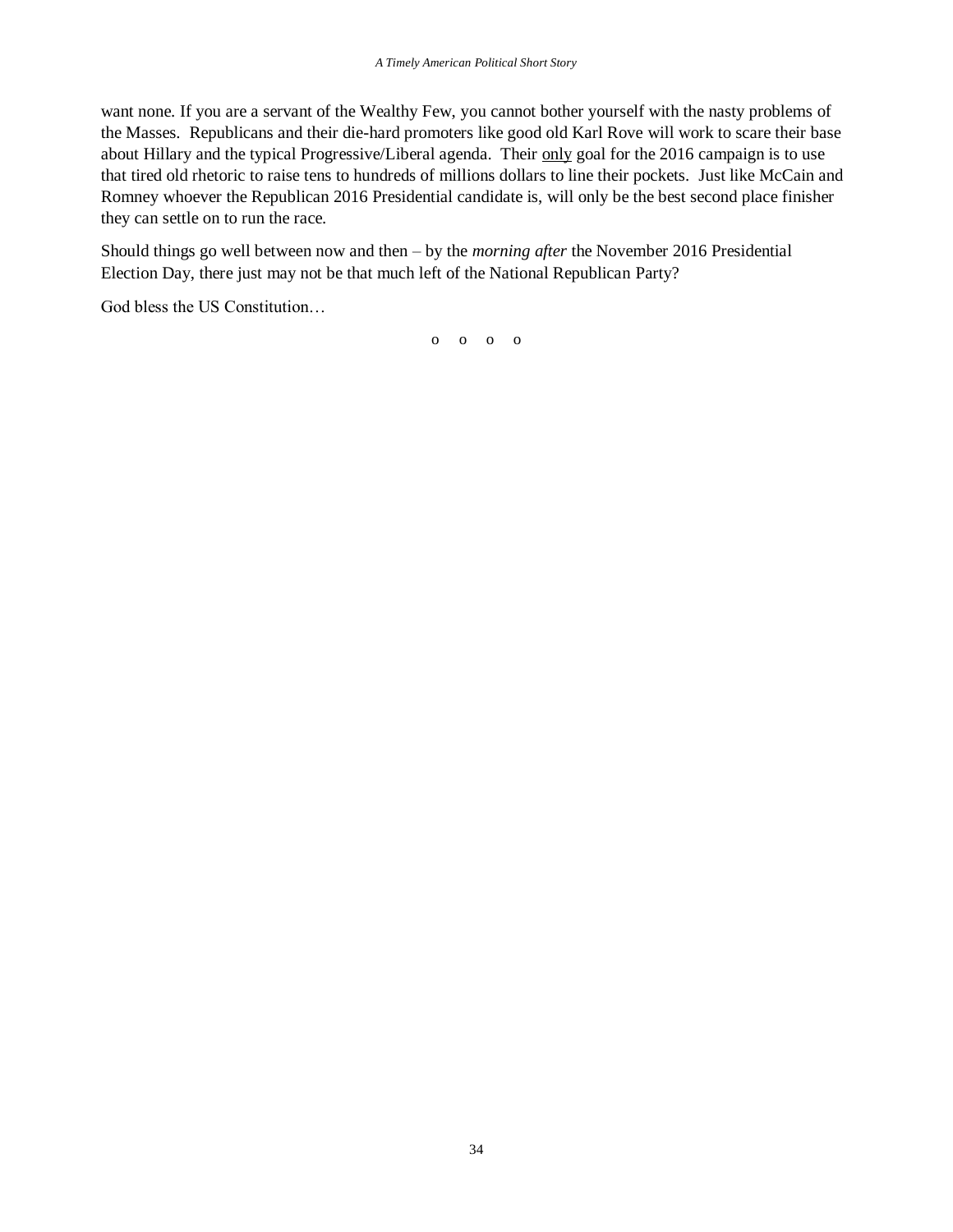# **A Personal Note to My Fellow American**

Please bear with me a few words longer.

*Make no mistake about this moment my fellow citizens.* Our national ancestor's physical war for independence against their own government and fellow countrymen was one of the greatest victories for the common people in world history. A world future altering struggle.

Have no doubt though, that our historic upcoming Vote in this November's Congressional Election; the ensuing epic economic showdown with those Big Industries; is no less strange and troubling to the average citizen today than the thought of going to war with the mighty British Empire was to the English colonists.

Thus, I declare to you, my fellow Americans that Thomas Paine's call to war against the British Empire was no greater a challenge for the Masses to undertake and be victorious in than the radical and difficult challenges I have made to you herein.

o o o o

I wrote a multitude of research and system design reports during my 30+ year career in the IT Industry in Washington, DC. Over the last decade I have self-published two (2) non-fiction political books, the second of which was really pretty good; have posted numerous analysis and opinion documents on the Internet. Thus, I do consider myself a writer; not that polished maybe, but a writer all the same. In fact, I suppose the English Majors see that all, too well – sorry. Also, please excuse any typos and such I may have missed! I have grown to love the solitary process of writing. In my own often too wordy-style, I am able get my message across to folks such that we can share perspectives even on issues that most of us do not normally even think about. Such solution-oriented political writing means so much to me. To write about how We the People can actually make America a better place for us to live their lives.

Herein, we have touched on several economic and political issues that most of us do not typically want to talk let alone even think about. Having read this we now share these common perspectives – not to imply we will agree on them all. That is not possible! These are politically Independent perspectives on serious issues and their practical solutions for all to consider and to hopefully generate a great public debate that will continue long after the November Election.

Please know that I am a confirmed, hardcore political Independent and have no trust or respect for either the Republican or Democratic parties. The leadership of both Parties have of their own free will decisions failed the nation and not worked diligently to preserve our citizen Rights to the *Life, Liberty, and Pursuit of Happiness* that were first noted by Thomas Jefferson in the opening of the *Declaration of Independence*. Quite the opposite in fact. Consider for yourself what *The Founders* would suggest we do with the members of this publicly dysfunctional Congress! For that matter, think of what Abraham Lincoln say about the Republican Party he helped to create!

Folks, this presentation are the findings of a career systems analyst, business problem solver, and country loving patriot. Know that the first option in *any* problem solving situation in our personal lives, in business, and in politics at all levels of government is to do absolutely nothing! To simply maintain the Status Quo. That "do nothing" option is exactly what the current Congress is getting very well-paid by them to do.

Ironically, it is well-documented that some 10% of the public is now considered to be the Wealthy and guess what – the Congress currently maintains a 10% public approval rating! That is not a coincidence, folks.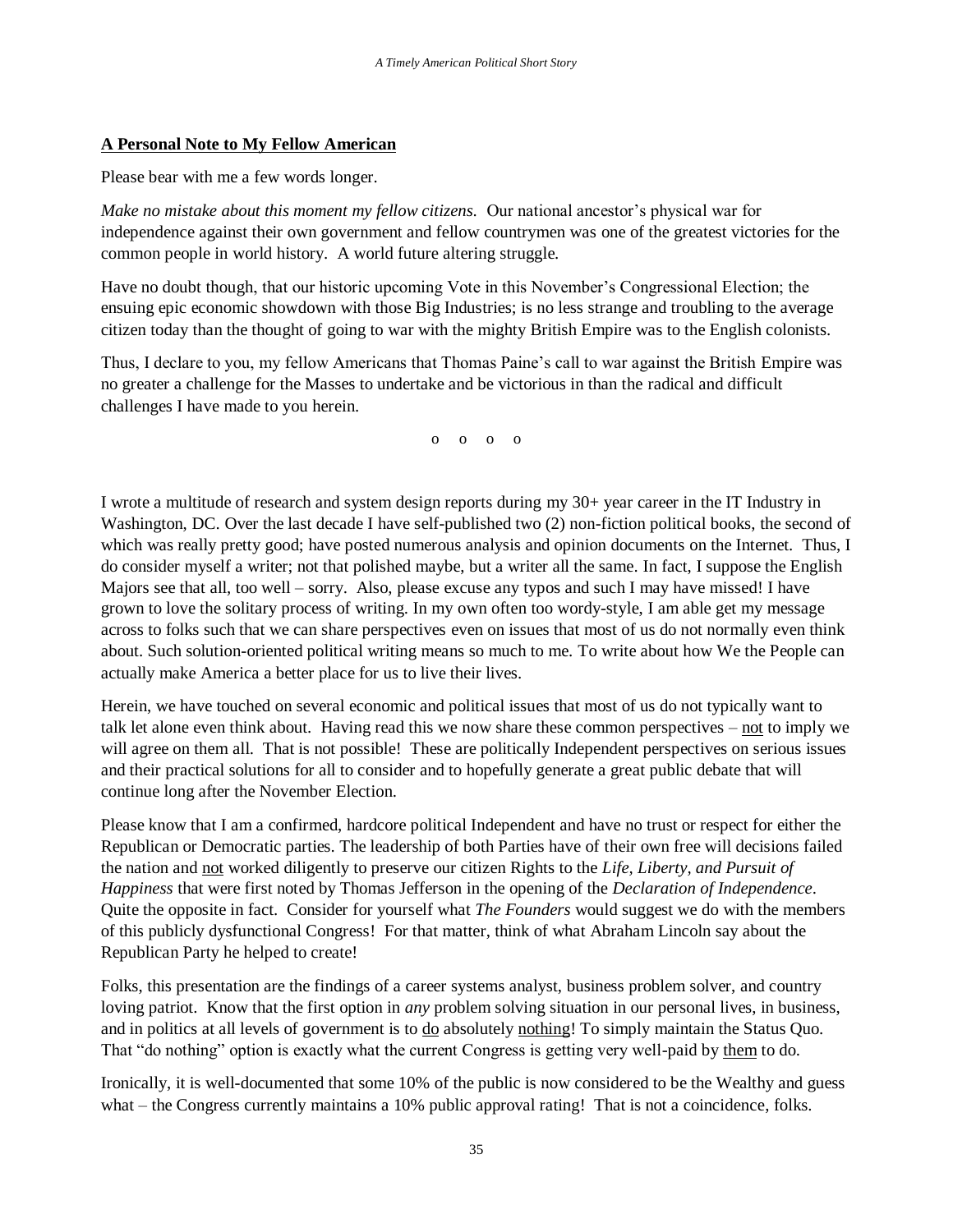On the other-hand, the opposite problem-solving approach is to study and research something like Gun Control or Marijuana Legalization until a *"perfect solution"* to the problem is devised. In all reality, in a diverse nation such as ours with over 310,000,000 individuals that perfect solution is simply impossible to define!

My analytical benchmark throughout these years of problem-solving is to confront and resolve a given problem such that at least 60% of OUR CITIZENS will, after deliberation in some cases, commonly agree to the recommended approach. That is what I have here humbly, but with absolute intent presented to You – my fellow American citizen for your private consideration and personal action as you may freely decide to take.

American Democracy and the protections of the US Constitution will take care of the rest, as long as We the People are collectively get back behind the wheel of our Democratic government.

o o o o

The personal inspiration for my political writing of course, Thomas Paine in 1776 wrote his Revolutionary War provoking 46-page pamphlet *Common Sense.* He boldly stated that the colonies required a *"declaration of independence"* and an actual war to remove the King's oppression from their lives. In my second book, self-published in February 2008, *The Second Coming of Common Sense* (CS2), I first declared the necessity of removing the bought and paid members of the US Congress from office. Besides its 27 politically Independent proposals that prudently solve many of our on-going problems, it presents citizen-oriented social concepts and legislative models for resolving many more.

With true difficulty, over these last few years I have struggled with the most difficult legislative proposals of all. How in our Democratic society to effectively and fairly – confront and begin to resolve our citizen's Number One daily problem. That being the steadily increasing and most would say *out-of-control Cost of Living* and the growing national *Wealth Imbalance?*

The historic Electoral and Legislative war now required for the 90% of us to reconcile the growing economic oppression perpetuated for the sake of the 10% of them – will be simply our *Second American Revolution*. A legislative domestic revolution that We the People will surely win.

That is the final *Truth* I would share with you.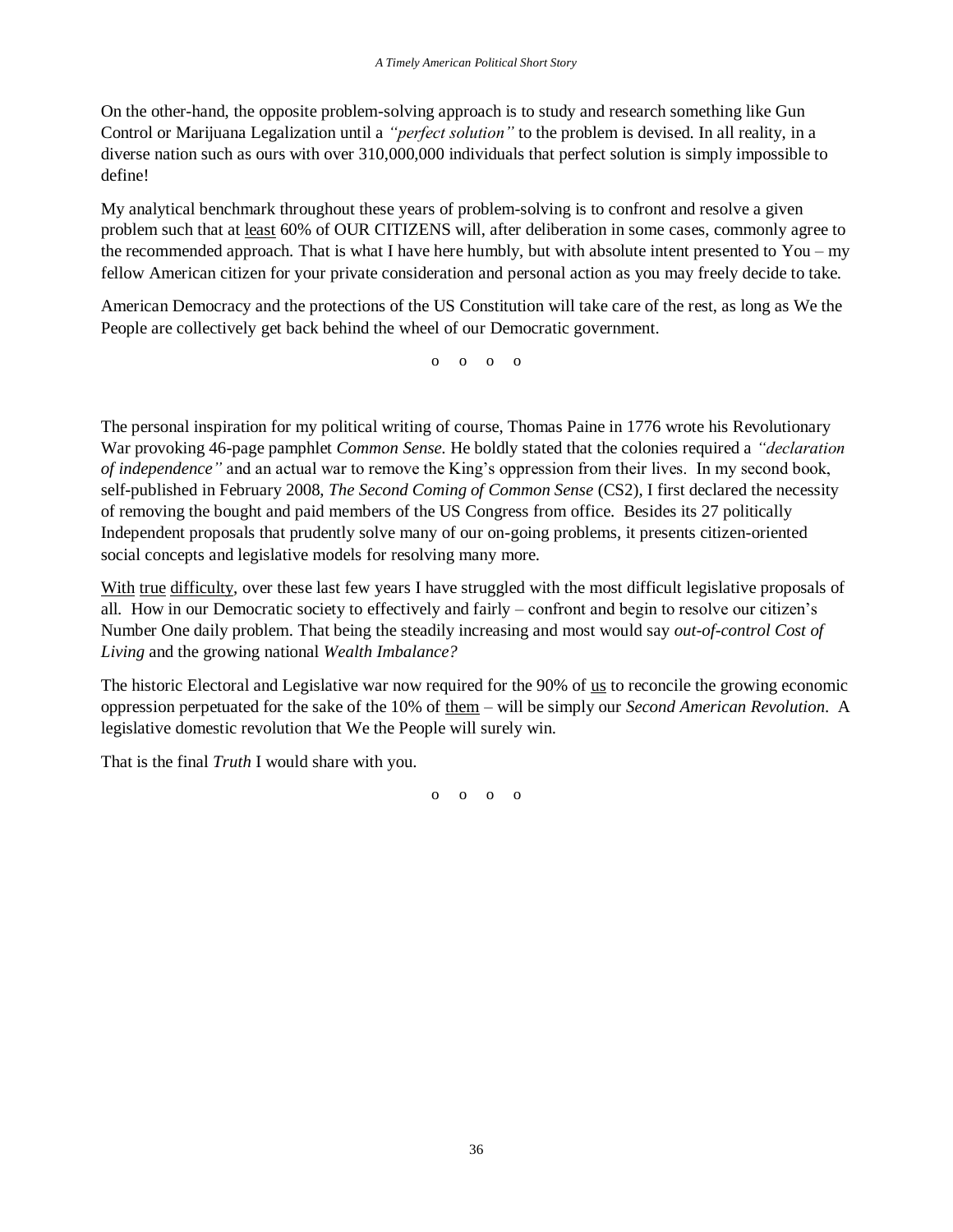# **In Closing**

I will now close this *Timely American Political Short Story* with some of the most inspiring lines I have ever read. The same inspiring words that helped start my 30-odd year personal journey to these words now written for You. These are the closing lines of Thomas Paine's classic pamphlet, *Common Sense*.

Paine had finished presenting the logical, common sense reasoning for a *declaration of independence* and his call for a war to break away from England to become a free nation, and then closed with these purely heart felt words to his fellow colonists:

These proceedings may at first appear strange and difficult; but, like all other steps which we have already passed over, will in a little time become familiar and agreeable; and, until an independance is declared, the Continent will feel itself *like a man who continues putting off some unpleasant business from day to day, yet knows it must be done, hates to set about it, wishes it over, and is continually haunted with the thoughts of its necessity.*

My fellow American citizens such words cannot be improved upon. They so apply to our situation today.

 $\begin{pmatrix} 0 & 0 & 0 \end{pmatrix}$ 

The oppressed colonists then boldly conducted a physical, Revolutionary War against the previously unchallenged might of the British Empire. Some 25,000 or one-percent (1%) of the colonists, the equivalent of 3,000,000 of us today, died fighting for their freedom. Since their Revolution some 1,265,000 men and women have died in battle to *Preserve* our Democratic freedoms.

Today, thanks to their ultimate sacrifice and the Citizen Rights defined in the US Constitution that Founders so wisely provided for us, We the People need only to peacefully Vote our willing oppressors out-of-office.

It is the *necessity* of our moment in history.

*A J W*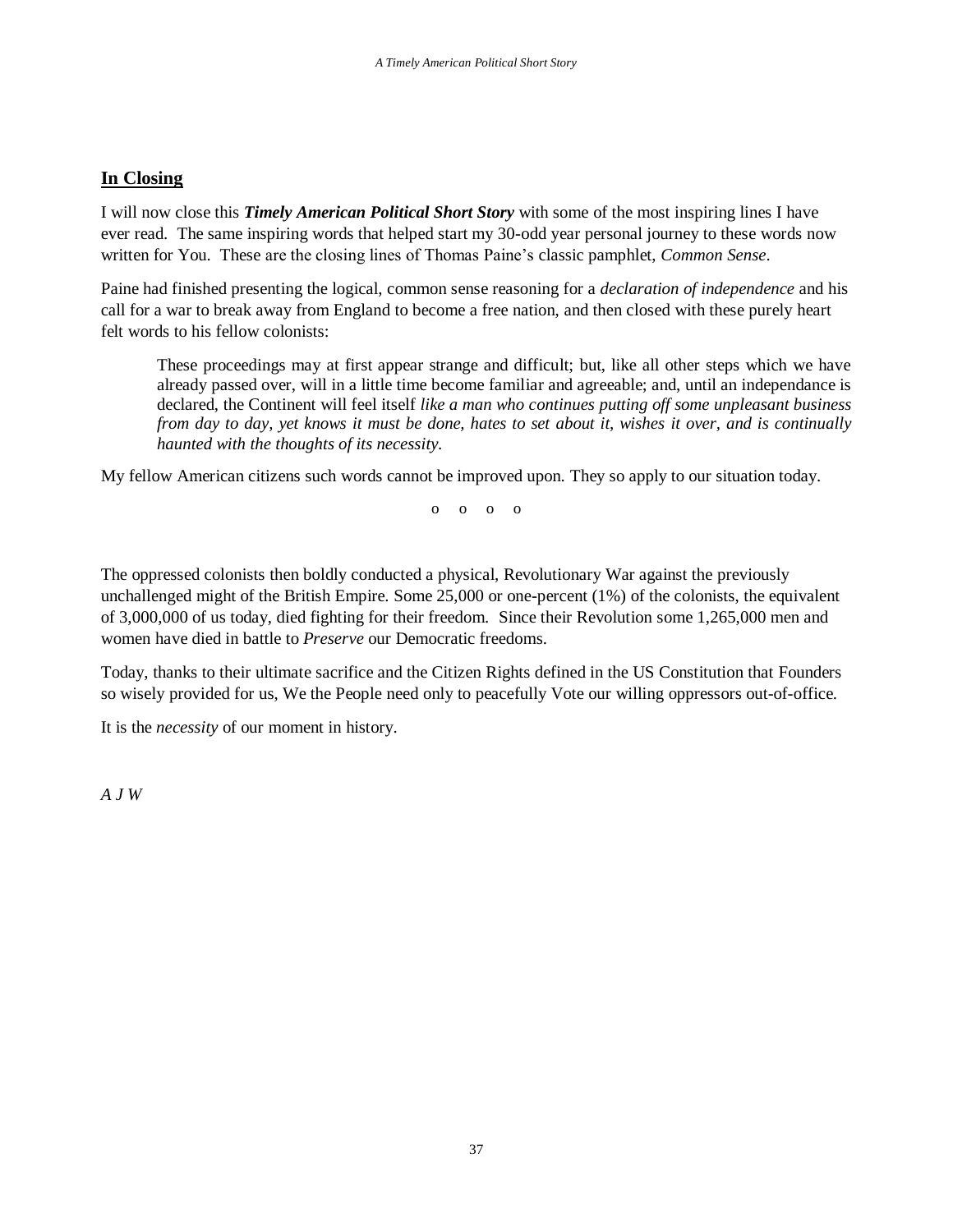# **BOOK NOTES**

# **2014 US House and Senate Write-In Summary Report**

Note: This is a copy of a 50-state Candidate Filing Analysis Report that was part of a posting on my campaign website AJWildmanforCongress2014.typepad.com on May 24, 2014.

Talk about Electoral knowledge and perspective that the Republican and Democratic parties do not want the American Electorate have! Nor do they want potential Independent candidates or new parties for that matter to view such information and realize that there exists such a political "back-door" for the voters this coming Election Day, Tuesday November 4, 2014. And as you will see, the 2-Parties are working on shutting that door to any and all competition.

To be crystal clear, even after May 2014 there is still time for **over 300 of 435 House and 25 of 34** Senate Independent and/or Un-Affiliated candidates to properly file for Write-In voting by the voters this coming Election Day, Tuesday November 4, 2014. And with very little paperwork involved!!! Check the 2014 Write-In Filing Date Sequence Summary by State presented below for details.

This is critical information with regard to Independent Women candidates that want to take up my **2014** Electoral Challenge of their running for national office and supporting the Independent platform that I created. There certainly is time, but it is time prompt action. The nation needs true public leadership. Take up the challenge!

Let's Look at the Numbers – That Will Scare the US Congress

The detailed procedures on how not all, but the majority these 468 Women could actually register themselves to be voted for this November  $4<sup>th</sup>$  are detailed in documents presented on my campaign website, AJWildmanforCongress2014.typepad.com They are on the Home Page under the heading **Our 2014 Declaration of Electoral War Documents** 

In Electoral Fact my fellow Americans, as late as this August there are **35 states with 252 US House seats open for Write-In Candidates to register**, equaling 58% of the 435 US House seats. And, if you add July to that grouping it becomes 40 states with a total of 326 seats or 75% of the 435 US House seats. These are the real numbers. The only ten  $(10)$  states that will be closed-out as of June 30<sup>th</sup> are:

|                   |                    | 2014 |
|-------------------|--------------------|------|
|                   | Write-In           | Num  |
| <b>State Name</b> | <b>Filing Date</b> | USDs |
| Hawaii            | n/a                | 2    |
| Louisiana         | n/a                | 6    |
| Mississippi       | n/a                | 4    |
| Nevada            | n/a                | 4    |
| Oklahoma          | n/a                | 5    |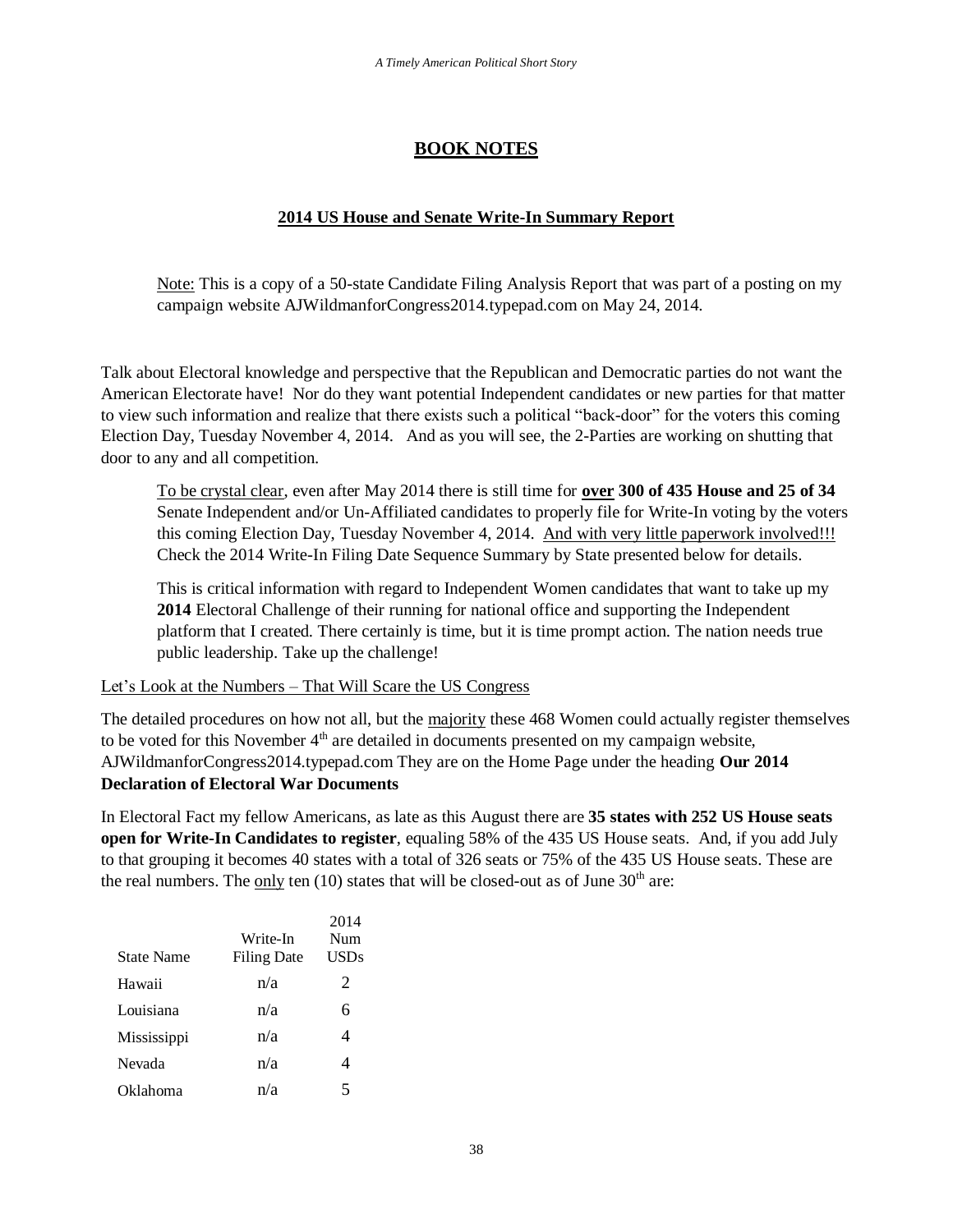| South Dakota | n/a         |    |
|--------------|-------------|----|
| New Mexico   | 06-26       | 3  |
| California   | $05-20$     | 53 |
| Florida      | $0.5 - 0.2$ | 27 |
| Arkansas     | 03-03       |    |

# And Let's Not Forget About the Senate!

Further, counting from July 1<sup>st</sup> some 27 of the 34 US Senate seats up for election 2014 are available for Write-In candidate registration. Or 27% of the 100 seats/votes in the US Senate!

Granted this will take aggressive, deliberate action on the part of motivated Women across our nation. However, with the power of the Internet and good old word-of-mouth networking – the various Women and Family Rights Movements across the nation can very well make this happen. Women will form an Independent political campaign group in all 435 USDs, register candidates where possible, promote their candidates for the US House and the Senate where applicable, promote the Independent platform that will tie all these candidates together in the voters eyes, drive voter registration, work to get people to the polls on November  $4<sup>th</sup>$ , and even supply them with pens to Write-In the name(s) if needed.

This research was performed by yours truly in late April by calling the Secretary of State and/or State Board of Elections entity in all 50 states and so is current as of that timeframe.

o o o o

# **Analysis Summary and Research Charts**

First here are five (5) PDF links to copies of this summary report and the four (4) charts detailing the stateby-state research into the Election Day requirements for Independent and/or Un-Affiliated Write-In candidates.

- 2014 US House and Senate Election Write-In Summary Report (what you are now reading)
- 2014 US House and Senate Independent Write-In Filing Requirements by State
- 2014 US House Independent Write-In Filing Date Sequence by State
- 2014 US Senate Independent Write-In Filing Date Sequence by State
- 2014 US Senate Class II (start 2015) Members List from the US House website

## 2014 Write-In Filing Date Sequence Summary by State

This summary focuses on the US House of Representatives for all 50 states statistically. The closing date for the 34 US Senate races are the same as the US House in the 34 states that have a Senatorial race in 2014. The US Senate Write-In Filing Date Sequence chart for those details.

• Sadly there are currently six (6) states Hawaii, Louisiana, Mississippi, Nevada, Oklahoma, and South Dakota do not allow voters to Write-In any name when voting, be they a real viable candidate or not (e.g., Mickey or Minnie Mouse). Self-serving Democrats and Republicans alike in those states have legislated this voting right/option away from the Electorate.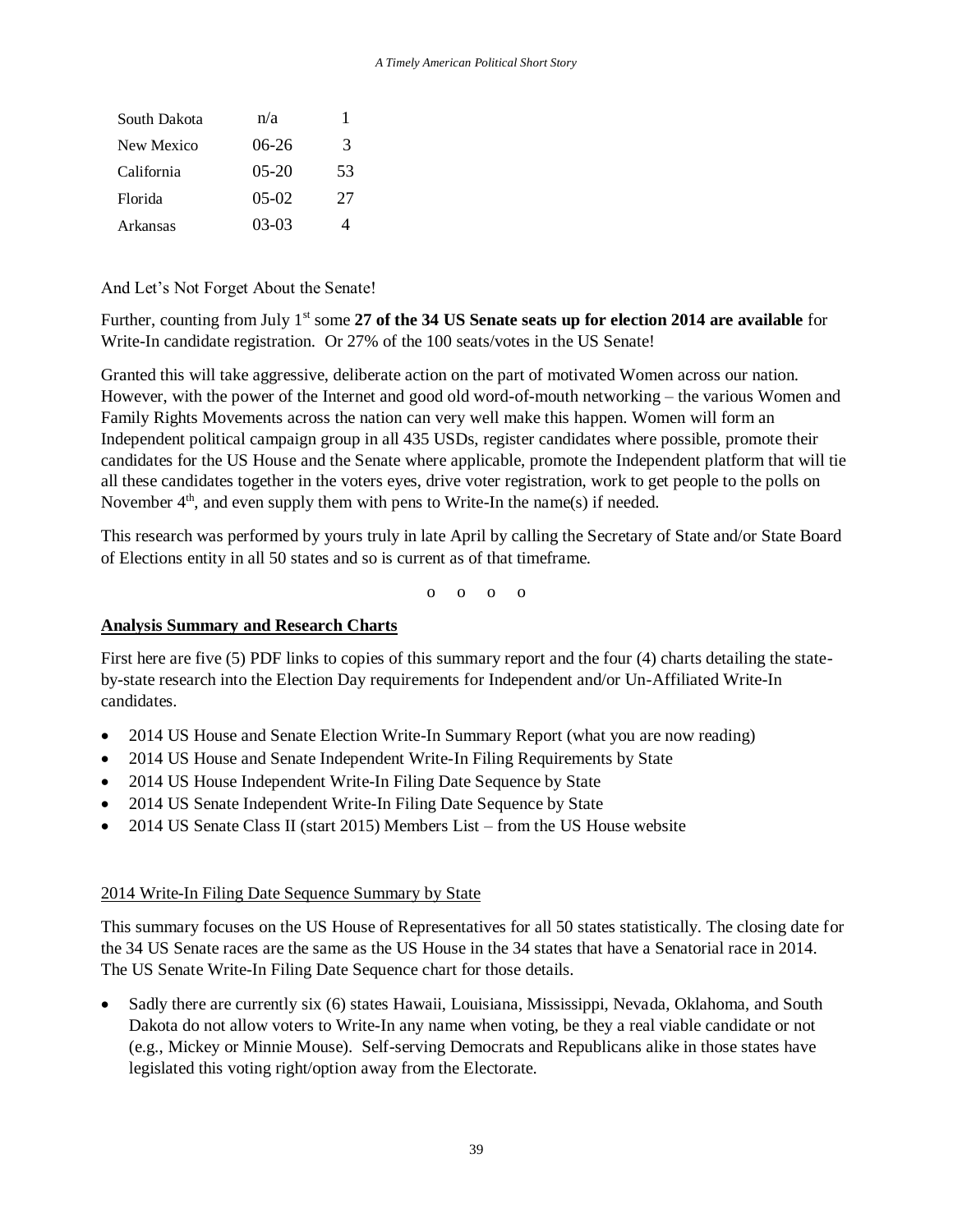Consider that those states "only" account for twenty-two (22) US House seats or just 5% of the 435 seats thereof. However, those same states account for 12 US Senators or 12% of the 100 seats in that important legislative body. Something to think and get concerned about!

| <b>State Name</b>   | Write-In<br><b>Filing Date</b> | 2014<br>Num<br>USDs |
|---------------------|--------------------------------|---------------------|
| Hawaii              | n/a                            | 2                   |
| Louisiana           | n/a                            | 6                   |
| Mississippi         | n/a                            | 4                   |
| Nevada              | n/a                            | 4                   |
| Oklahoma            | n/a                            | 5                   |
| <b>South Dakota</b> | n/a                            | 1                   |

• On the opposite side of politics ten (10) states allow Write-In candidates with no filing requirements at all. Meaning candidates need only to promote themselves and their platform to the voters. Those states account for 80 US house seats.

|                   |                    | 2014        |
|-------------------|--------------------|-------------|
|                   | Write-In           | Num         |
| <b>State Name</b> | <b>Filing Date</b> | <b>USDs</b> |
| Alabama           | 11-04              | 7           |
| Iowa              | 11-04              | 4           |
| Kansas            | 11-04              | 4           |
| New York          | 11-04              | 27          |
| Oregon            | 11-04              | 5           |
| Pennsylvania      | 11-04              | 18          |
| Rhode Island      | 11-04              | 2           |
| Vermont           | 11-04              | 1           |
| Virginia          | 11-04              | 11          |
| Wyoming           | 11-04              | 1           |
|                   |                    |             |

 Another fourteen (14) states require various paperwork (e.g., Declaration of Certification or Name) to be filed between October 1<sup>st</sup> and October 31<sup>st</sup>. Those states account for 78 US house seats.

|                   |                    | 2014        |
|-------------------|--------------------|-------------|
|                   | Write-In           | Num         |
| <b>State Name</b> | <b>Filing Date</b> | <b>USDs</b> |
| Alaska            | $10-30$            | 1           |
| Minnesota         | $10 - 28$          | 8           |
| Kentucky          | $10-24$            | 6           |
| Michigan          | $10-24$            | 14          |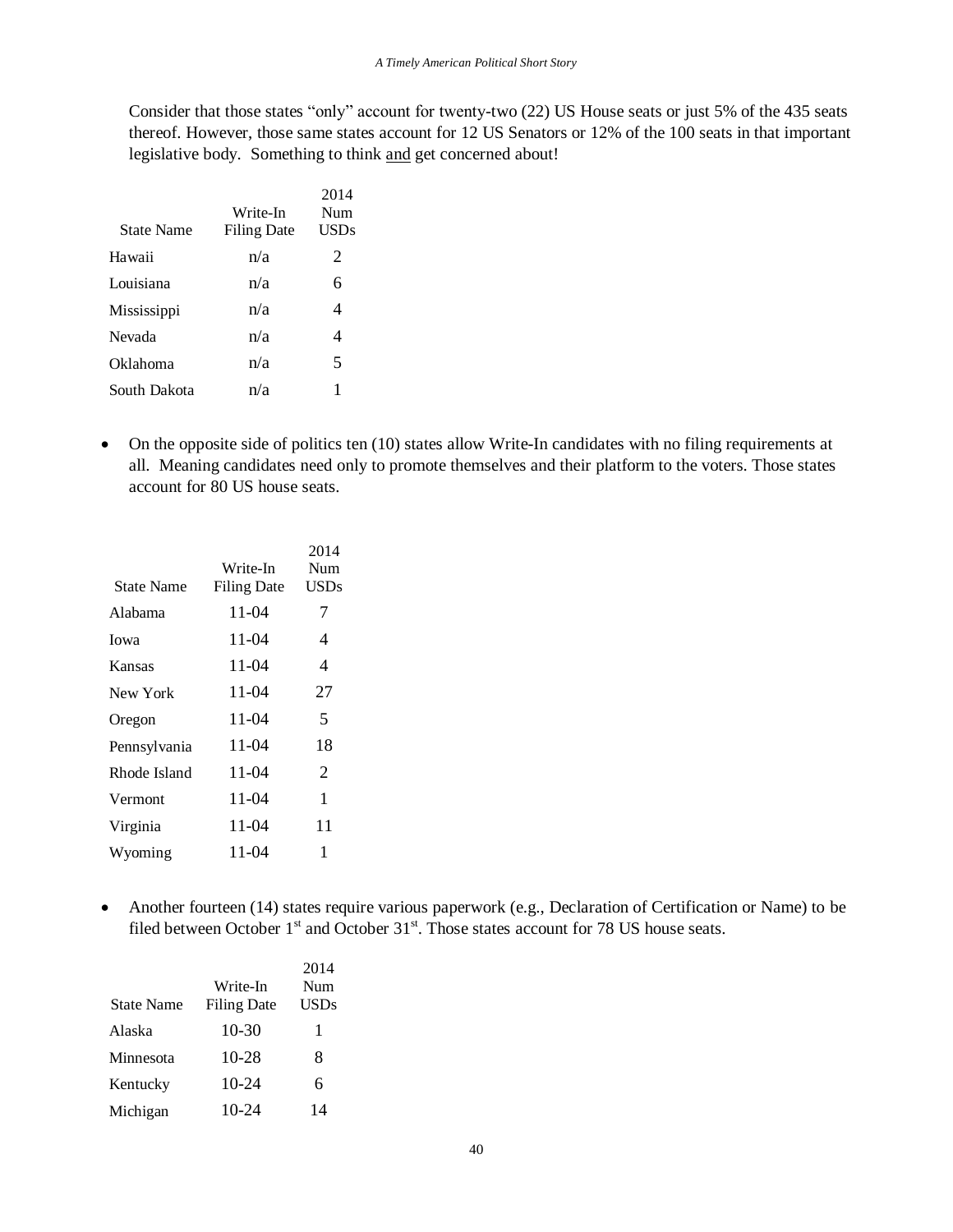| Missouri             | $10-24$   | 8              |
|----------------------|-----------|----------------|
| Nebraska             | $10 - 23$ | 3              |
| Connecticut<br>North | $10 - 21$ | 5              |
| Dakota               | $10-14$   | 1              |
| Montana              | $10-08$   | 1              |
| Idaho<br><b>New</b>  | $10-07$   | 2              |
| Hampshire            | $10 - 01$ | $\overline{2}$ |
| New Jersey<br>South  | $10 - 01$ | 12             |
| Carolina             | $10 - 01$ | 7              |
| Wisconsin            | $10-01$   | 8              |

• Another fourteen (10) states require various paperwork (e.g., Declaration of Certification or Name) to be filed between September  $1<sup>st</sup>$  and September  $30<sup>th</sup>$ . Those states account for another 78 US house seats.

|                   |                    | 2014        |
|-------------------|--------------------|-------------|
|                   | Write-In           | Num         |
| <b>State Name</b> | <b>Filing Date</b> | <b>USDs</b> |
| Delaware          | $09 - 30$          | 1           |
| Arizona           | $09 - 25$          | 9           |
| Washington        | $09-17$            | 10          |
| Maine             | $09-16$            | 2           |
| Maryland          | $09-15$            | 8           |
| Tennessee<br>West | $09-15$            | 9           |
| Virginia          | $09-15$            | 3           |
| Utah              | 09-04              | 4           |
| Georgia           | $09-02$            | 14          |
| <b>Illinois</b>   | 09-01              | 18          |

o Please note – those last three (3) groupings *"alone"* account for 236 US House seats or 54% of the 435 total seats. And those 236 potential candidates do not need to be identified until September  $1<sup>st</sup>$  of this election year. Are the politically Independent Women of America listening to this revelation??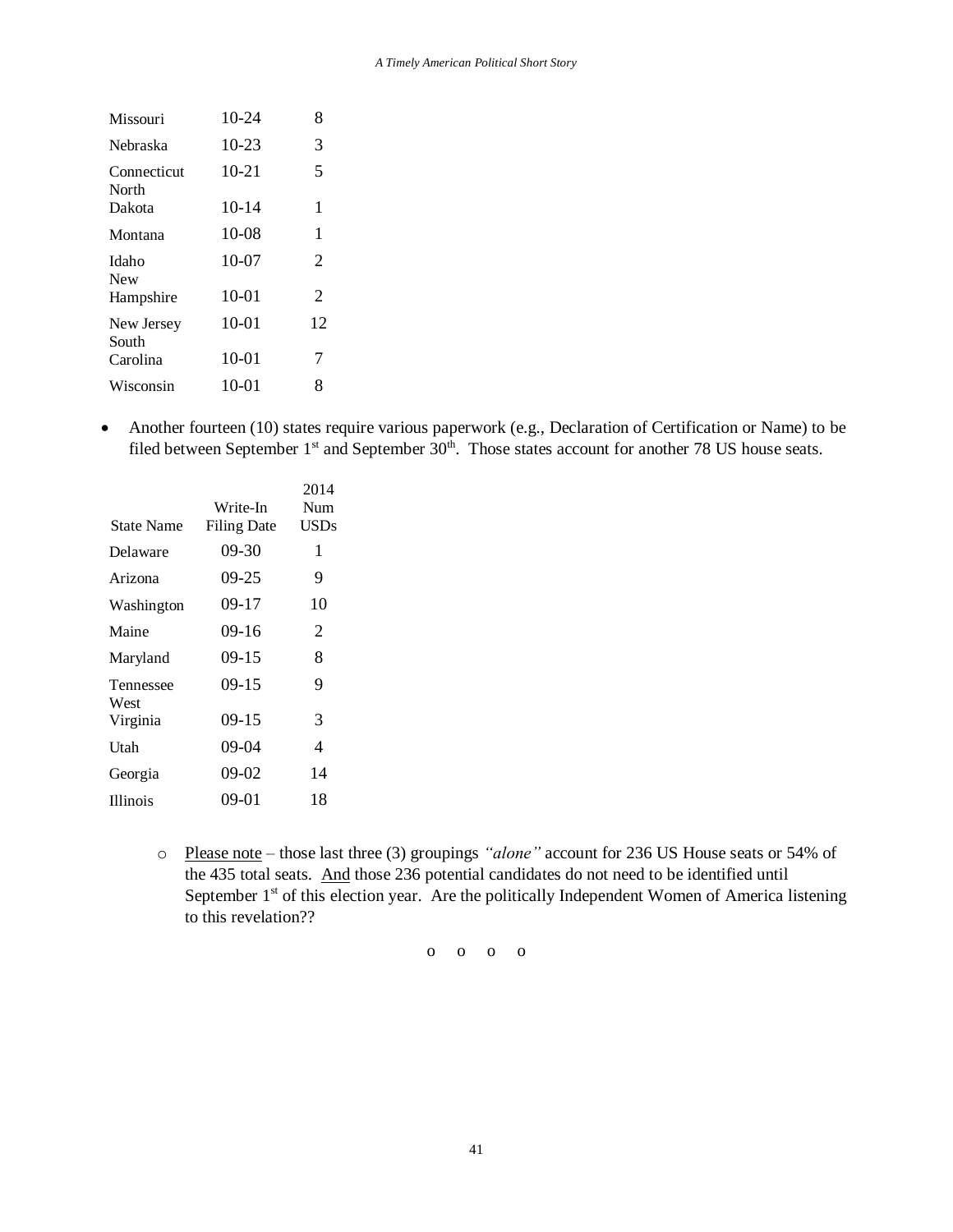Just one (1) state requires various paperwork (e.g., Declaration of Certification or Name) to be filed between August  $1<sup>st</sup>$  and August  $31<sup>st</sup>$ . That state (Ohio) accounts for another 16 US house seats.

|                   |                    | 2014        |
|-------------------|--------------------|-------------|
|                   | Write-In           | Num         |
| <b>State Name</b> | <b>Filing Date</b> | <b>USDs</b> |
| Ohio              | 08-05              | 16          |

 Another five (5) states require various paperwork (e.g., Declaration of Certification or Name) to filed between July  $1^{st}$  and July  $31^{st}$ . Those states account for another 74 US house seats.

|                | Write-In           | 2014<br>Num |
|----------------|--------------------|-------------|
| State Name     | <b>Filing Date</b> | USDs        |
| Massachusetts  | 07-29              | 9           |
| North Carolina | 07-22              | 13          |
| Texas          | $07-19$            | 36          |
| Colorado       | 07-17              | 7           |
| Indiana        | 07-03              | 9           |

 Just one (1) state requires various paperwork (e.g., Declaration of Certification or Name) to be filed between June  $1<sup>st</sup>$  and June 30<sup>th</sup>. That state (New Mexico) accounts for another three (3) US house seats.

|                   |             | 2014 |
|-------------------|-------------|------|
|                   | Write-In    | Num  |
| <b>State Name</b> | Filing Date | USDs |
| New Mexico        | $06-26$     | 3    |

• One (1) potential Write-In requires various paperwork (e.g., Declaration of Certification and a minor number of Signatures by Petition) to be filed by May  $20<sup>th</sup>$ . That state (California) accounts for another 53 US house seats.

|                   |                    | 2014 |
|-------------------|--------------------|------|
|                   | Write-In           | Num  |
| <b>State Name</b> | <b>Filing Date</b> | USDs |
| California        | $05-20$            | 53   |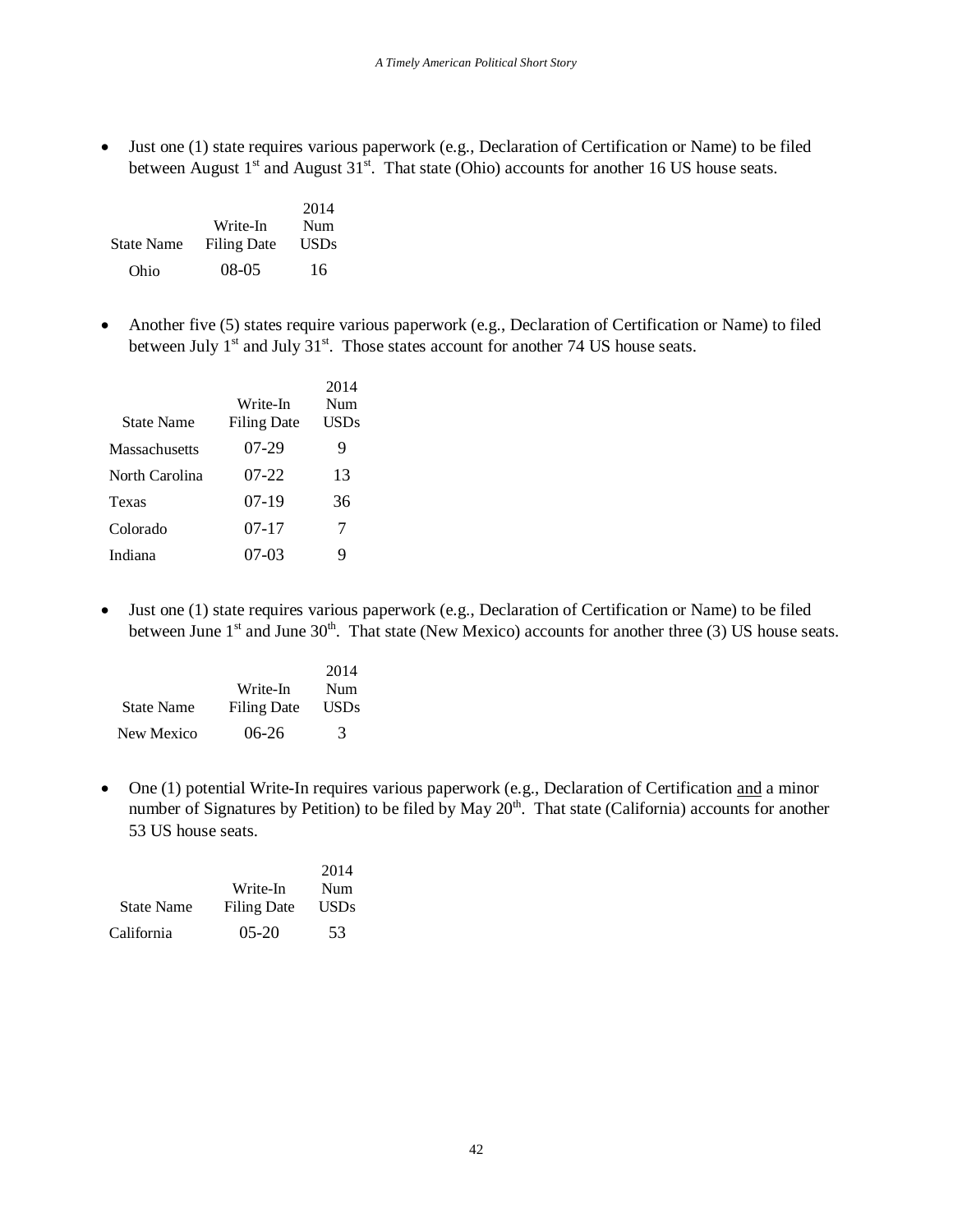• And finally, there are two (2) remaining states that have already passed their Write-In Filing dates. Those would be Florida and Arkansas.

|                   |                    | 2014 |
|-------------------|--------------------|------|
|                   | Write-In           | Num  |
| <b>State Name</b> | <b>Filing Date</b> | USDs |
| Florida           | $05-02$            | 27   |
| Arkansas          | $03-03$            |      |

o o o o

This ends the 2014 Write-In Filing Date Sequence Summary by State analysis.